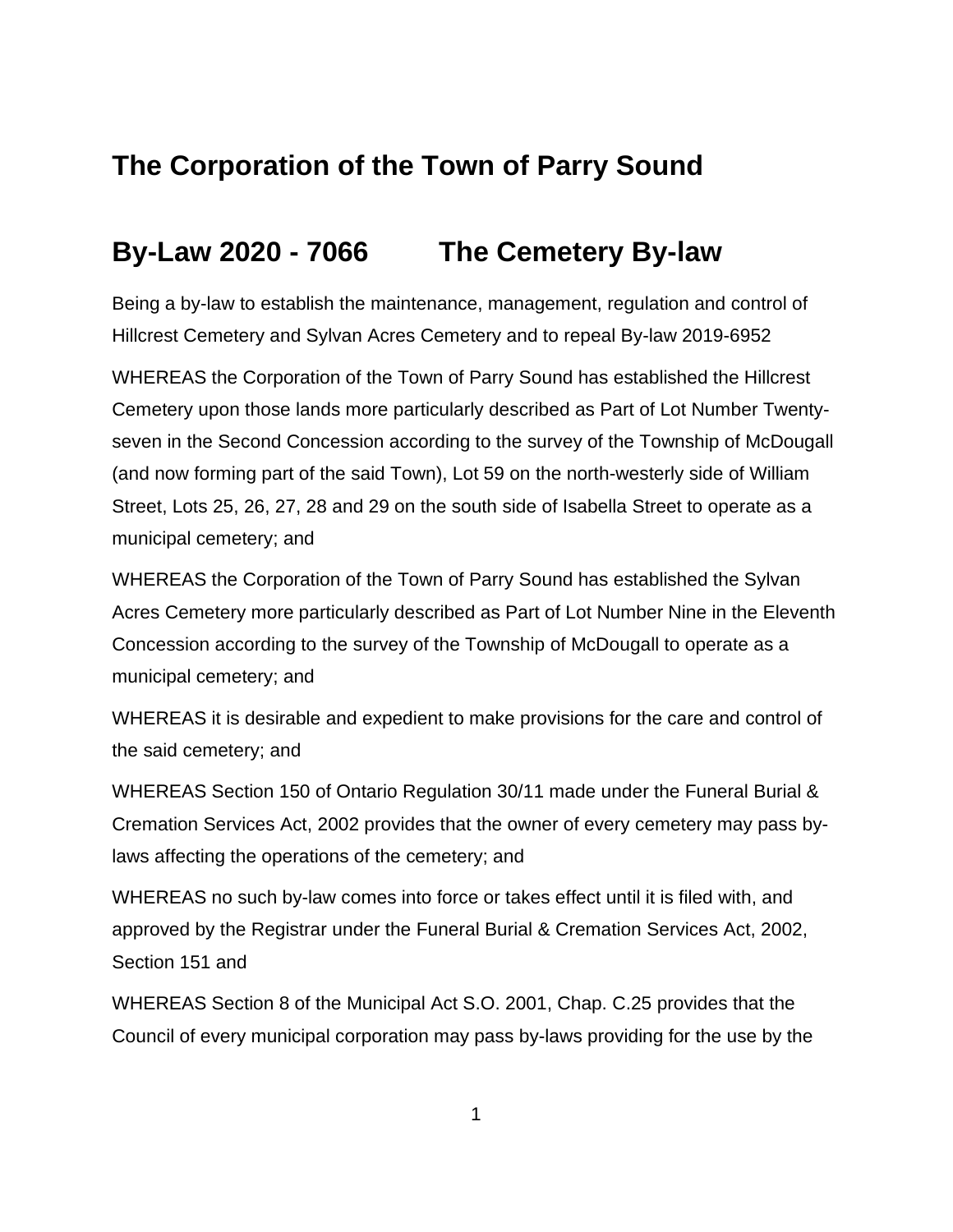public of lands of which the corporation is the owner and for the regulation of such use and the protection of such lands:

NOW THEREFORE THE COUNCIL OF THE CORPORATION OF THE TOWN OF PARRY SOUND ENACTS AS FOLLOWS:

### **DEFINITIONS:**

In this by-law:

- a) "Cemetery" means Hillcrest Cemetery or Sylvan Acres Cemetery;
- b) "Town" means the Corporation of the Town of Parry Sound;
- c) "Council" means the Council of the Corporation of the Town of Parry Sound;
- d) "Lot" means each individual parcel for which an Interment Rights Certificate has been issued and includes grave, burial site, crypt or compartment to be used for the purposes of burial of the bodies of deceased persons or the burial of ashes remaining from the cremation of the bodies of deceased persons. For example: an individual grave.
- e) "Plot or multiple lot" means two (2) or more lots, or burial sites in respect of which the rights to inter have been sold as a unit. For example: a 2 grave lot containing individual graves side by side and sold as a single Interment Right.
- f) "Columbarium" means a structure designed for the purpose of placing cremated human remains in a sealed compartment above ground.
- g) "Niche" means each individual unit for which an Interment Rights Certificate has been issued for a compartment within a columbarium unit.
- h) "Lead hand" means the Cemetery Lead hand or his/her designate;
- i) "Cemetery Administrative Clerk" means a member of the administration staff of the Town of Parry Sound that has been delegated responsibility for administration of Town cemeteries or her/his designated alternate.
- j) "Resident" for purposes of the purchase of Interment Rights means a resident of, or owner of property in, the Town of Parry Sound or of the Township of McDougall.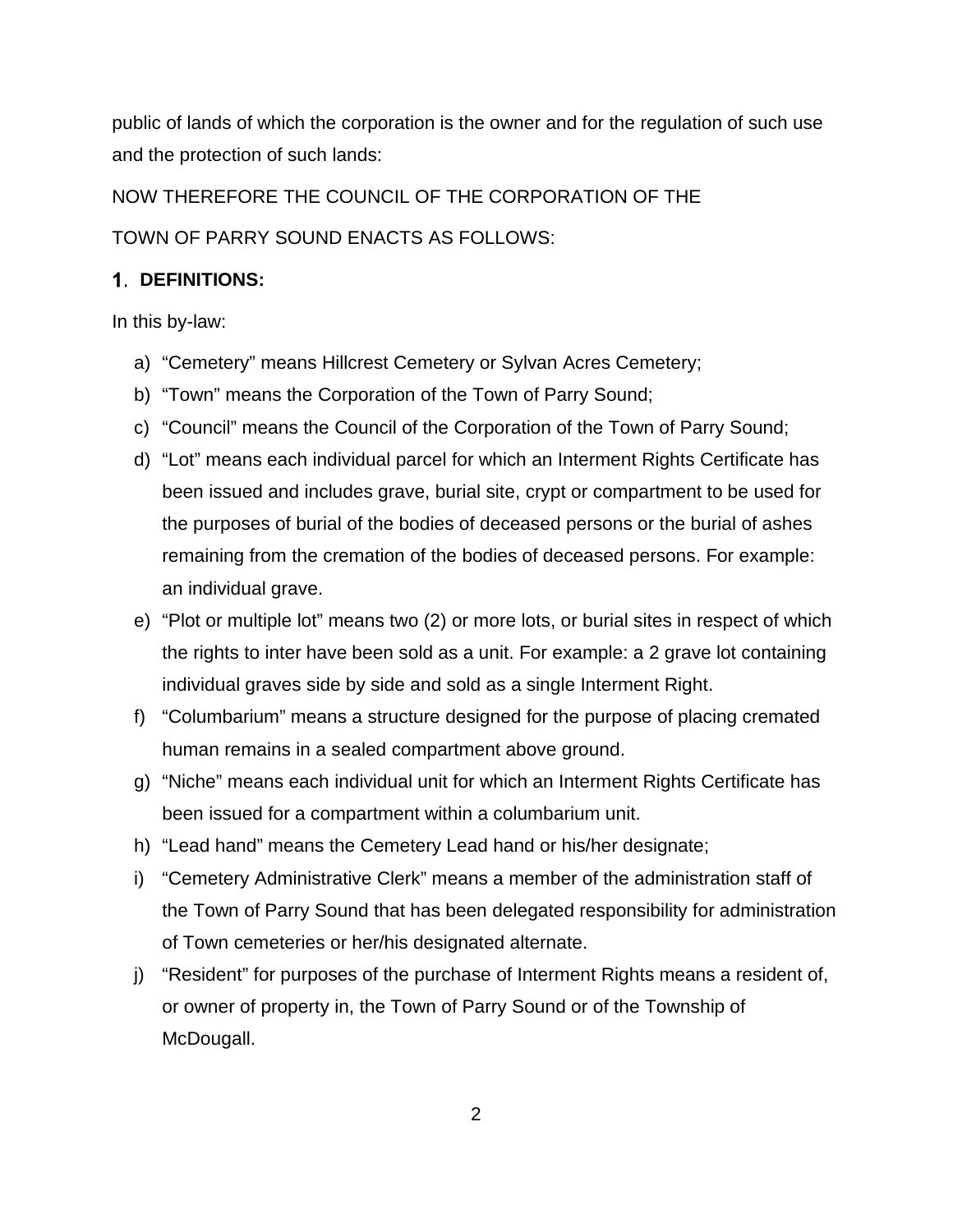"Resident" for purposes of determining interment fees is based on the deceased's usual place of residence as stated on the Statement of Death, Form 15 or on the Certificate of Cremation, or by ownership of property in Parry Sound or the Municipality of McDougall.

- k) "Act" shall mean the Funeral, Burial and Cremation Services Act, 2002, as amended and the Regulations thereto.
- l) "Care and Maintenance Fund": It is a requirement under the Funeral Burial & Cremation Services Act and O. Reg. 30/11 and 184/12 that a prescribed amount or a percentage of the purchase price (excluding tax) of all interment rights sold, transferred, assigned or permitted; and prescribed amounts for monuments and markers, is contributed into the care and maintenance fund. Interest earned from this fund is used to provide care and maintenance of lots, plots, markers and monuments at the cemeteries. Contributions to the care and maintenance fund are not refundable except when interment rights are cancelled within the 30-day cooling off period.
- m) "Personal Representative" shall mean an executor, executrix, administrator or administrator with will annexed, of the estate of a deceased individual or the attorney by power of attorney of a living individual.
- n) "Contract" shall mean that all purchasers of interment rights, or other cemetery supplies and services must receive a copy of the contract they and the cemetery administrative clerk have signed detailing the obligations of both parties, and acknowledging receipt and acceptance of the cemetery by-laws, a copy of the "Consumer Information Guide [/ A Guide to Death Care in Ontario"](https://thebao.ca/for-professionals/order-consumer-information-guide/) or a link to the electronic version of the document, found on the Bereavement Authority of Ontario's (BAO's) [website](https://thebao.us8.list-manage.com/track/click?u=e76b9d150bf1f80bbba039174&id=ac0e95d05c&e=41f27fc1b2) and the Price List.

#### **ADMINISTRATION:**

- (1) The Lead hand, other management personnel or his/her assistant shall:
	- a) observe and carry out all of the provisions of this By-law, the Act, 2002 and its Regulations, as may from time to time be amended;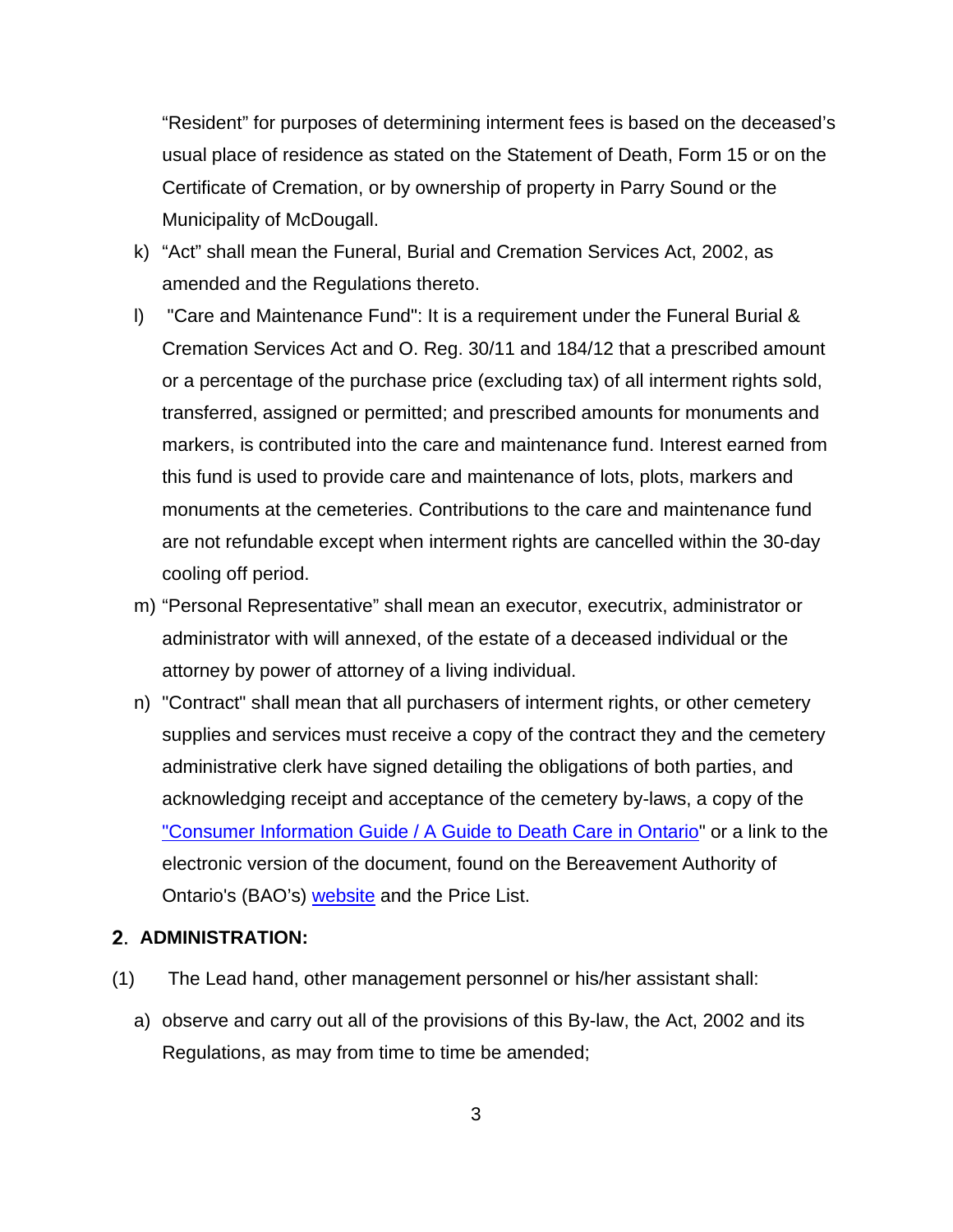- b) make, open and close all graves/ niches in the cemetery which may be required to be opened or closed and allow no other person to do so, except upon the express direction of Council;
- c) attend all interments held in the cemetery and fill in/close all graves/niches immediately after interments;
- d) attend to the regular and proper maintenance of the cemetery;
- e) perform such other duties as Council may from time to time require;
- (2) The Lead hand, other management personnel or his/her assistant may delegate any responsibilities or duties to other cemetery staff.

(3) By-Law Amendments: The cemetery shall be governed by these by-laws, and all procedures will comply with the FBSCA & O. Reg. 30/11 and 184/12, which may be amended periodically.

(4) Provincial legislation Section 110 of O. Reg. 30/11 requires all cemeteries to maintain a public register that is available to the public during regular office hours.

(5) Liability: The cemetery operator will not be held liable for any loss or damage, without limitation (including damage by the elements, Acts of God, or vandals) to, any lot, plot, columbarium niche, monument, marker, winter storage facility, buildings, or any other article that has been placed in relation to an interment right, save and except for direct loss or damage by gross negligence of the cemetery.

(6) Right to Re-Survey: The cemetery has the right at any time to re-survey, enlarge, diminish, re-plot, change or remove plantings, grade, close pathways or roads, alter in shape of size, or otherwise change all or any part of the cemetery, subject to approval from the appropriate authorities.

#### **RULES AND REGULATIONS:**

The following rules and regulations are hereby adopted for the care and control of the cemetery:

(1) No person shall enter the cemetery, save through an established entrance.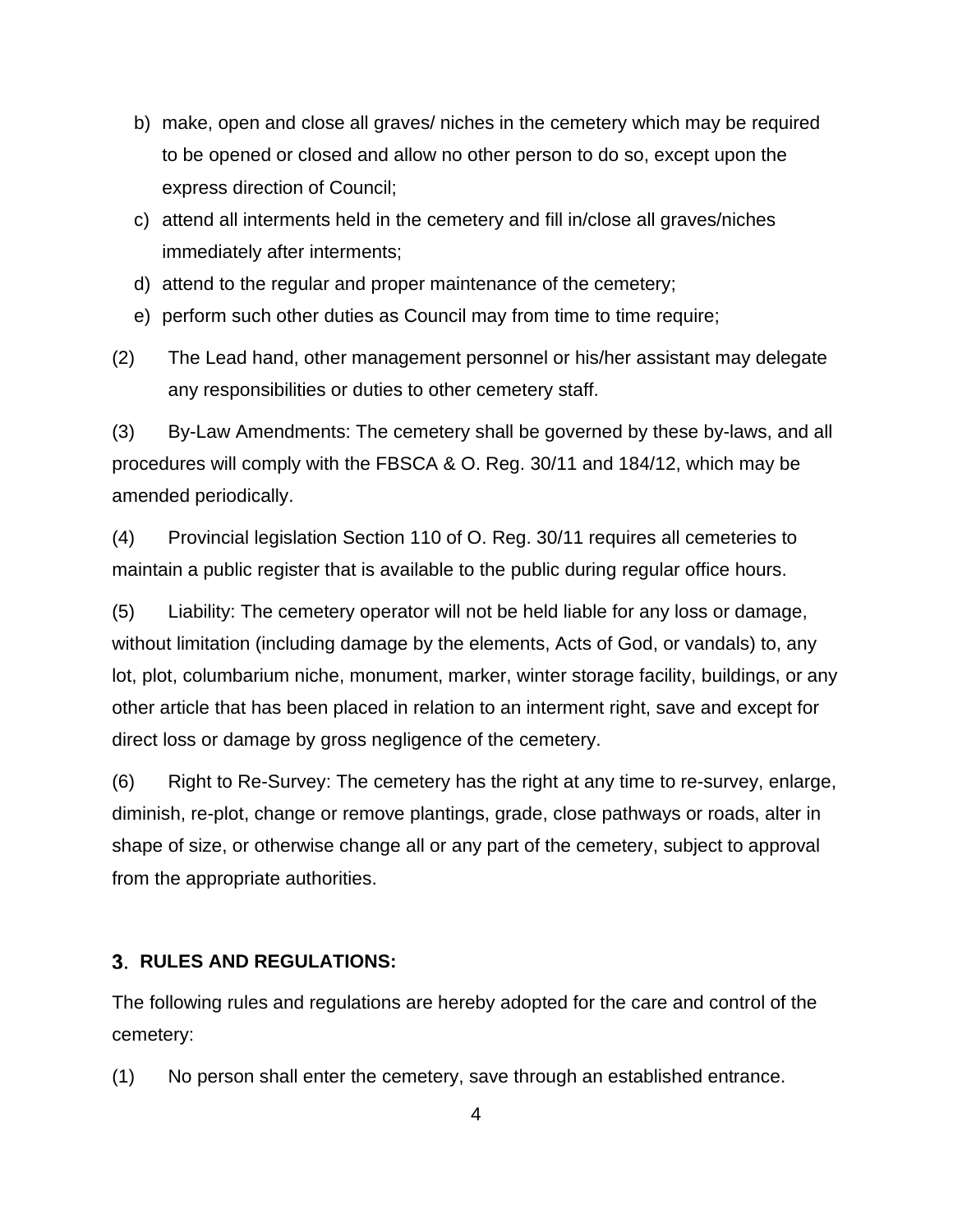(2) No person, except cemetery staff or peace officers shall enter or be within the cemetery grounds before 7:00 a.m., or after 10:00 p.m. Public visitation times are during daylight hours 7 days per week, year round. Winter maintenance is not performed within the cemeteries, entry is at the visitors' own risk.

(3) No gratuities shall be given to any officer or employee of the cemetery, nor shall any reward be given for personal services or attention.

(4) No motorized snow vehicles or off-road vehicles are permitted within the cemetery grounds. Bicycles and motorcycles are permitted only on designated roadways.

(5) No person shall allow or permit any animal to enter or remain in the cemetery, excluding service animals.

(6) No person shall carry refreshments upon, or consume refreshments on the cemetery ground, except cemetery staff.

(7) No person shall bring any alcoholic beverage upon the cemetery ground.

(8) No person shall deposit rubbish or debris on the cemetery grounds, except in receptacles that may be provided for that purpose.

(9) No person shall engage in soliciting of any kind in the cemetery.

(10) No person shall operate a vehicle in excess of twenty-five kilometres per hour within the cemetery.

(11) No person shall operate any vehicle under any circumstances, except on the roadways designated for vehicular traffic. Cemetery staff and monument placement contractors excepted. See Section 13 for regulations for contractors.

(12) No person shall engage in any activity which may damage the monuments or cemetery grounds. (ie: baseball, tobogganing, hockey, horseplay).

(13) No Hunting is allowed on cemetery property and no person shall bring into or discharge firearms in the cemeteries, except as may be authorized by the Lead hand or Cemetery Administrative Clerk in writing in connection with volleys at funeral services.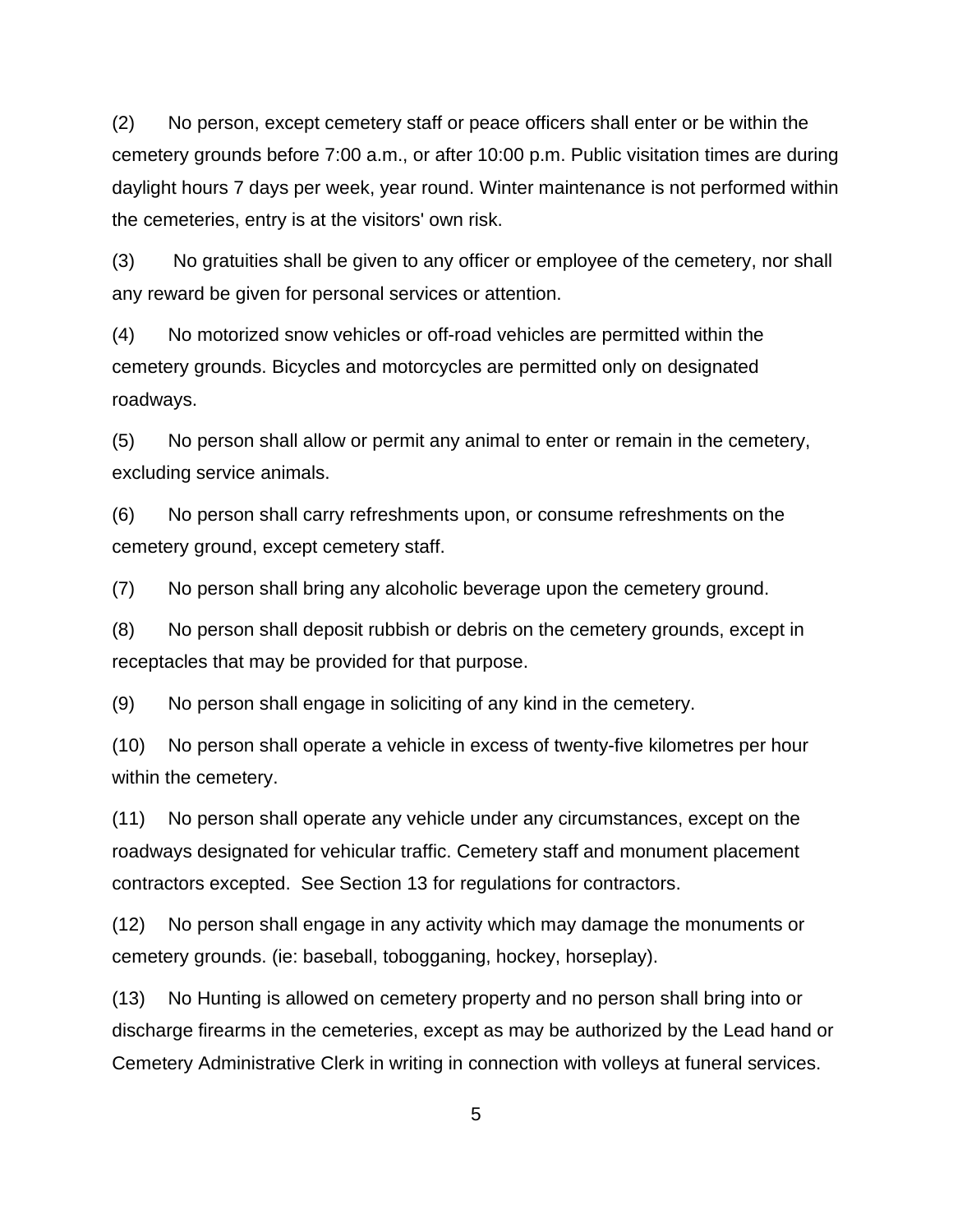#### **SALE OF INTERMENT RIGHTS:**

Interment rights shall be sold, subject to the following conditions and no lot/niche shall be used for any purpose other than the burial of human remains.

(1) A cemetery lot may be purchased by executing a contract for purchase of interment rights signed by the purchaser or a personal representative of the deceased together with the payment of the purchase price set out in the Price List.

(2) Cancellation of Interment Rights purchase WITHIN 30-day cooling off period:

A purchaser has the right to cancel an interment rights contract within thirty (30) days of signing the interment rights contract, by providing written notice of the cancellation to the cemetery administrative clerk. The cemetery will refund all monies paid by the purchaser within thirty (30) days from the date of the request for cancellation.

(3) Cancellation of Interment Rights purchase AFTER the 30-day cooling off period:

Upon receiving written notice from the purchaser of the interment rights, the cemetery clerk will cancel the contract and issue a refund to the purchaser for the amount paid for the interment rights less the appropriate amount that is required to be deposited into the Care and Maintenance Fund. If the cancellation is for purchase of a columbarium niche and the engraving on the door of the niche has already been completed no refund of the amount paid for engraving will be made. This refund will be made within thirty (30) days of receiving said notice. The interment rights certificate issued to the purchaser must be returned to the cemetery operator along with the written notice.

(4) If any portion of the interment rights have been exercised, the purchaser, or the interment rights holder(s) are not entitled to cancel the contract or re-sell the interment rights.

#### **CONDITIONS OF SALE:**

(1) The purchase price of an interment right shall be as set forth in the Price List.

6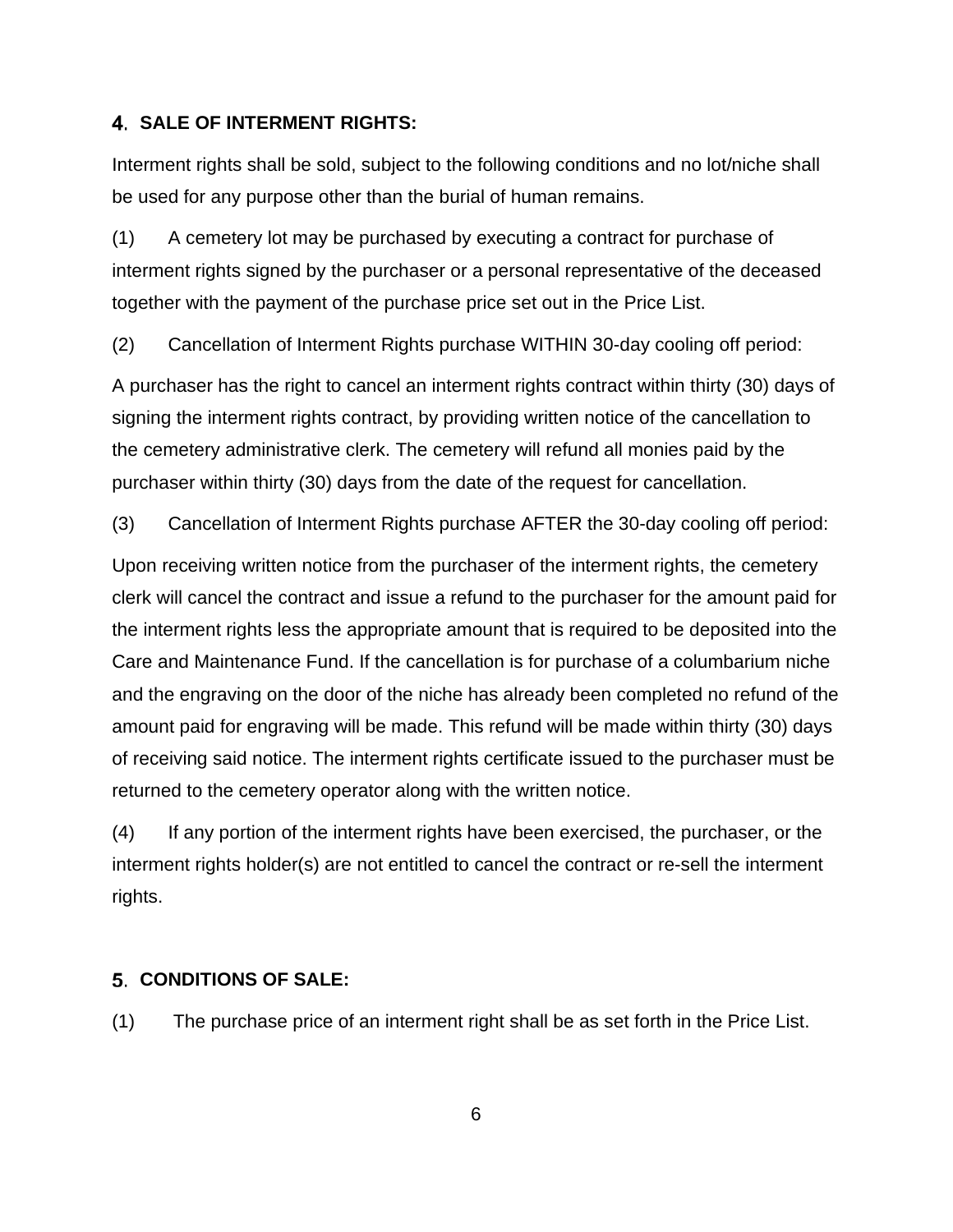(2) All payments may be made to the Town Office, 52 Seguin Street, Parry Sound, Ontario P2A lB4, and the applicant shall receive a receipt for each payment.

(3) The applicant shall not be entitled to a Certificate of Interment Rights, until the purchase price is paid in full.

#### **TRANSFER OF INTERMENT RIGHTS:**

(1) The resale of interment rights by the holder to a third party is prohibited.

(2) The purchaser may require, by written demand, that the cemetery repurchase the interment rights at any time before they are used.

This would mean the entire lot, not just a single grave or portion of the lot. Repurchase would be at the price listed on the price list at the date that notice is given, less the amount paid into the Care & Maintenance Fund in respect of the interment rights. Refund would be made within 30 days.

(3) A purchaser may gift, bequest or otherwise transfer interment rights, without consideration, to any other person by giving written notice of the transfer to the Town and by returning the original Certificate of Interment Rights to the Town. Upon receipt of the notice, the required transfer fee as set out in the Price list and the original Certificate of Interment Rights, the Town shall issue a new Certificate of Interment Rights to the Transferee. If the Interment Rights Holder has misplaced the original Certificate of Interment Right a replacement may be issued upon payment of the applicable fee as per the Price List, any subsequent transfer fee will also apply if the Interment Rights are being transferred.

(4) Further to 6.(3) any transfer of Interment Rights within Five (5) years of the original purchase date, or if it is deemed to be in an attempt to subvert the requirement for the payment of non-resident fees, shall be subject to the applicable transfer fee plus the difference between the Resident and Non Resident rate.

7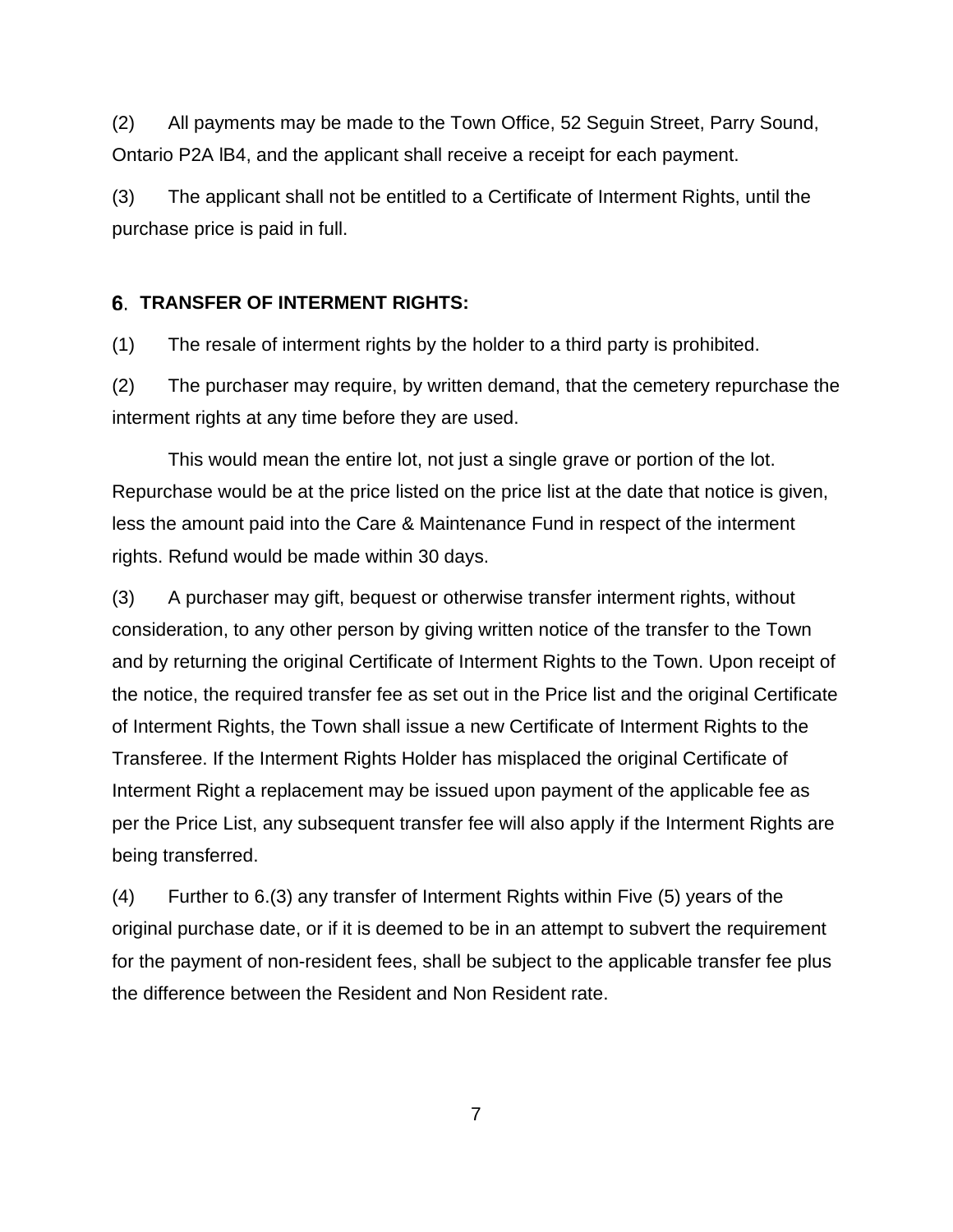#### **INTERMENTS:**

(1) No interment shall take place without a Burial Permit issued by the Division Registrar under the Vital Statistics Act, R.S.O. 1990, c. V.4 for full interments or an original Certificate of Cremation signed by the Superintendent or designate, of the Crematorium for cremation interments.

(2) No interment shall take place until the person making the arrangements for the interment has complied with the by-laws, rules and regulations relative to burials. Persons making arrangements for interments shall be responsible for all charges incurred by way of entering an Interment/Services Contract. Such arrangements may be made by telephone, but a signed faxed or scanned copy of the Interment/Service Contract must be received by the cemetery administrative clerk before the interment may take place. In the event the person making the arrangements for interment is not the interment rights holder a Letter of Permission to Bury must also be completed, signed and dated by all known interment rights holders and forwarded to the cemetery administrative clerk. Evidence satisfactory to the cemetery administrative clerk of the ownership of the Interment Rights may be necessary to assist in determining proper authority to request interments.

(3) The Lead hand shall not make any grave on any lot unless directed to do so by the Cemetery Administrative Clerk by way of either;

- a) a contract respecting the purchase of Interment Rights and/or opening and closing charges, duly executed by the person responsible for the payment of the purchase price and opening charges as per Item 7(2);
- b) for indigent burials, a warrant indicating that the District Welfare Administrator shall be responsible for all costs of such burial; or subject to the legislation pertinent to the municipality under the Public Hospitals Act or the Anatomy Act whichever pertains to the indigent.

(4) When the opening of a grave is required, not less than eight (8) working hours notice of such requirement shall be given to the Lead hand by the Cemetery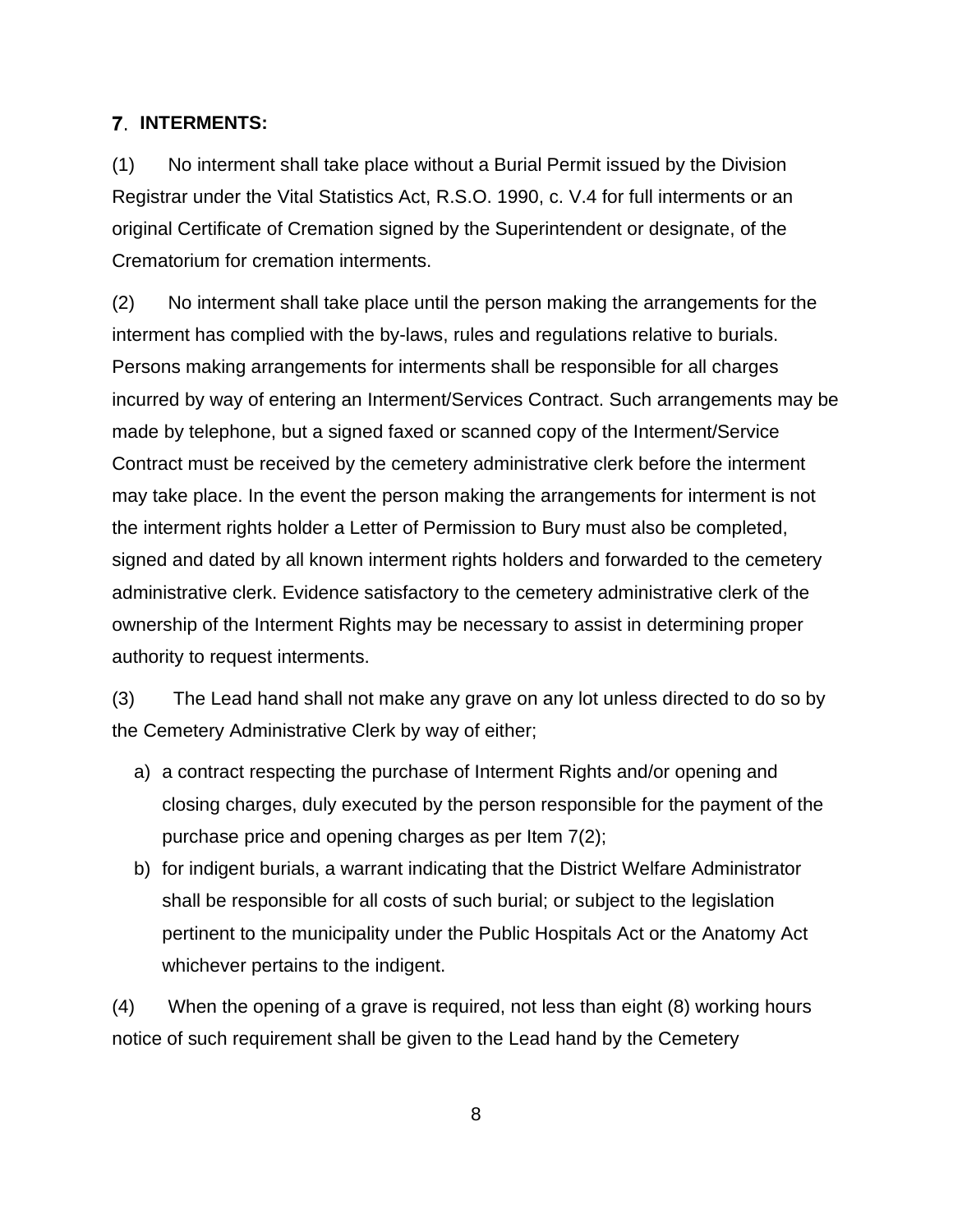Administrative Clerk. For the purpose of the section, Saturdays, Sundays and holidays shall not be considered in determining working hours.

(5) All funerals within the cemetery shall be under the direction of the Lead hand or his/her designate. Times of interment shall not be deemed to be set until confirmed by the Lead hand or designate with the Cemetery Administrative Clerk. Except pursuant to an order of the Regional Medical Officer of Health, no interment shall be made in the cemetery on any Saturday afternoon, Sunday, New Year's Day, Good Friday, Victoria Day, Canada Day, August Civic Holiday, Labour Day, Thanksgiving Day, Christmas Day, Boxing Day; these days being set aside for visiting the cemetery.

(6) The Lead hand may use single grave lots at Sylvan Acres Cemetery - for single depth burials of indigents upon receiving written order from the District Welfare Administrator to that effect or per the applicable legislation noted in 3 (b), or an inground cremation lot at Sylvan Acres, as determined by the Administrative Clerk, or interment in another cemetery subject to the deceased's known wishes.

(7) The Town shall not be held responsible for errors in the location of graves on lots arising from the improper instructions of interment rights holders or their representatives. For the purpose of this sub-section, an order from a Funeral Director shall be deemed to be an order from an owner.

(8) In those cases where an interment rights holder chooses to have the first burial in an adult grave at sufficient double depth to facilitate a future standard depth burial above the deep burial, the interment rights holder has determined that it is preferable, and chooses, to purchase a vault or a crypt as opposed to purchasing a second grave which would accommodate the second full casket burial. Prior to 2006 burials at double depth in steel caskets were permitted, therefore burial of a casket at standard depth above a steel casket will be allowed in these instances only. In the case of burial of an infant a fibreglass casket is acceptable at standard depth only; due to lot sizes infant caskets may not be interred across the head or foot of a grave.

(9) Each full single grave may have a total of 6 (six) interments, this being a combination of casket & cremation (ash) burials, with a maximum of 2 caskets, 1 at

9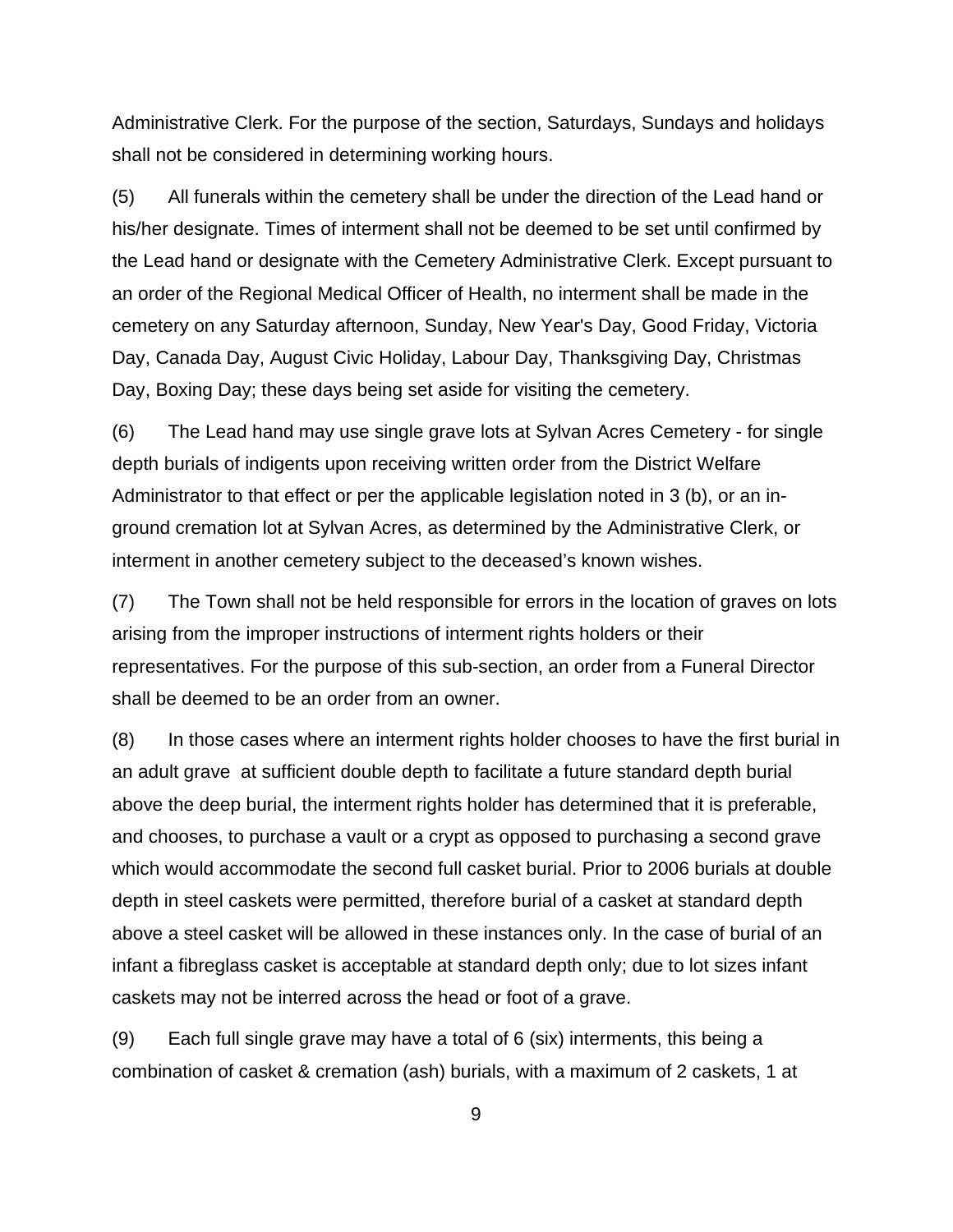double depth which is recommended to be enclosed in a crypt or vault to preserve the integrity of the deceased at the lower level, but this vault or crypt is not mandated as per the FBSCA Section 38.1, and 1 at standard depth and 4 cremations OR 1 casket and 5 cremations OR 6 cremations. If a rights holder chooses not to utilize a vault or a crypt to facilitate a double depth burial, then the interment options for use of the single grave are: 1 casket at standard depth and 5 cremations OR 6 cremations.

(10) No interment equipment except that approved by the Town shall be used, except as noted in sub-section 13 below.

(11) No grave or niche shall be opened or closed except by cemetery staff.

(12) No elevated mounds shall be built over graves and no lot shall be filled above the grade established for the cemetery.

(13) When full size interments are required all funeral homes shall be responsible for the supply and operation of lowering devices and artificial grass, whether owned by the funeral home or leased from a supplier by the funeral home.

(14) If, for any valid reason, the Lead hand determines that a burial cannot be made on the day of the funeral, he may direct that the body be placed in temporary entombment and the burial shall be made as soon after the day of the funeral as conditions permit. For such service, no charge shall be made for the use of the storage facility.

(15) Temporary entombment may be made in the storage facility during the winter season (November 15th to May 15th), dependent on the weather. No entombments shall be permitted however, unless embalming has been done or a hermetically sealed container is used. Committal services may be held in the Chapel.

Persons dying from contagious disease that are not embalmed or as identified in the Communicable Disease Ontario Regulation501/17, as amended from time to time, are not receivable in the storage facility. Such remains shall only be interred during the regular burial season and when a hermetically sealed container and/or an outer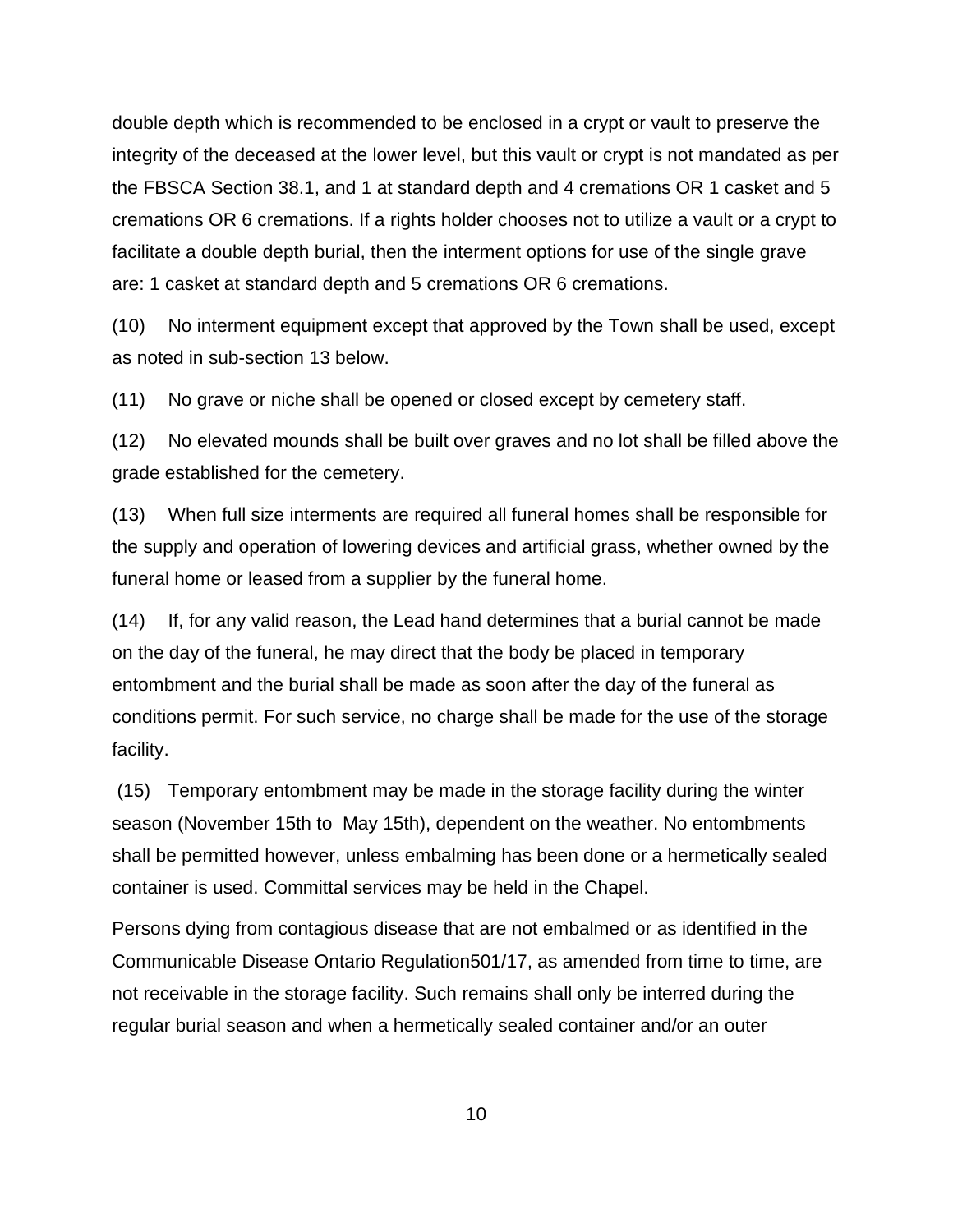container, satisfactory to the Town of Parry Sound as directed by the Medical Officer of Health are used and shall not be disinterred, except as provided for in the Act.

(16) Grave side services and interments shall be permitted only on Monday to Friday between 8:00 am and 4:00 pm and on Saturday between 9:00 am and 12 noon, subject to lead hand or designate availability, between the 15th day of April and the 15th day of November of each year, weather permitting. These dates may be extended, weather permitting, with the Lead hand agreement. Interments performed on Saturday mornings, or after 3:00 pm for cremation interments OR after 2:00 pm for casket interments Monday to Friday, will be subject to the applicable additional fee in accordance with the Price List.

(17) Spring interments, the burial of those deceased who passed during the winter months and have been in temporary entombment, will only be performed Tuesday to Friday. Spring interments will not be performed on Saturday mornings.

#### **IN GROUND CREMATED REMAINS / ASH BURIALS:**

All regulations stated in Section 7. of this by-law (except item 7 subsections 6,8,9,13, 14, 15 & 17) pertain to this section plus the following:

(1) No ashes remaining from the cremation of bodies of deceased persons shall be disposed of in the cemetery except in accordance with the provision of this By-law. The co-mingling (the mixing of the cremated remains of two (2) or more persons) of ashes is allowed only if a certificate of cremation is received for each deceased person and the applicable fee(s) paid.

(2) Ashes remaining from the cremation of a body of a deceased person may be buried upon a lot purchased for such purpose.

(3) In those cases where a body has been buried in an adult grave at sufficient depth, ashes remaining from the cremation of the body of a deceased person may be buried upon such grave, and more than one ash burial shall be permitted in any lot, to a maximum of six (6) interments total, this being a combination of casket and ash burials.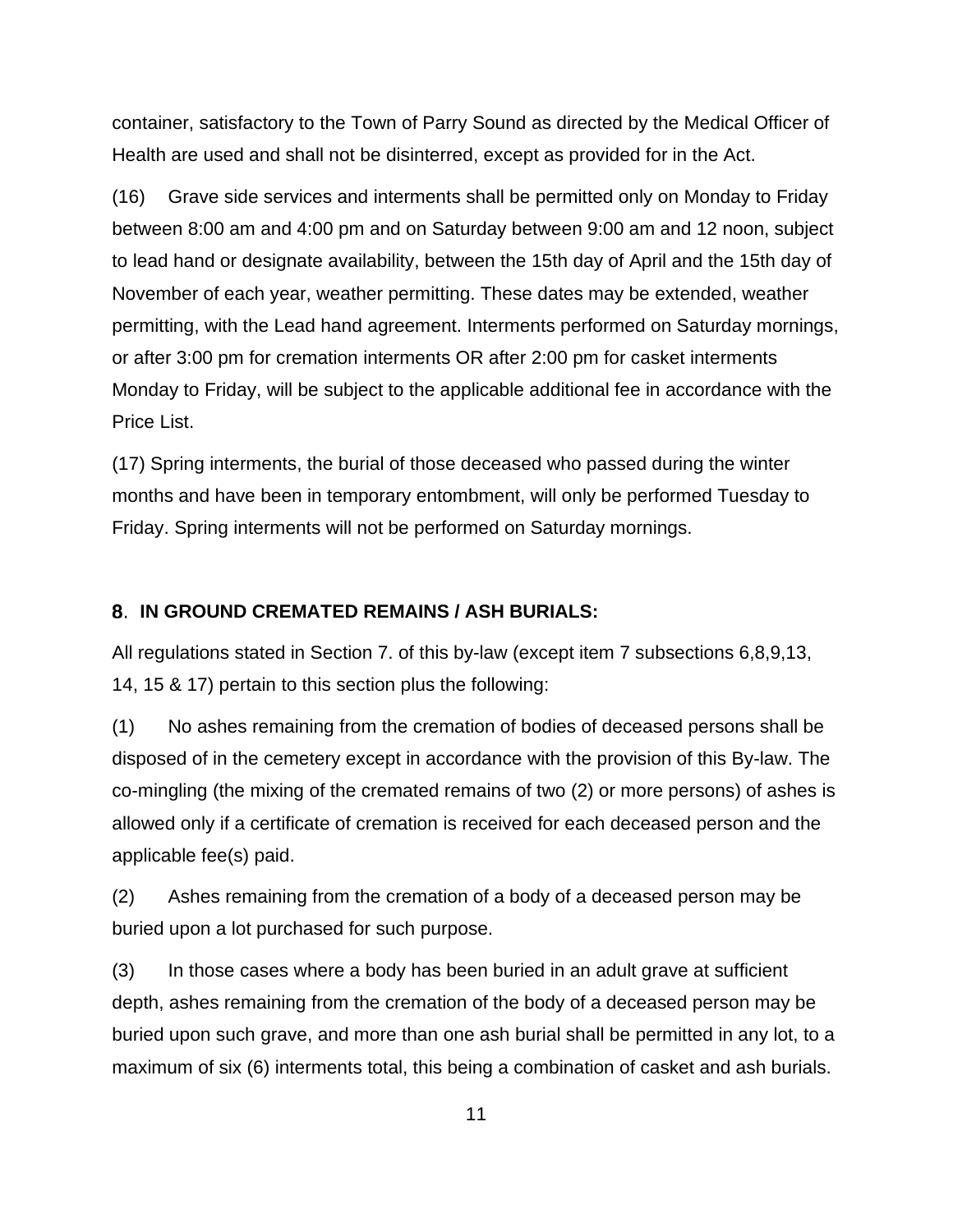If the cremated remains must be removed in order for the burial of a casket to take place a disinterment fee for each cremated remains moved will apply.

(4) Ashes remaining from the cremation of the body of a deceased person may be buried in any lot. If said lot may be considered for future casket burial then the cremated remains must be enclosed in a non breakable, non decomposing container. If the interred cremated remains are not enclosed in a non breakable, non decomposing container right is forfeited for future casket interments.

(5) A maximum of four (4) cremated remains / ash burials interments shall be permitted in a cremation lot with each container to be a maximum of 11" x 11" to accommodate four (4) ash burials in the 24" x 24" cremation lot.

#### **COLUMBARIUM NICHES:**

Naming:

Hillcrest Cemetery - Columbarium A, B and C

Sylvan Acres Cemetery - Columbarium Whitetail Deer

All regulations stated in Section 7. of this by-law (except item 7 subsections 6,8,9,13, 14, 15 & 17) pertain to this section plus the following:

(1) A maximum of two (2) cremated remains / ash interments shall be permitted in a columbarium cremation niche to fit within the 12" x 12" x 12" inner dimensions at Hillcrest Cemetery and within the 12.5" x 12.5" x 14" inner dimensions at Sylvan Acres Cemetery.

(2) Only the Town may open and seal niches for interments. This applies to all parts of the columbarium unit.

(3) To ensure quality control, uniformity, and standard of workmanship, only the Town shall cause to inscribe all niche fronts. The lettering is one inch high Vermarco style, for maximum capacity, inscribed in the granite niche cover. Lettering, with a limit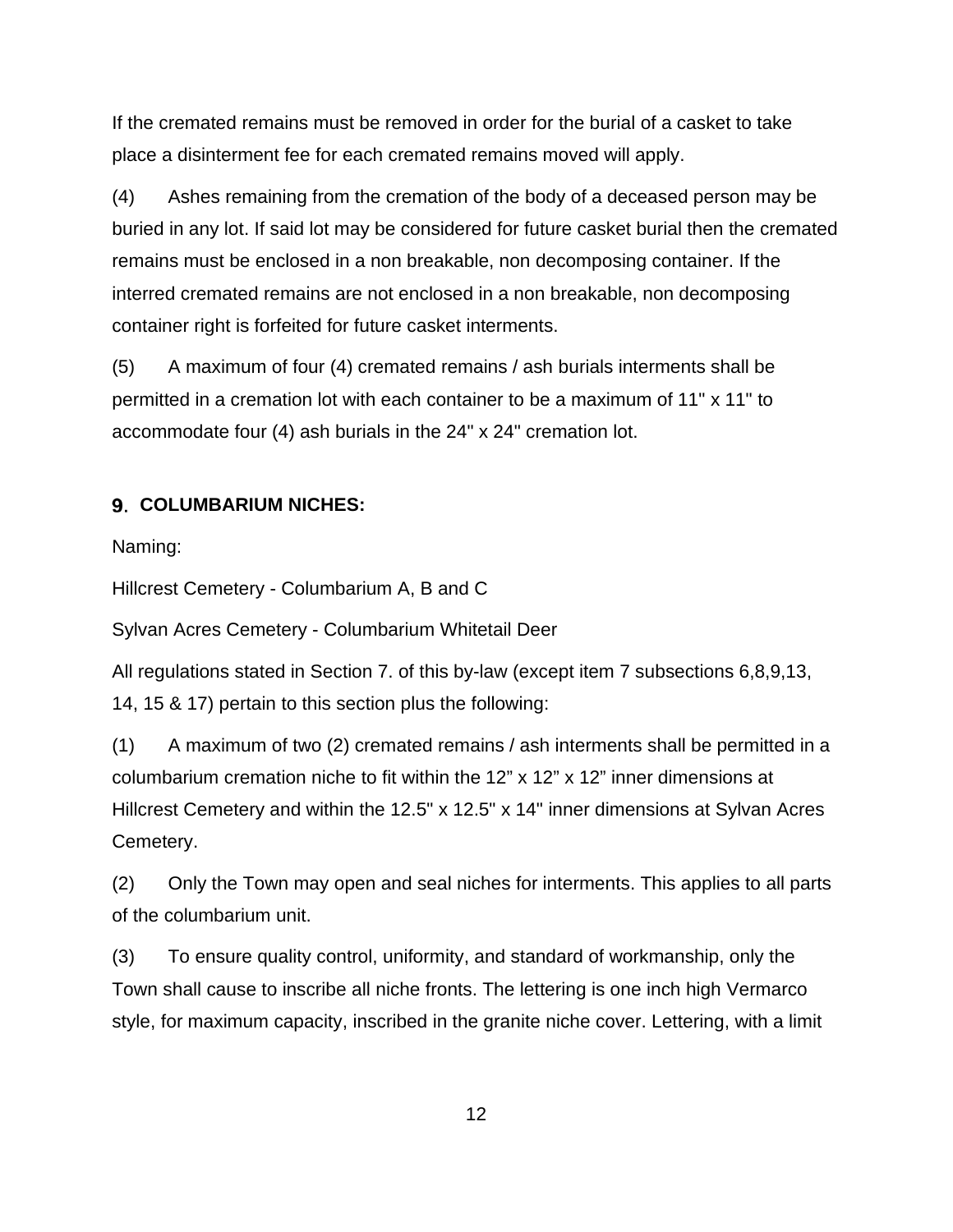of 18 characters per line (including spaces) with a maximum of 7 lines. All dates will be in this format only (1930–2014).

(4) The engraving fee paid in the initial purchase price is for the initial engraving of up to 7 lines plus one additional engraving of up to 9 numbers. Any additions to this will be at the expense of the interment rights holder or representative.

(5) No plaques, vases, adornments or emblems affixed to the columbarium or individual niches are permitted. Any such items shall be removed and disposed of without notification and at the expense of the Interment Rights Holder.

(6) No articles are permitted in or around the ground in the vicinity of the columbarium. Any such article shall be removed and disposed of without notification.

(7) No person, other than employees or contractors of the Town shall remove or alter niche fronts.

#### **DISINTERMENTS:**

(1) The disinterment of a body, once properly interred, shall not be made without an order signed by the Medical Officer of Health and the Interment Rights Holder and/or next of kin. A certificate from the local Medical Officer of Health is not required for the removal of cremated remains. Disinterment of cremated remains is arranged through the Cemetery Administrative Clerk and is not subject to approval by the Medical Officer of Health.

(2) All full casket disinterments shall occur in the presence of an Inspector of the Medical Officer of Health and the Lead hand or his designate and the requirements of the Act, 2002, and regulations thereunder shall be observed.

(3) Disinterments will be made by arrangement with the Lead hand through the Cemetery Administration Clerk.

(4) If the burial was made in other than a permanent outer casing, a new outer case must be supplied upon the recommendation of the Medical Officer of Health.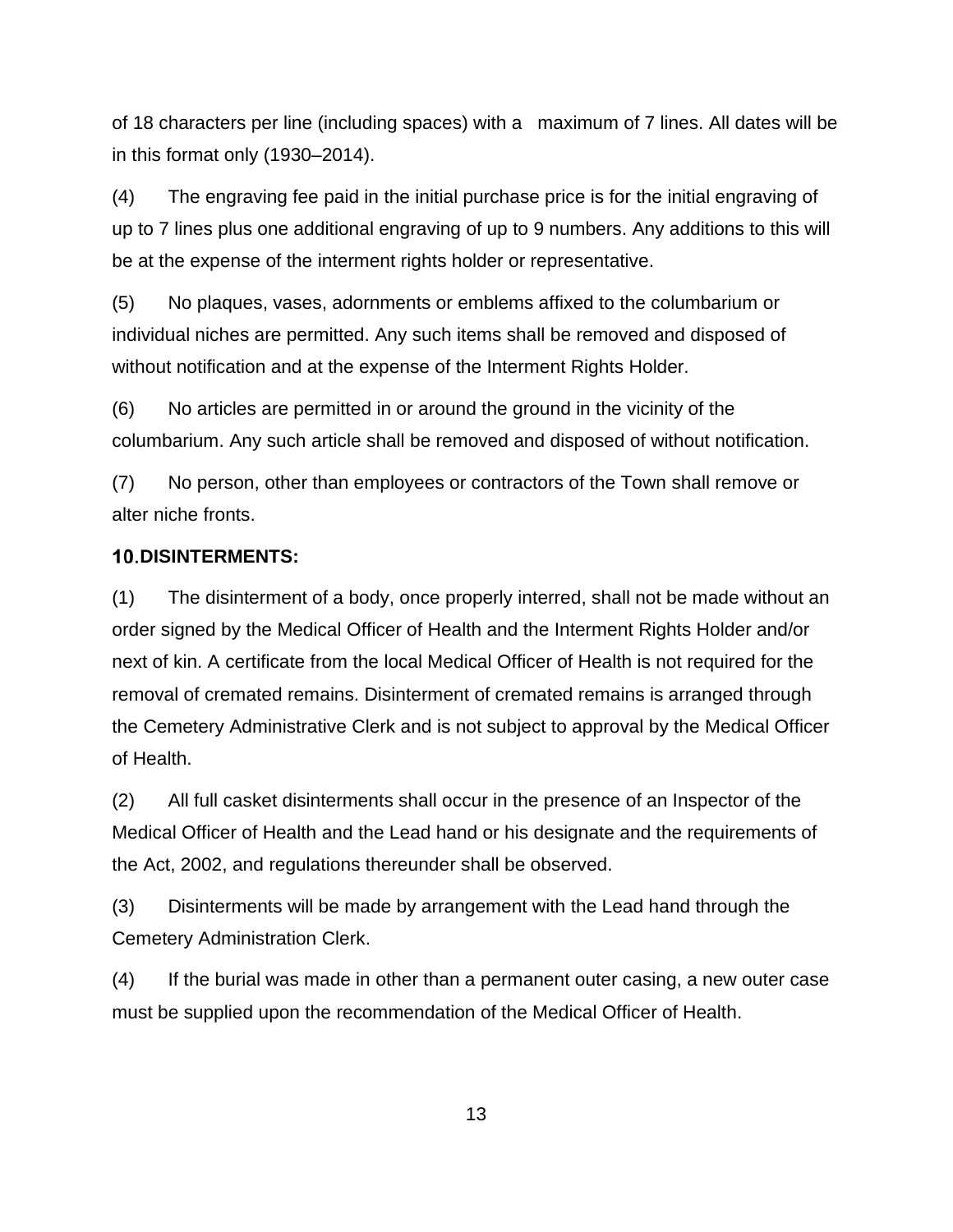(5) Any markers or monuments designating the location of an interment shall be removed at minimum twenty-four hours prior to the time of disinterment by a designated monument company as directed by the owner or someone designated by him/her.

(6) The charge for disinterments shall be as set forth in the Price List.

(7) In special circumstances the removal of human remains may also be ordered by certain public officials without the consent of the interment rights holder and/or next of kin.

#### **LOT DECORATIONS:**

(1) Lot decorations shall be deemed to include all structures, ornaments, candles, plantings or other embellishments, with the exception of headstones, monuments and markers which are placed on cemetery lots with the intention of improving their appearance. Because certain types of individual lot decorations are not in harmony with the development of the cemetery as a whole, or because they may intensify maintenance problems, no lot decorations shall be permitted except in accordance with the following rules with regard to the decoration of cemetery lots:

- a) No lot decorations permitted by this by-law shall be placed on a lot if the lot charges for that lot and any other charges have not been paid in full.
- b) Copings, fences, curbs, benches, steps, structures of wood and containers wholly or partially of glass, solar lights, or other equally perishable and destructible materials, are prohibited.
- c) Floral tributes are permitted if placed on a grave at the time of a funeral and shall be removed from plots by cemetery staff as soon as they become unsightly.
- d) Flower beds are permitted provided they do not exceed the width of the monument and are contained in a concrete border or are contained within a UV resistant vinyl flower box. Flower beds/boxes must be weeded and maintained by the lot owner. All requests for flower beds must be given to the Lead hand. Flower beds will be no wider than fourteen (14) inches out from the front of the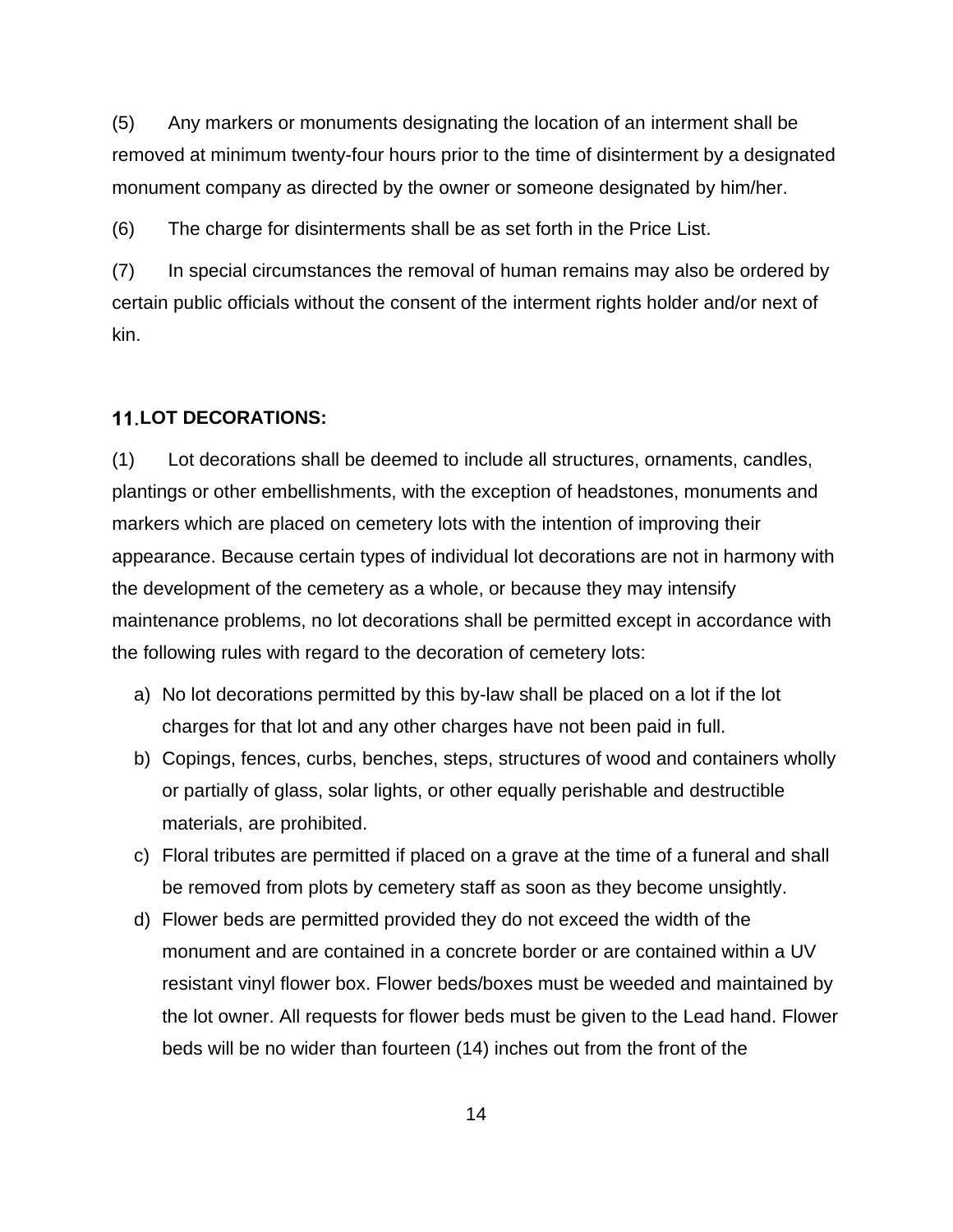monument and no wider than the monument. In the event of an interment these beds/boxes are the responsibility of the lot owner to replace if desired.

- e) Only one artificial or fresh wreath on a three-point stand, or one saddle style arrangement, or one artificial or fresh flower arrangement in a container suspended by a shepherd's crook, shall be permitted on any single lot from May 1st - October 15th. No other ground decorations are permitted unless placed within a maintained flower bed or flower box as depicted in (d) above, which shall be placed at the head end of the grave. If the wreaths or arrangements suspended by a shepherd's crook have not been removed by October 15th the Lead hand, or his/her designate at the direction of the Director of Public Works, as soon as practical, will inspect each arrangement. If the Lead hand, or designate, at their discretion, determines the arrangement is unsightly or past its prime the arrangement shall be discarded. A definition of unsightly or past its prime for this purpose would be if the artificial flowers are faded, the flowers are coming loose and blowing away leaving only a partial arrangement, if the container is broken, if any the metal parts, if applicable, are rusting. Saddle style arrangements will be left attached to the top of the monuments year-round as long as they are in good condition, as soon as they are determined to be unsightly or past their prime, they too shall be discarded.
- f) Only one wreath or flower arrangement will be permitted on any single lot to mark special occasions which fall after October 15th. e.g. Remembrance Day, Christmas, Easter, etc. Such decorations must be removed within 30 days of placing them. If they are not removed within 30 days, they will be considered abandoned and shall be disposed of by cemetery staff.
- g) Columbarium Niches No plaques, vases, adornments or emblems affixed to the columbarium or individual niches are permitted. Any such items shall be removed and disposed of without notification and at the expense of the Interment Rights Holder. No articles are permitted in or around the ground in the vicinity of the columbarium. Any such article shall be removed and disposed of without notification.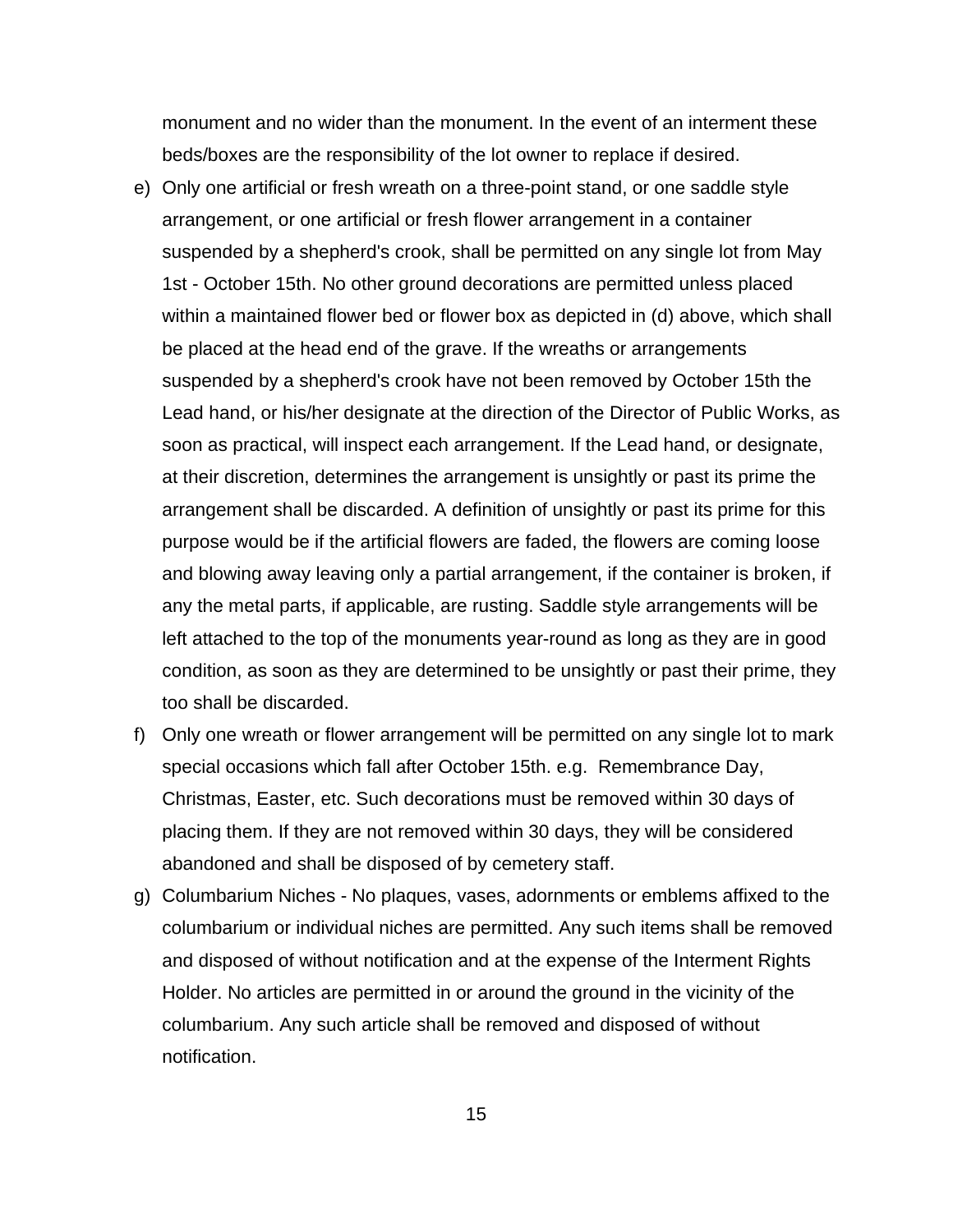(2) Planting of trees and shrubs is permitted but may only be undertaken under the direction of the Director of Public Works, Lead hand or designate. Only ornamental shrubs of dwarf nursery stock are allowed. Rose bushes are not permitted. Once planted, trees and shrubs become the property of the Town of Parry Sound at the cemetery.

(3) In order to preserve the appearance of the grounds, any trees, tree limbs, shrubs, artificial wreaths and flowers may be removed or pruned by the Leadhand or designate. Grading, seeding, sodding, top dressing, fertilizing and watering of lots, sodding, seeding and covering of graves shall be done by the Lead hand or cemetery staff only.

(4) The Town shall not be responsible for any damages to lots and structures, or objects thereon, other than for damage knowingly caused by Town cemetery staff. The Town shall not be responsible for flowers or articles removed from any lot or grave.

#### **MARKERS AND MONUMENTS:**

(1) All monuments, headstones and markers of any kind erected in the cemetery shall be constructed of granite or shall consist of a bronze plate anchored in a concrete slab or granite foundation. All structures of any other kind of material are prohibited. Only established monument/marker companies may supply and install monuments or markers; individual or homemade markers /monuments are not allowed.

(2) Every marker shall be flush with the ground and shall be positioned in a location approved by the Lead hand.

(3) No marker shall be placed upon a lot unless the purchase price and any other outstanding charges for such lot have been paid in full.

(4) All markers shall be of a uniform thickness of not less than four inches (4") and must be set so that the top is flush with the level of the ground.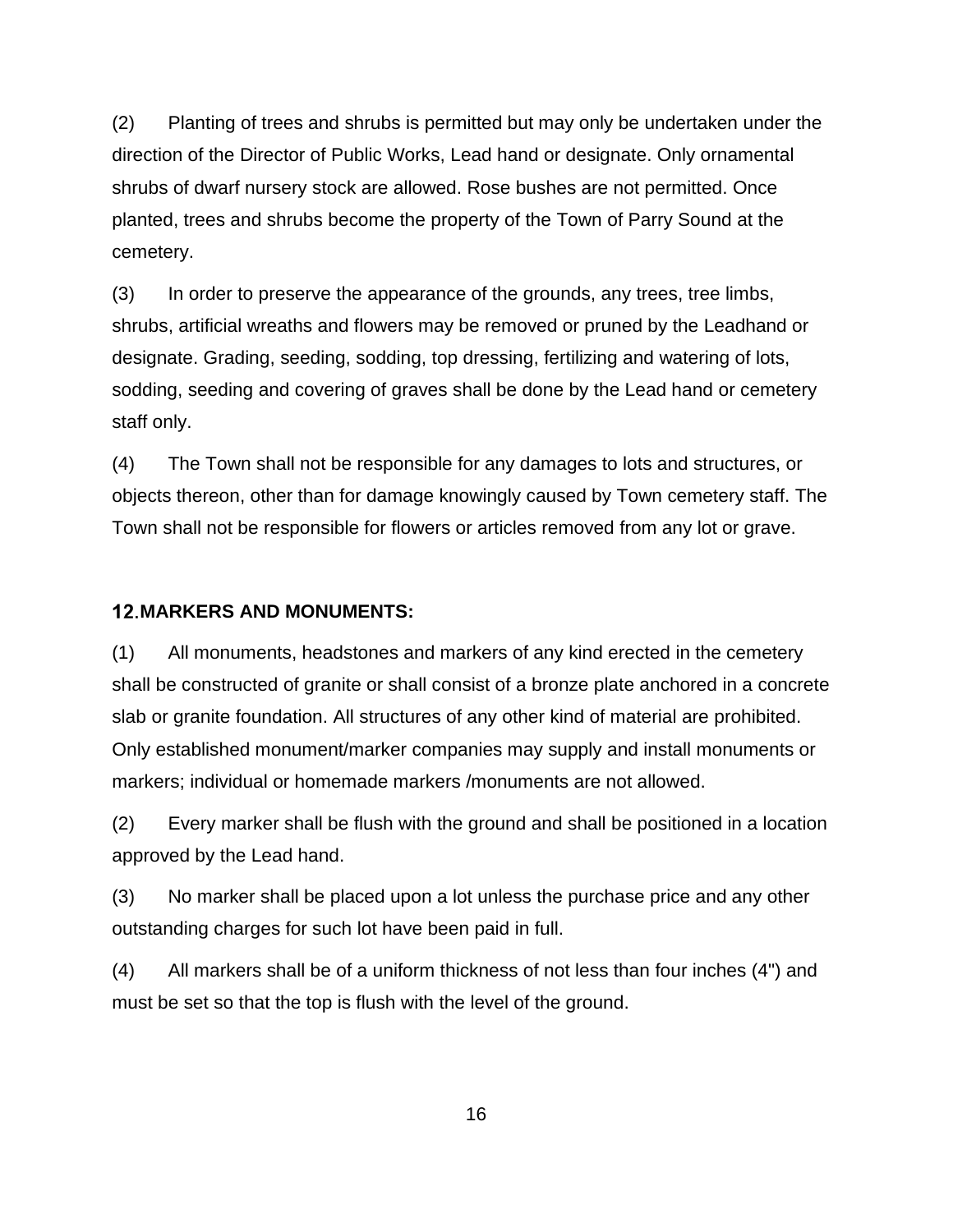(5) Where, in accordance with sub-sections 7. (9), and 8.(3), there is more than one burial in a grave , then there shall be no more than one monument and two markers or three markers on that grave.

(6) On any adult single grave plot, a marker shall not exceed thirty inches (30") in width by twenty inches (20") in length, including the cement border.

(7) On any multiple grave lot, no marker shall exceed forty-eight inches (48") in width by twenty inches (20") in length, including the cement border.

(8) All markers shall be delivered to a location designated by the Lead hand, to be set in place by the supplier.

(9) In the ash burial or cremation section of the cemetery only bronze or granite flat markers shall be permitted, subject to the following conditions:

- a) A bronze marker shall be a maximum of twelve inches (12") by twelve inches (12") in size on a granite or concrete base.
- b) All bronze markers shall be installed in the centre of the lot and shall be set in a square cement border of not less than four inches (4") in thickness and shall be laid with the surface of the marker flush to the ground.
- c) In the ash burial or cremation section, all granite markers shall be installed in the centre of the lot and shall be laid with the surface of the marker flush to the ground and granite markers shall be maximum sixteen inches (16") x maximum sixteen inches (16") and shall be at least four inches (4") in thickness.

(10) On the columbarium units to ensure quality control, uniformity and standard of workmanship, only the Town shall cause to inscribe all niche fronts. No person, other than employees or contractors of the Town, shall remove or alter niche fronts. The lettering is one inch high Vermarco style, for maximum capacity, inscribed in the granite niche cover. Lettering, with a limit of 18 characters per line (including spaces) with a maximum of 7 lines. All dates will be in this format only (1930–2014).

(11) All monuments shall be placed at the centre of the head end of a lot except where the alignment of existing nearby monuments justifies another location as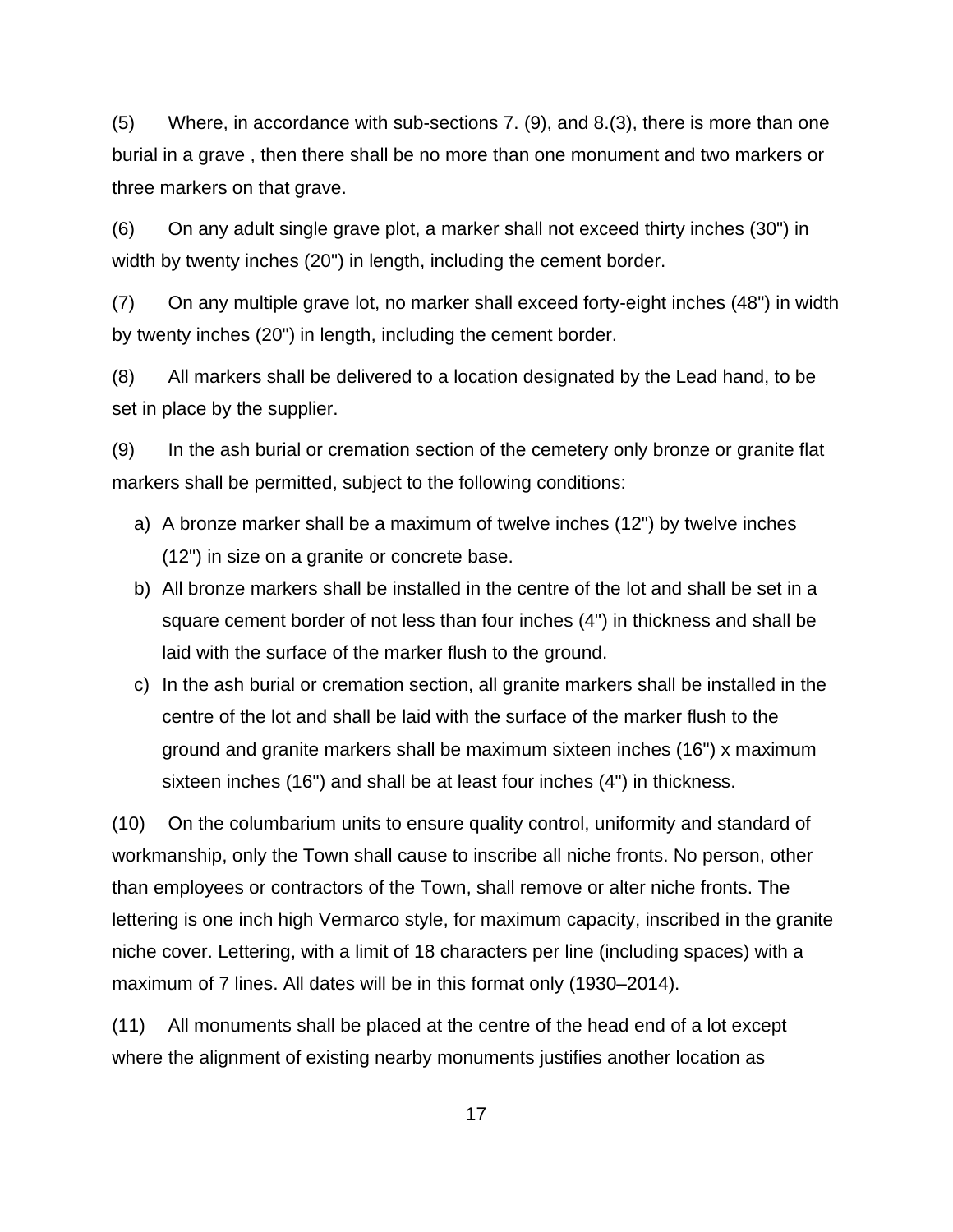approved by the Lead hand. No monument shall be erected on any lot in sections designated as flush marker sections. Approval of the location, by receipt of payment of the applicable staking order fee as shown on the Price List, and subsequent staking, must be obtained from the Lead hand before a monument is set.

(12) Markers set in a concrete base will not be removed to accommodate the interment of cremated remains.

(13) No monument may be set until the monument care and maintenance charges have been paid in full.

(14) No monument shall encroach on any adjoining lot.

(15) No monument over twelve inches (12") in height shall be erected upon any lot unless the sub-base thereof is of uniform thickness, to a minimum of seven feet (7') in depth of solid cement, no other materials allowed, and the foundation is to the satisfaction of the Lead hand.

(16) A pillow is a monument. No foundation is required as long as the total height of the combined pillow and base does not exceed 12" (twelve inches) in height.

(17) No monument, including the base, shall exceed four feet (4') in height and the width or thickness must be a minimum of six inches (6") and a maximum of eight inches  $(8")$ .

(18) On a single grave lot, the base of a monument shall not exceed thirty inches (30") in width.

(19) On a multiple grave lot, the base of a monument shall not exceed five feet (5') or 60" in width.

(20) The front to back measurement of monuments and pillows will not exceed 20" (twenty inches), this to ensure the monument does not encroach on the space designated for the burial.

(21) Any person engaged in placing or removing a monument shall provide planking adequate to protect the cemetery turf and shall remove materials and equipment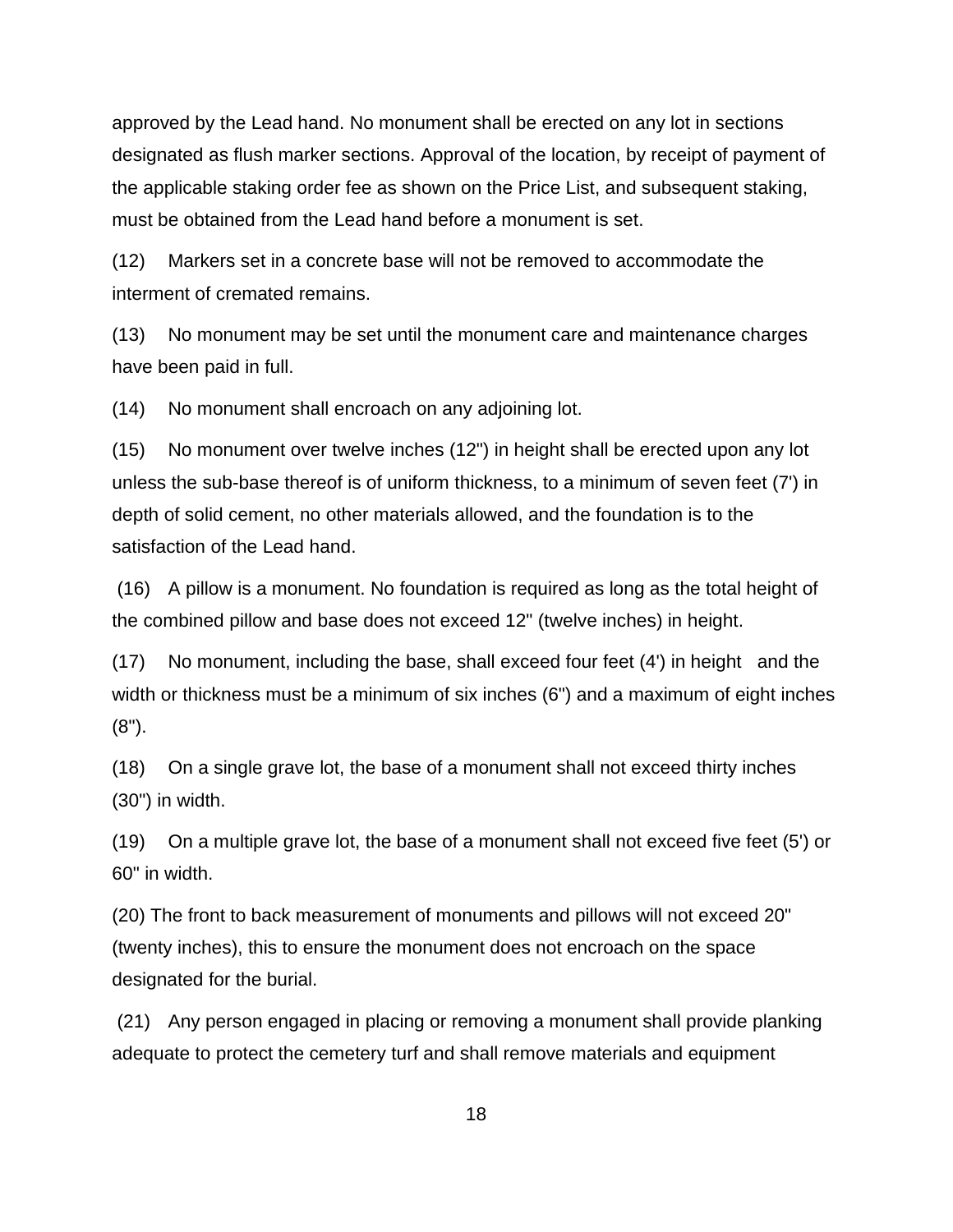immediately upon completion of the work so that the site is left in a clean, orderly condition.

### **REGULATIONS FOR CONTRACTORS & WORKERS:**

(1) All contractors performing work in a cemetery are required to produce evidence of public liability and property damage insurance in an amount not less than five million dollars (\$5,000,000).

(2) All contractors performing work in a cemetery shall be required to produce evidence of good standing with WSIB. (2019 - H.R. does this internally)

(3) All contractors and workers in any capacity within the cemetery including masons, carters, stonecutters, erectors or helpers are subject to the direction and control of the Lead hand and are further governed by the Occupational Health & Safety Act and Regulations with respect to proper safety wear. CSA approved "green patch" safety boots must be worn at all times and additional personal protective equipment must be worn when the work requires it in accordance with the Occupational Health & Safety Act and Regulations thereto.

(4) Contractors shall lay planks on the in ground lots and paths over which transport is required and at the request of the Lead hand shall utilize a cart or dolly to prevent damage. Damage determined to be caused by contractors shall be rectified by the cemetery at the expense of the contractor.

(5) All persons performing work in the cemetery shall conduct themselves in a manner in keeping with the dignity of the cemetery and shall respect any restrictions or regulations which may be required by the Town in the performance of their work.

### **COMPLAINTS:**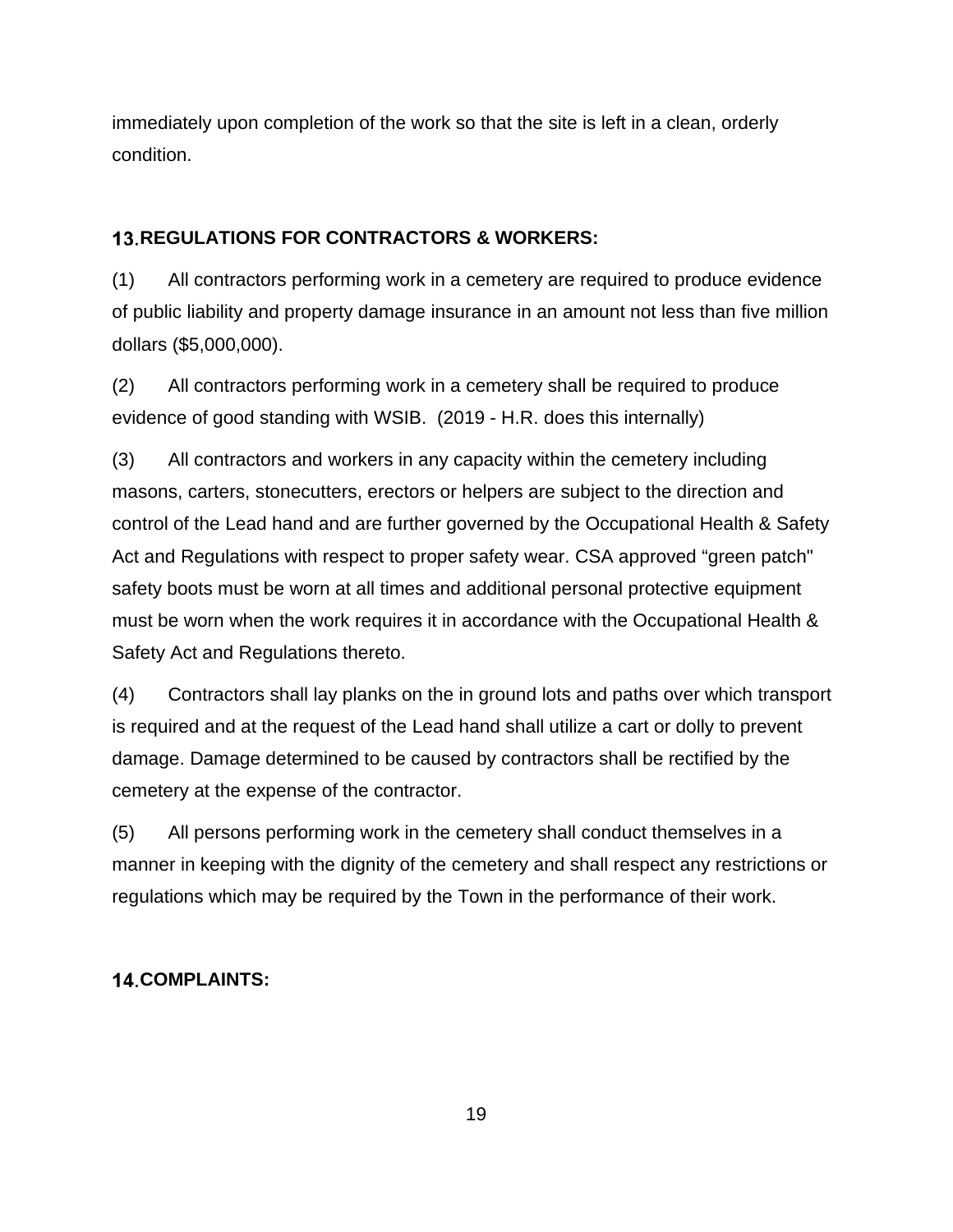(1) Any person having occasion to make any complaint shall make it to the Cemetery Administration Clerk or her/his designated alternate at the Town Office, and not to an employee on the cemetery grounds.

(2) Any decision of the Lead hand made pursuant to this by-law may be appealed to the Council or a Committee of Council designated by resolution for the purpose of affording persons an opportunity to be heard in the place and stead of Council.

#### **PRICE LIST:**

(1) Subject to the Funeral, Burial & Cremation Services Act, 2002, and the regulations made thereunder, the Council shall adopt a Price List to regulate the fees and charges to be paid by persons purchasing lots in the said cemetery or requiring services to be performed therein. Such Price List may be amended by by-law of the Council as it, from to time, deems fit. Prices on the Price List are adjusted by the October CPI for the following calendar year.

#### **16. CONTRACTS AND CERTIFICATES OF INTERMENT:**

The Cemetery Administrative Clerk or her/his designated alternate is hereby authorized to execute on behalf of the Town the Contracts for Purchase of Interment Rights, the Certificate of Interment Rights and the Purchase of Services.

#### **PENALTIES:**

(1) Every person who contravenes any of the provisions of this By-law is guilty of an offence, and upon conviction is liable to a fine of not more than Five Thousand Dollars (\$5,000.00) as provided for in the Provincial Offences Act, R.S.O. 1990, c.P.33.

#### **EFFECTIVE DATE:**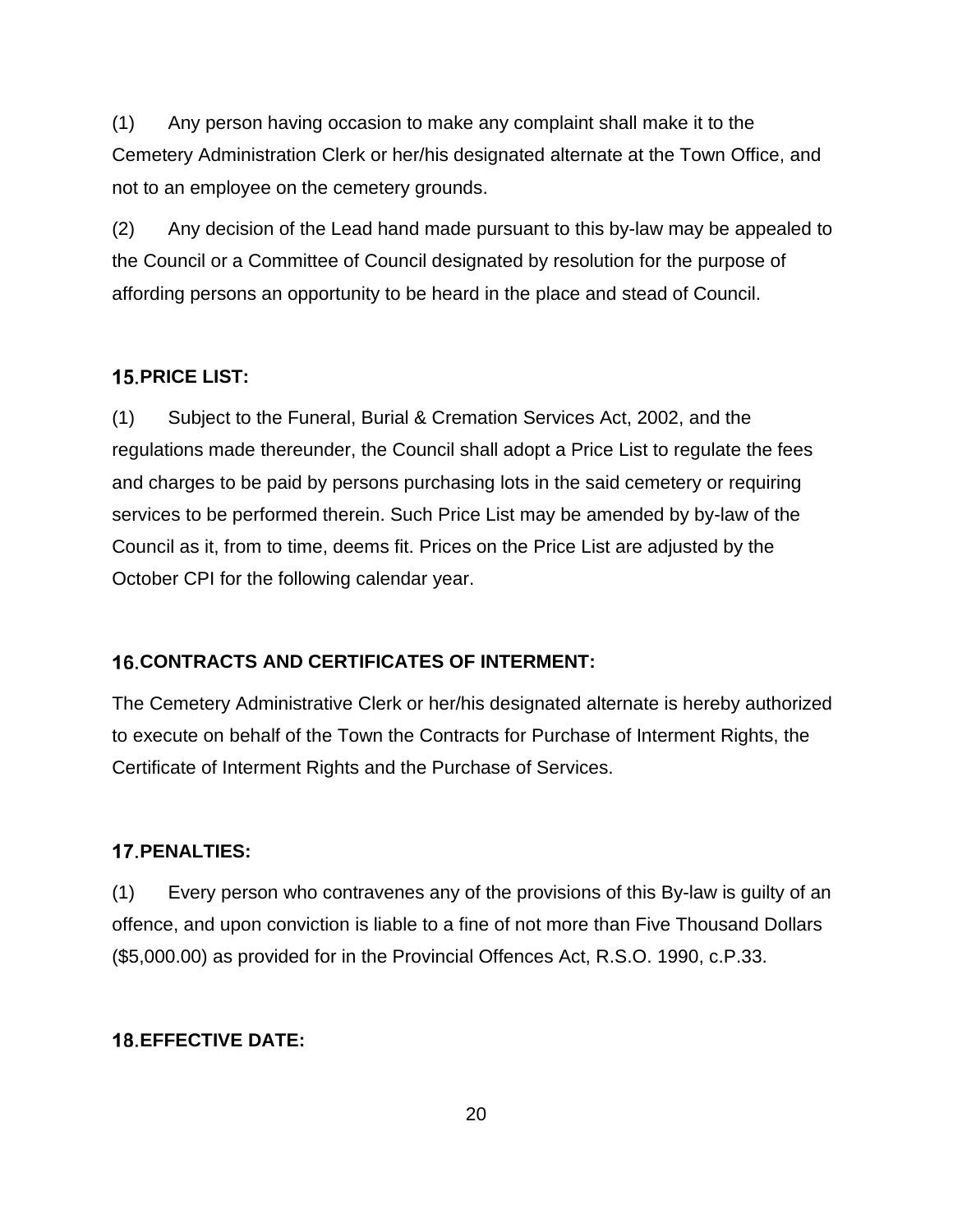(1) This By-law shall come into force and takes effect on the date of final passing, or the date approval is received from the Registrar of the Bereavement Authority of Ontario;

(2) By-law 2019-6952 is hereby repealed upon the effective date of this by-law.

### **APPROVAL RECEIVED FROM THE BEREAVEMENT AUTHORITY OF ONTARIO SEPTEMBER 23, 2020**

READ a FIRST time, this 1st day of September 2020

Doug McCann **Rebecca** Johnson

Deputy Mayor Clerk

READ a SECOND and THIRD time, PASSED, SIGNED, and SEALED this 1st day of September 2020

Doug McCann **Rebecca** Johnson

Deputy Mayor Clerk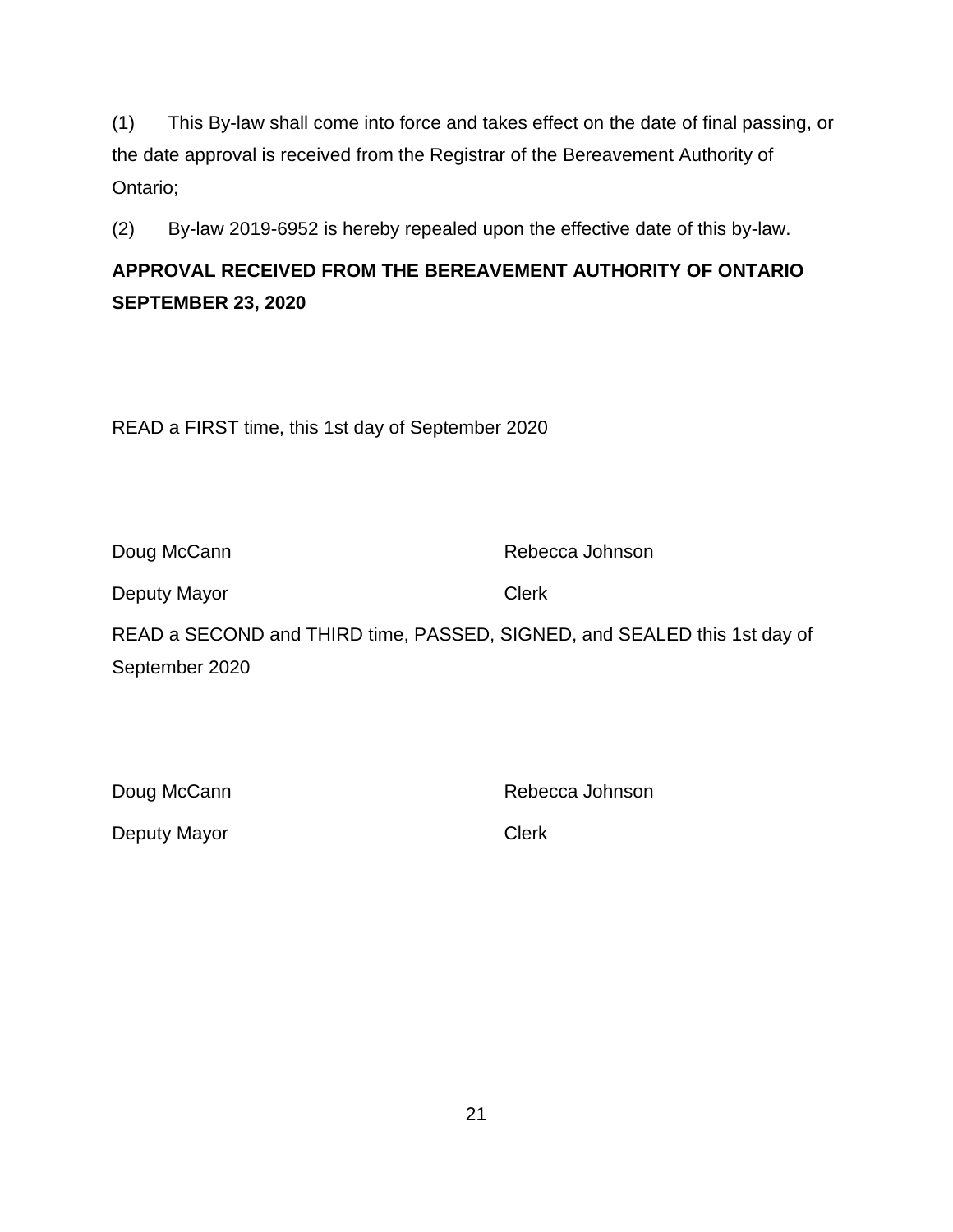Attached to this by-law are the following Schedules:

- A Contract for Purchase of Interment Rights
- B Certificate of Interment Rights
- C Price List
- D Interment / Services Contract
- E Letter of Permission to Bury
- F Burials Permitted per Single Grave, Cremation Lot & Cremation Niche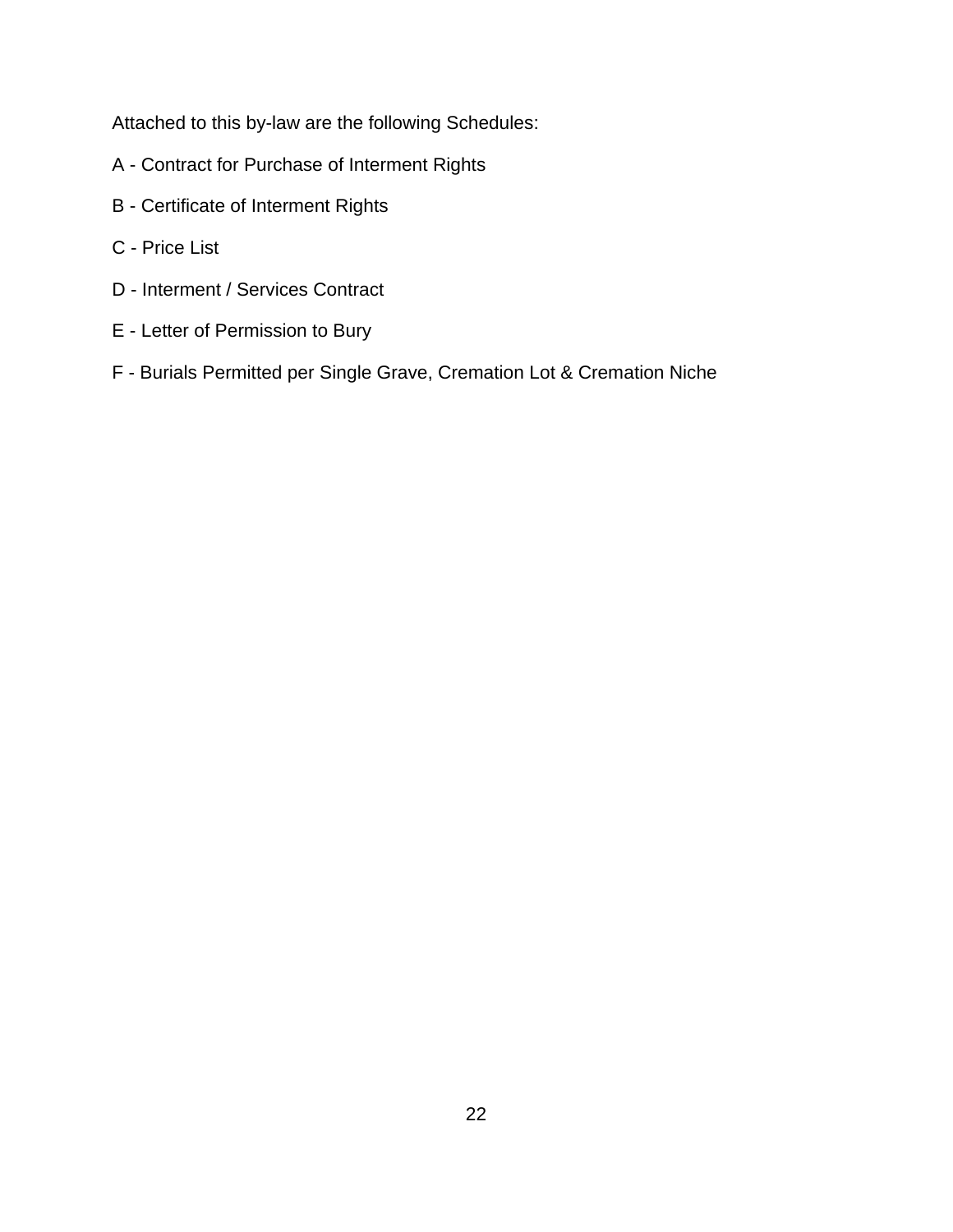Town of Parry Sound, 52 Seguin St, Parry Sound, On P2A 1B4 705 746-2101 Administrative Clerk - ext. 214 Cemetery Operator License # 3293733 Hillcrest Cemetery (#03139) 110 William St, Parry Sound

Sylvan Acres Cemetery (#03114) 65 Hurdville Rd., McDougall

## **Schedule "A"**

## **CONTRACT FOR PURCHASE OF INTERMENT RIGHTS**

Certificate # \_\_\_\_\_\_\_\_\_\_\_\_

REGISTERED OWNER(S) / INTERMENT RIGHTS HOLDER(S):

name **matrix** 

address\_\_\_\_\_\_\_\_\_\_\_\_\_\_\_\_\_\_\_\_\_

address\_\_\_\_\_\_\_\_\_\_\_\_\_\_\_\_\_\_\_\_\_

Phone #

Interment Rights Holder(s): The Interment Rights Holder(s) listed above have the right to direct/consent to the burial(s), and memorialization associated with the Interment Rights in conjunction with the Cemetery By-laws.

Date of Purchase:

Funeral Director/Transfer Service: (if applicable)

*SERVICES/SUPPLIES*

CEMETERY: **with a set of the set of the set of the set of the set of the set of the set of the set of the set of the set of the set of the set of the set of the set of the set of the set of the set of the set of the set of** 

LOT DESCRIPTION: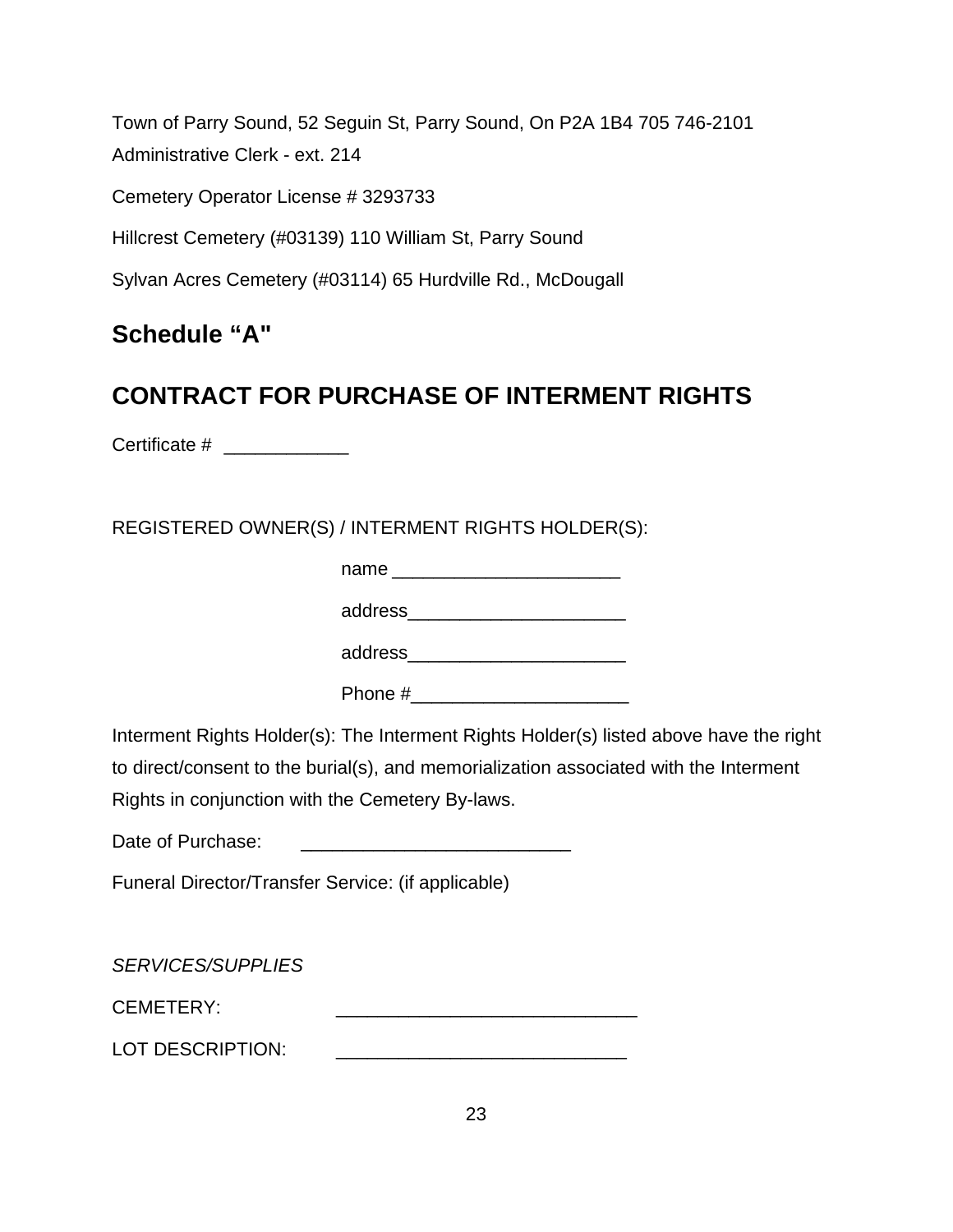|                               |         | ie" single grave 3'6"x10' |
|-------------------------------|---------|---------------------------|
| Price Of Plot:                | $\star$ |                           |
| Amount to Care & Maintenance: |         |                           |
| H.S.T.                        |         |                           |
| <b>BALANCE:</b>               |         |                           |

\*Repurchase price after 30 day cooling off period: \*interment rights only / may include the niche engraving fee if engraving has not been completed.

OR

\_\_\_\_\_\_\_\_\_\_

\*Due to utilizing the interment rights immediately for an at need burial we/I agree to waive the right to the standard 30 day cooling off period (purchaser to initial if waiving)

It is agreed between the parties that this contract is subject to the By-Laws of HILLCREST CEMETERY/SYLVAN ACRES CEMETERY and the purchaser hereby acknowledges receipt of a copy of the By-Laws of HILLCREST CEMETERY/SYLVAN ACRES CEMETERY and the "Conditions of Contract" attached have been read and understood.

ORDERED BY:

(Signature of Purchaser)

CEMETERY REPRESENTATIVE:

(Signature of Cemetery Administrative Clerk or her/his designate)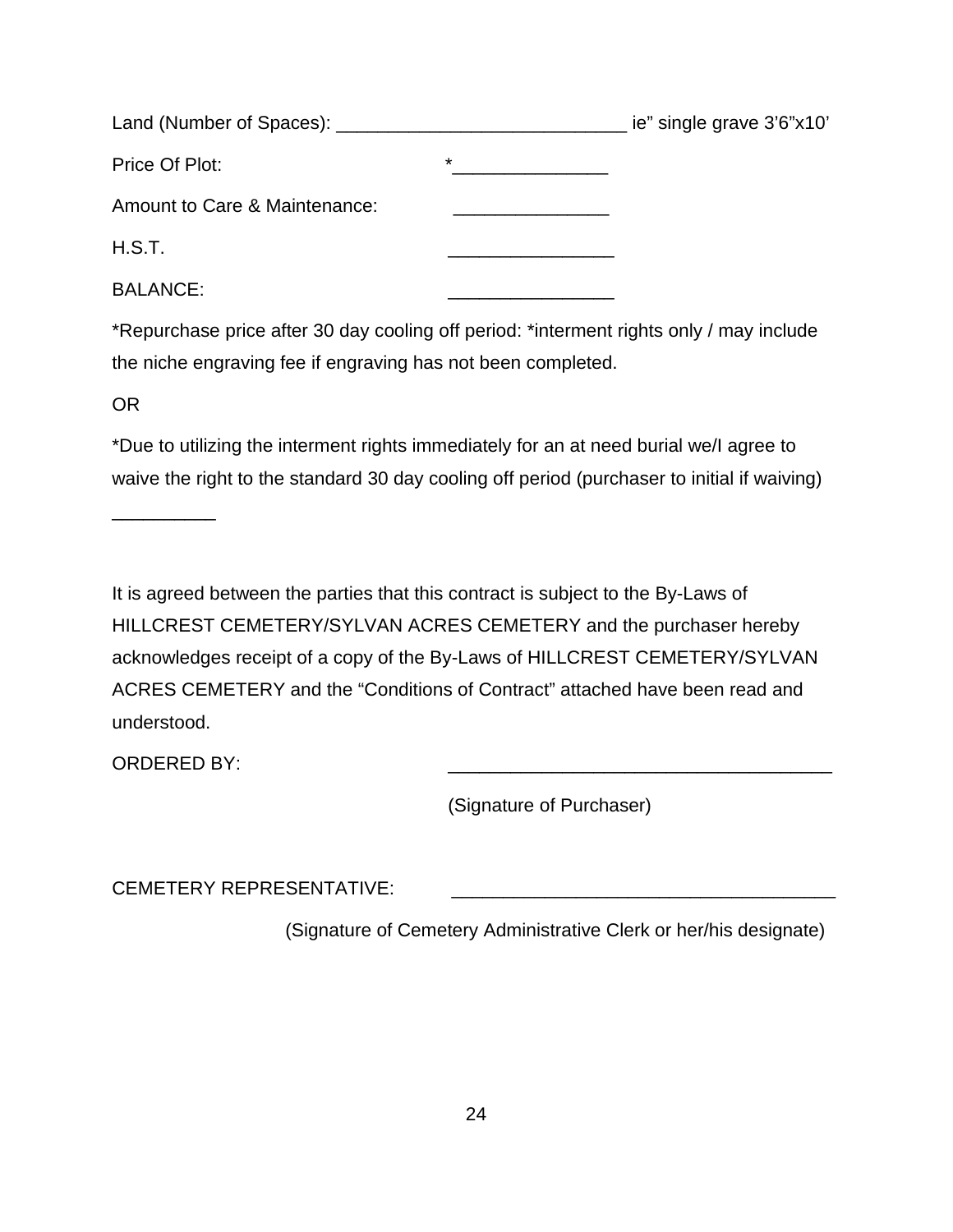### **CONDITIONS OF CONTRACT**

THE FOLLOWING TRUSTING PROVISIONS ARE IN EFFECT:

Full Burial Lots: 40% of the purchase price or \$290.00, whichever is greater Cremation Lots: 40% of the purchase price or \$175.00, whichever is greater Cremation Niches: 15% of the purchase price or \$165.00, whichever is greater See Schedule "C" Price List for exact amounts.

```
CONTRIBUTIONS TO CARE AND MAINTENANCE FUND FOR MARKERS AND 
MONUMENTS FEE HST TOTAL
```

| 1. Flat marker under 1,116.13 square centimetres       |          |         |                  |
|--------------------------------------------------------|----------|---------|------------------|
| (173 sq. in) flush with ground                         | \$0      | \$0     | \$0              |
| 2. Flat marker over 1,116.13 square centimetres        |          |         |                  |
| (173 sq. in) flush with ground                         | \$100.00 |         | \$13.00 \$113.00 |
| 3. Pillow marker over 1,116.13 square centimetres      |          |         |                  |
| (173 sq. in) on pad above ground, sloped or flat,      |          |         |                  |
| including base                                         | \$200.00 | \$26.00 | \$226.00         |
| 4. Upright monument up to 1.22 metres (4 ft.) in width |          |         |                  |
| and 1.22 metres (4 ft.) in height, including base      | \$200.00 | \$26.00 | \$226.00         |
| 5. Upright monument over 1.22 metres (4 ft. in) width  |          |         |                  |
| and1.22 metres (4 ft.) in height, including base       | \$400.00 | \$52.00 | \$452.00         |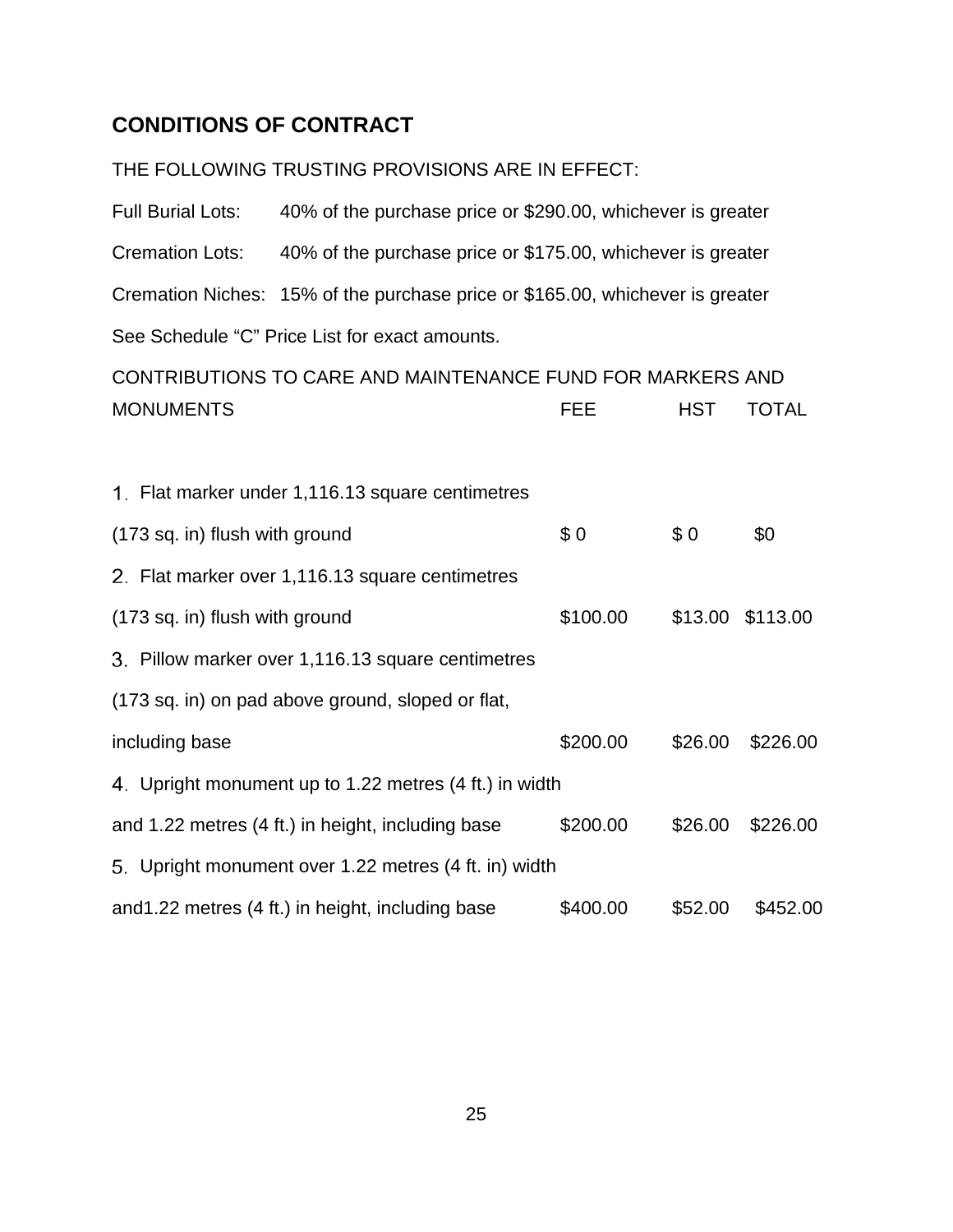## **A CONTRACT FOR THE PURCHASE OF INTERMENT RIGHTS INCLUDES:**

 $\Box$  The right of the purchaser, by written demand, to request the cemetery owner to repurchase the rights before they are used or exercised.

 $\Box$  The cemetery owner shall repurchase the interment right within thirty days from the date the written demand was received.

 $\Box$  The repurchase price of the interment rights shall be determined by the current value for the rights less the amount the cemetery owner paid into the Care and Maintenance fund in respect of the interment rights and less the amount for niche engraving if engraving has already been completed, except for return within the standard 30 day cooling off period during which a refund in full will be made.

 $\Box$  The private resale of interment rights by the purchaser is prohibited.

 $\Box$  In accordance with the By-Laws of the cemetery, the following restrictions on the exercising of the interment rights are outlined under Items 7. and 8. of the Cemetery Bylaw and amendments thereto.

 $\Box$  In exercising the interment rights contracted herein, the following documents are required: see Item 7.(1) of the Cemetery By-law and amendments thereto.

 $\Box$  In accordance with the by-Laws of the cemetery the following restrictions or requirements apply with respect to cemetery supplies and services purchased from a source other than the cemetery: see Item 3. Rules and Regulations of the Cemetery Bylaw and amendments thereto.

 $\Box$  If a purchaser transfers an interment right, the purchaser shall give written notice of the transfer to the cemetery owner and return the original certificate of interment rights to the cemetery owner. The cemetery owner shall then issue a new certificate of interment rights to the transferee upon payment of the applicable transfer fee. If the original certificate of interment rights has been misplaced the cemetery owner will issue a duplicate certificate of interment rights upon payment of the applicable fee.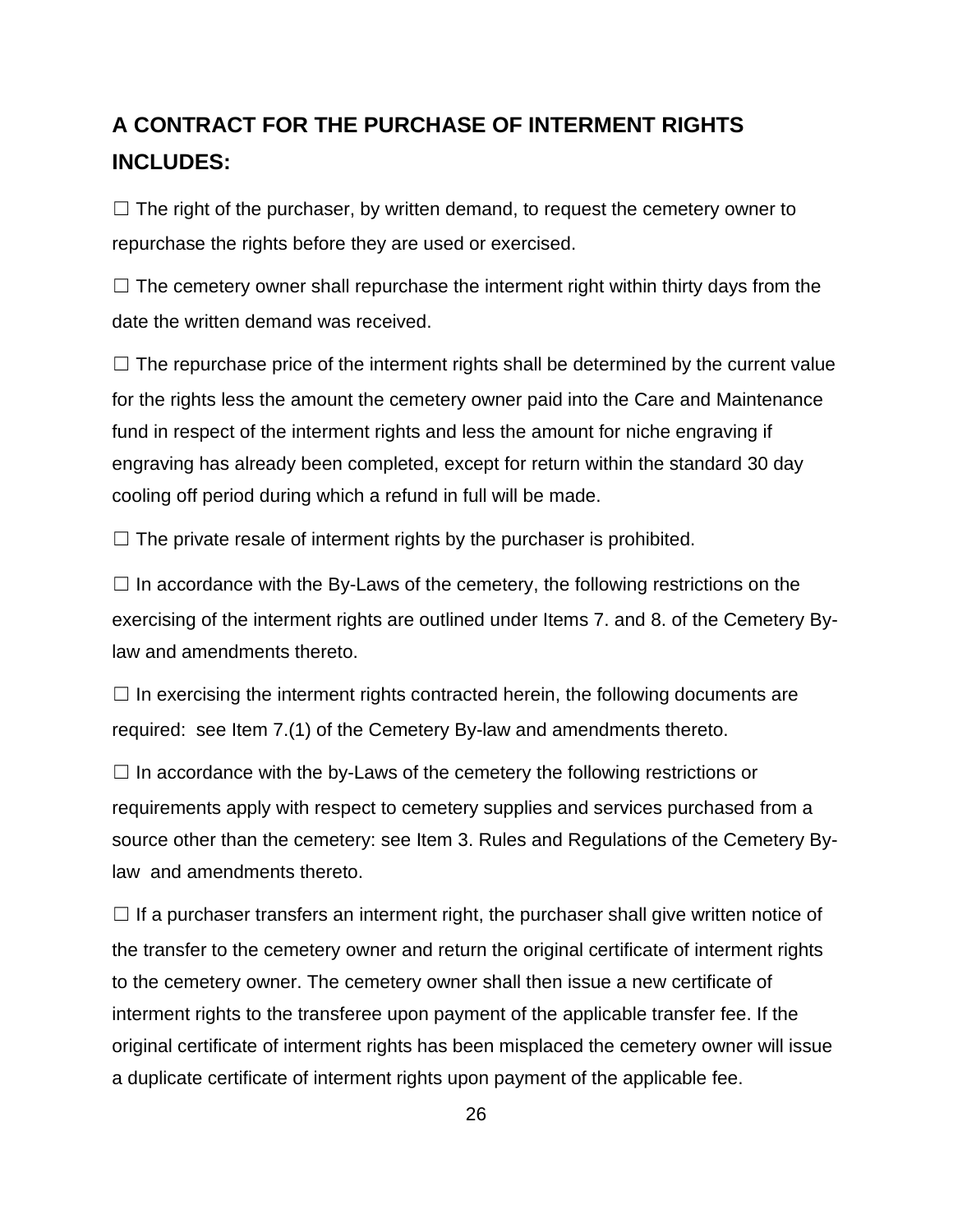$\Box$  In accordance with the By-laws of the cemetery, the following restrictions on the transfer of interment rights apply: see Item 6 of the Cemetery By-law and amendments thereto.

 $\Box$  The certificate of interment rights shall not be issued until the interment rights have been paid for in full.

 $\Box$  Interment Rights Capacity - single grave - 6 interments – combination of casket(s)s &cremations OR cremation lot – maximum 4 cremations see Item 7 (9) OR Cremation Niche – maximum 2 cremations to fit within the 12"x12" niche – see Item 9(1).

□ Memorialization Permitted: Per single grave - 1 upright monument and 2 flat markers OR 3 flat markers, see Item 11 (5). Per Cremation grave – 1 flat marker – maximum 16x16, see Item 11 (9). Per Cremation niche – lettering as outlined in Item 9(3).

Schedule B next page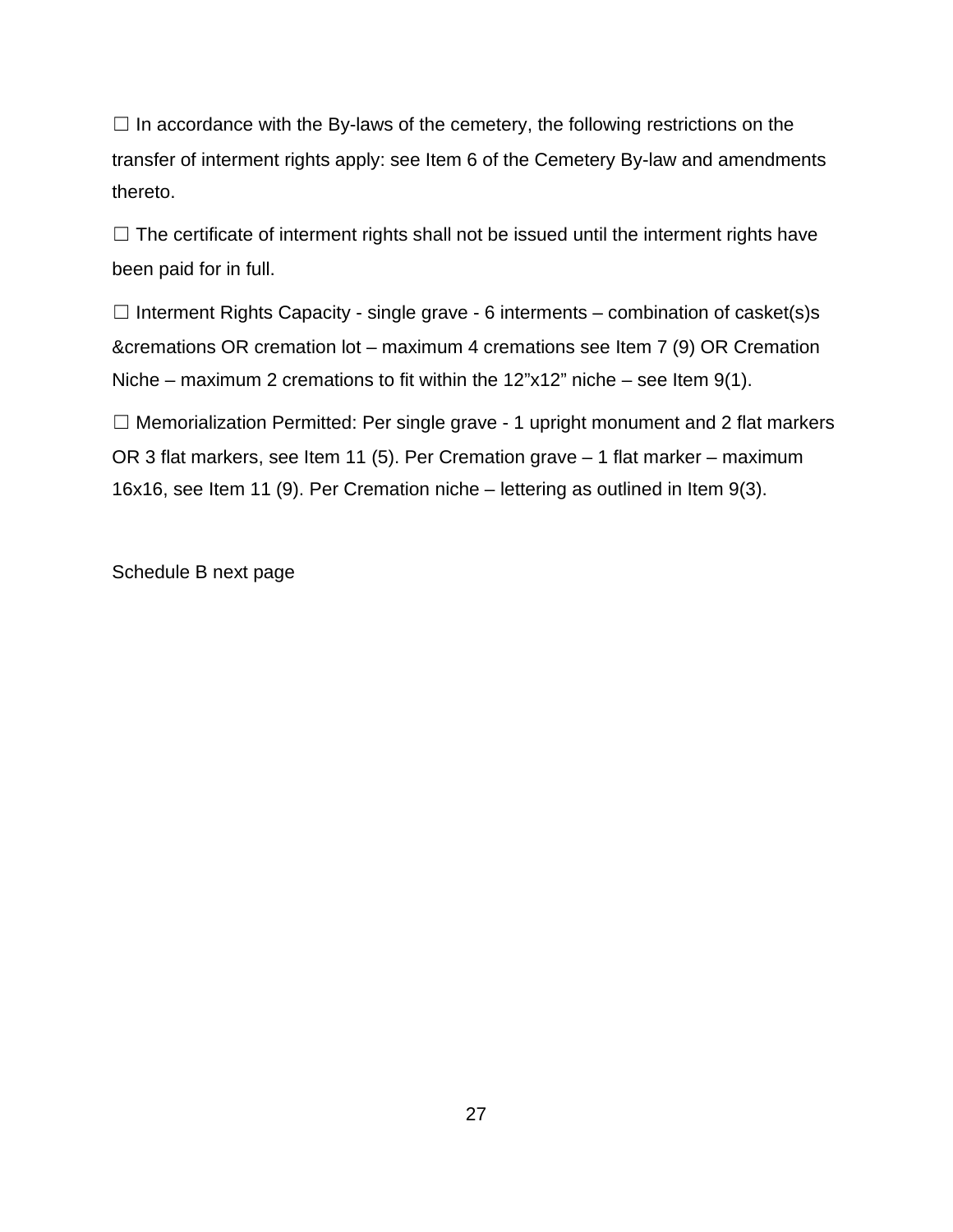Town of Parry Sound, 52 Seguin St, Parry Sound, On P2A 1B4 705 746-2101 Administrative Clerk - ext. 214 Cemetery Operator License # 3293733 Hillcrest Cemetery (#03139) 110 William St, Parry Sound Sylvan Acres Cemetery (#03114) 65 Hurdville Rd., McDougall

## **Schedule "B"**

## **CERTIFICATE OF INTERMENT RIGHTS**

Certificate No: \_\_\_\_\_\_\_\_\_\_\_\_\_\_\_

Pursuant to the Funeral, Burial & Cremation Services Act, 2002 and Regulations and all amendments thereto, BETWEEN:

The Corporation of the Town of Parry Sound, a body licensed under the laws of the Province of Ontario, having its head office at Parry Sound, Ontario, hereinafter called "The Cemetery Owner"

AND: \_\_\_\_\_\_\_\_\_\_\_\_\_\_\_\_\_\_\_\_\_\_\_\_\_\_\_\_\_\_\_

(hereinafter called "The Purchaser")

In consideration of the sum of (\$ ) receipt of which is hereby acknowledged, and which includes the sum  $(\text{\$} \qquad )$  Dollars for Care and Maintenance, the Cemetery Owner agrees to assign to the Purchaser the Burial or Interment Rights in Hillcrest or Sylvan Acres Cemetery as follows:

CEMETERY: \_\_\_\_\_\_\_\_\_\_\_Cemetery,

\_\_address\_\_\_\_\_\_\_\_\_\_\_.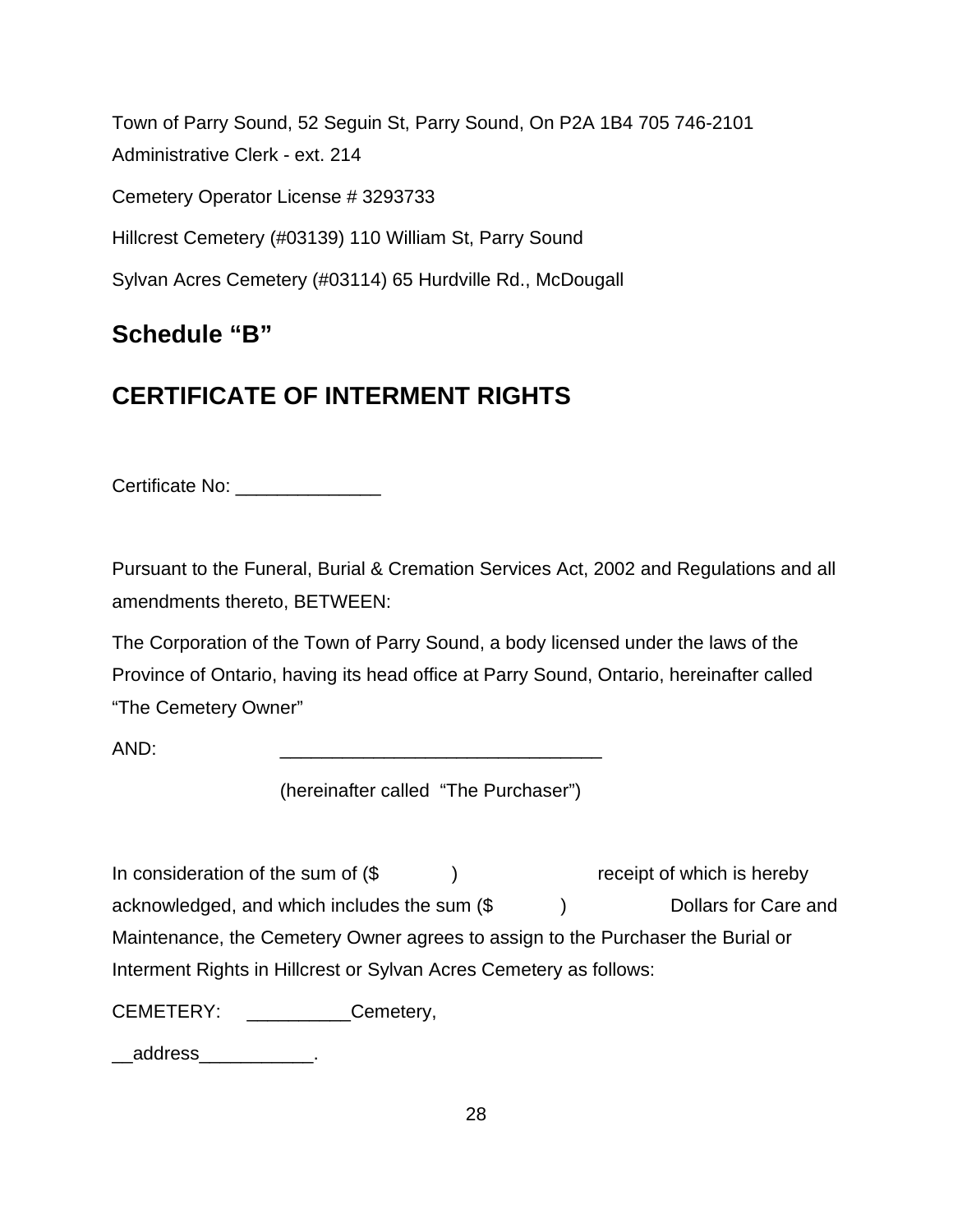#### LOT DESCRIPTION: (ie: Range 5 – Row A – Lot 01-grave A

Area: ie: single grave 3'6"x10' OR cremation lot 24" x 24" OR columbarium niche as shown on the plan of Hillcrest or Sylvan Acres Cemetery approved by the Ministry of Consumer and Commercial Relations.

*Interment Rights Capacity:* see Item 7 (9) single grave - 6 interments – combination of casket(s) & cremations OR cremation lot – maximum 4 cremations OR Columbarium niche – maximum 2 cremations

#### *Memorialization Permitted:*

Single grave - 1 upright monument and 2 flat markers OR 3 flat markers, see Item 11 (5)

Cremation grave – 1 flat marker – maximum 16x16, see Item 11 (9)

Columbarium Niche - The lettering is one inch high Vermarco style, for maximum capacity, inscribed in the granite niche cover. Lettering, with a limit of 18 characters per line (including spaces) with a maximum of 7 lines. All dates will be in this format only (1930–2014).

#### DATE OF PURCHASE:

The Purchaser, by acceptance of this indenture indicates that the By-Laws governing the operation of the cemetery have been received and read and agrees to be guided by the said by-laws as well as the provisions of the Funeral, Burial & Cremation Services Act, 2002 as if these were included as part of this indenture.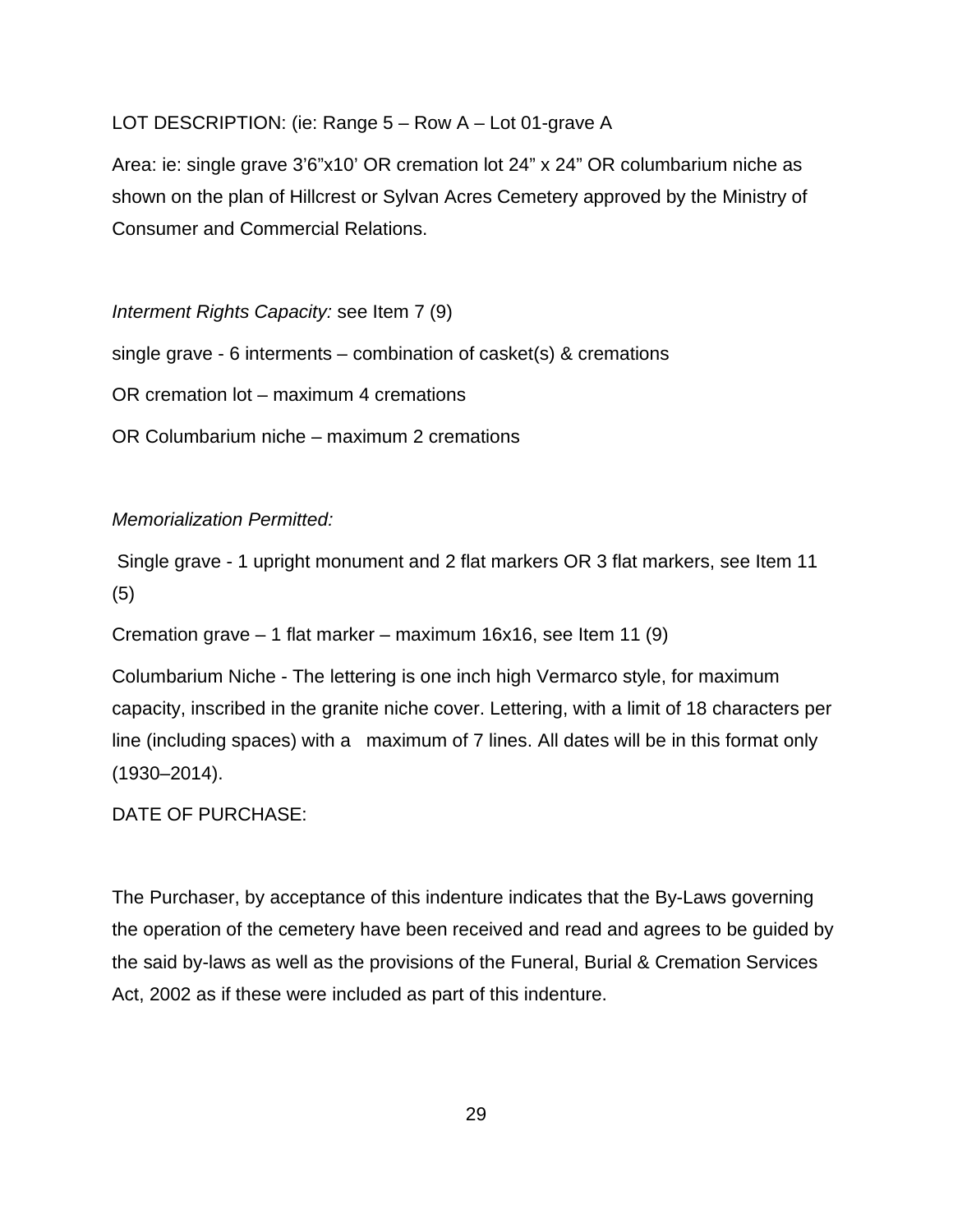The Purchaser agrees that in the event of transfer of the said Interment Rights, this certificate cannot be transferred but will be returned to the Cemetery Owner who will issue a new certificate to the Transferee as per the stipulations within the by-law.

With respect to the erection or installation of markers the Purchaser, agrees to abide by the by-laws of Hillcrest Cemetery or Sylvan Acres Cemetery, wherein restrictions on the erection or installation of markers are given and by which by-laws are attached hereto.

The Purchaser acknowledges receipt of the either a hard copy of the Consumer Information Guide aka A Guide to Death Care in Ontario, or a link to the electronic version of the document, found on the Bereavement Authority of Ontario's (BAO's) [website.](https://thebao.us8.list-manage.com/track/click?u=e76b9d150bf1f80bbba039174&id=ac0e95d05c&e=41f27fc1b2)

In WITNESS whereof The Corporation of the Town of Parry Sound has affixed its signature this day of in the year \_\_\_\_\_.

ORDERED BY:

(Signature of Purchaser)

CEMETERY REPRESENTATIVE:

(Signature of Cemetery Administrative Clerk or her/his designate)

Schedule C next page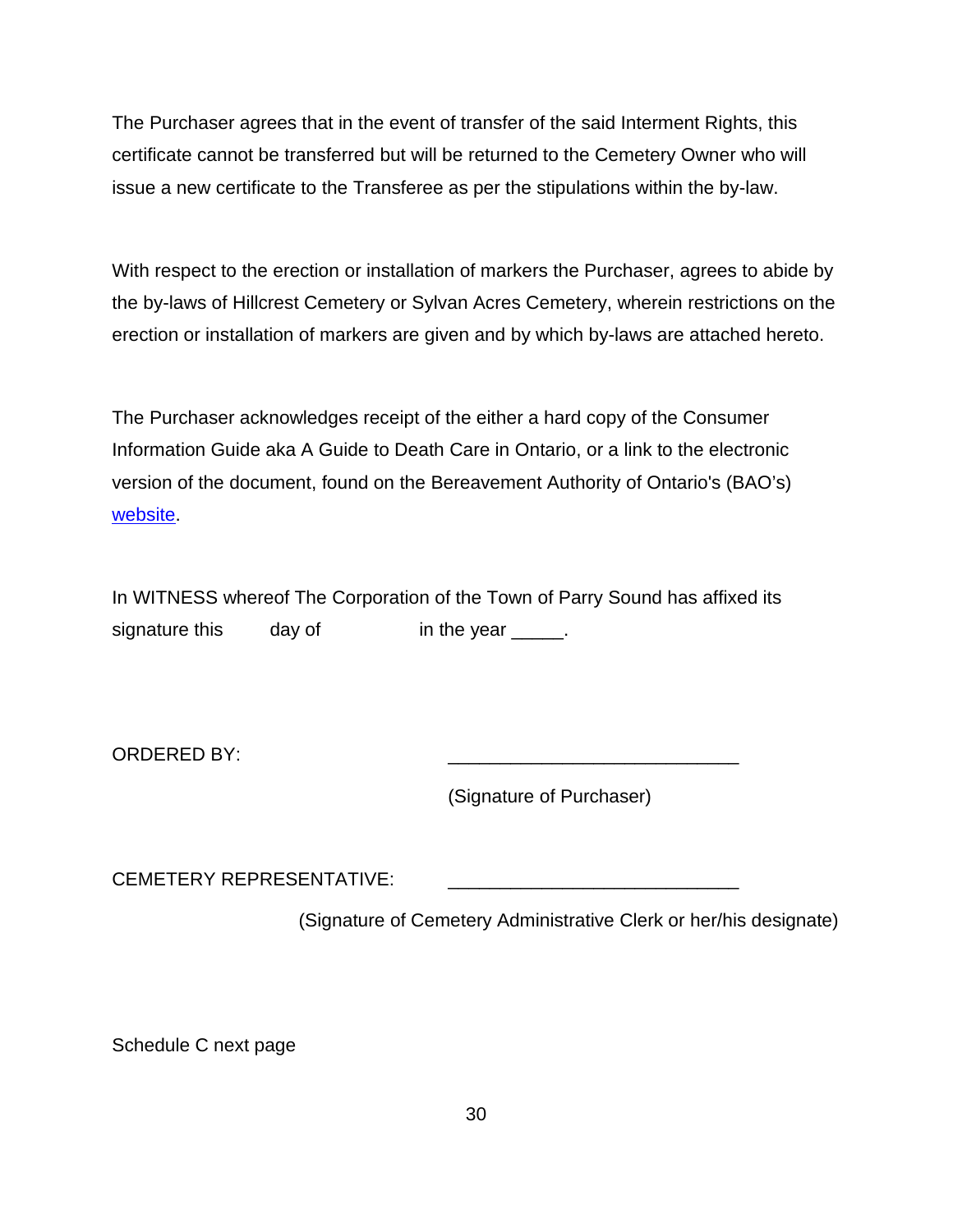## **Schedule "C" Cemetery Price List – March 28, 2022**

Cemetery Operator License # 3293733

Hillcrest Cemetery (#03139) 110 William St, Parry Sound

Sylvan Acres Cemetery (#03114) 65 Hurdville Rd., McDougall

1. Prices are adjusted by the October CPI for the following calendar year.

2. (Price increase January 1, 2022 by October 2020 Ontario CPI of 4.9%)

3. Prices are shown for Residents & Non Residents.

4. - Residents for purposes of the Sale of Interment Rights are those persons who reside in; or own property in; the Town of Parry Sound or the Township of McDougall.

5. - Residents for purposes of charging interment fees are determined by the deceased's usual place of residence on the Statement of Death, Form 15 or the Certificate of Cremation, or by ownership of property in the Town of Parry Sound or the Municipality of McDougall.

6. The following Trusting Provisions are in effect and are shown as the Care & Maintenance Fund as prescribed by the Funeral, Burial & Cremation Service Act, 2002 and Regulations:

a) for graves that are 2.23 sq. metres or 24 sq. feet or larger, the greater of 40% of the price of the interment rights fee and \$290.00

b) for graves smaller than 2.23 sq. metres or 24 sq. feet, the greater of 40% of the price of the interment rights fee and \$175.00

c) for columbarium niches the greater of 15 % of the price of the interment rights fee and \$165.00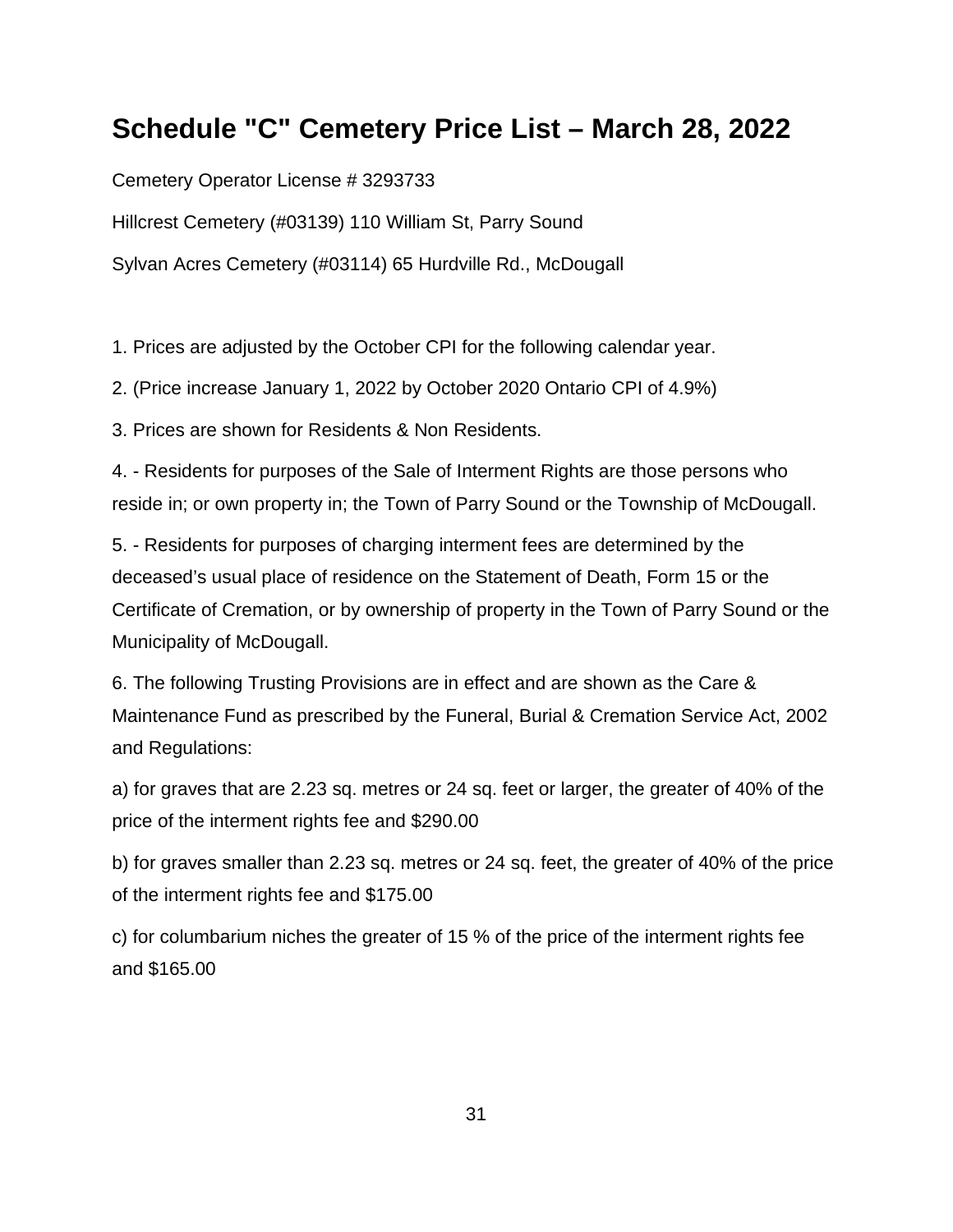### **Sale of Interment Rights**

Please refer to the cemetery by-law in its entirety for complete rules & regulations.

Each single grave may have a total of 6 interments, this being a combination of caskets & cremations, a maximum of 2 caskets, 1 at double depth in a crypt or vault and 1 at standard depth and 4 cremations OR 1 casket and 5 cremations OR 6 cremations.

2 graves are double the above numbers as 4 graves would be quadrupled the above numbers.

Each cremation plot may have a total of 4 interments.

Each columbarium niche may have a total of 2 interments.

| Please refer to the applicable pricing chart - resident or non-resident |  |
|-------------------------------------------------------------------------|--|
|-------------------------------------------------------------------------|--|

| <b>Residents</b>       |               |             |           |            |            |
|------------------------|---------------|-------------|-----------|------------|------------|
|                        | Interment     | Care &      | Engraving | <b>HST</b> | Total      |
|                        | <b>Rights</b> | Maintenance |           |            |            |
| Single Grave           | \$487.24      | \$290.00    | N/A       | \$101.04   | \$878.28   |
| <b>Two Graves</b>      | \$976.12      | \$390.45    | N/A       | \$177.66   | \$1,544.23 |
| <b>Four Graves</b>     | \$1,756.18    | \$702.47    | N/A       | \$319.62   | \$2,778.27 |
| <b>Cremation Grave</b> | \$245.61      | \$175.00    | N/A       | \$54.68    | \$475.29   |
| Columbarium            |               |             |           |            |            |
| Niche - Tall           |               |             |           |            |            |
| Tall - Row A           | \$1,172.68    | \$175.90    | \$586.50  | \$251.57   | \$2,186.65 |
| Tall - Row B           | \$1,172.68    | \$175.90    | \$586.50  | \$251.57   | \$2,186.65 |
| Tall - Row C           | \$1,042.65    | \$165.00    | \$586.50  | \$233.24   | \$2,027.39 |
| Tall - Row D           | \$901.71      | \$165.00    | \$586.50  | \$214.92   | \$1,868.13 |
|                        |               |             |           |            |            |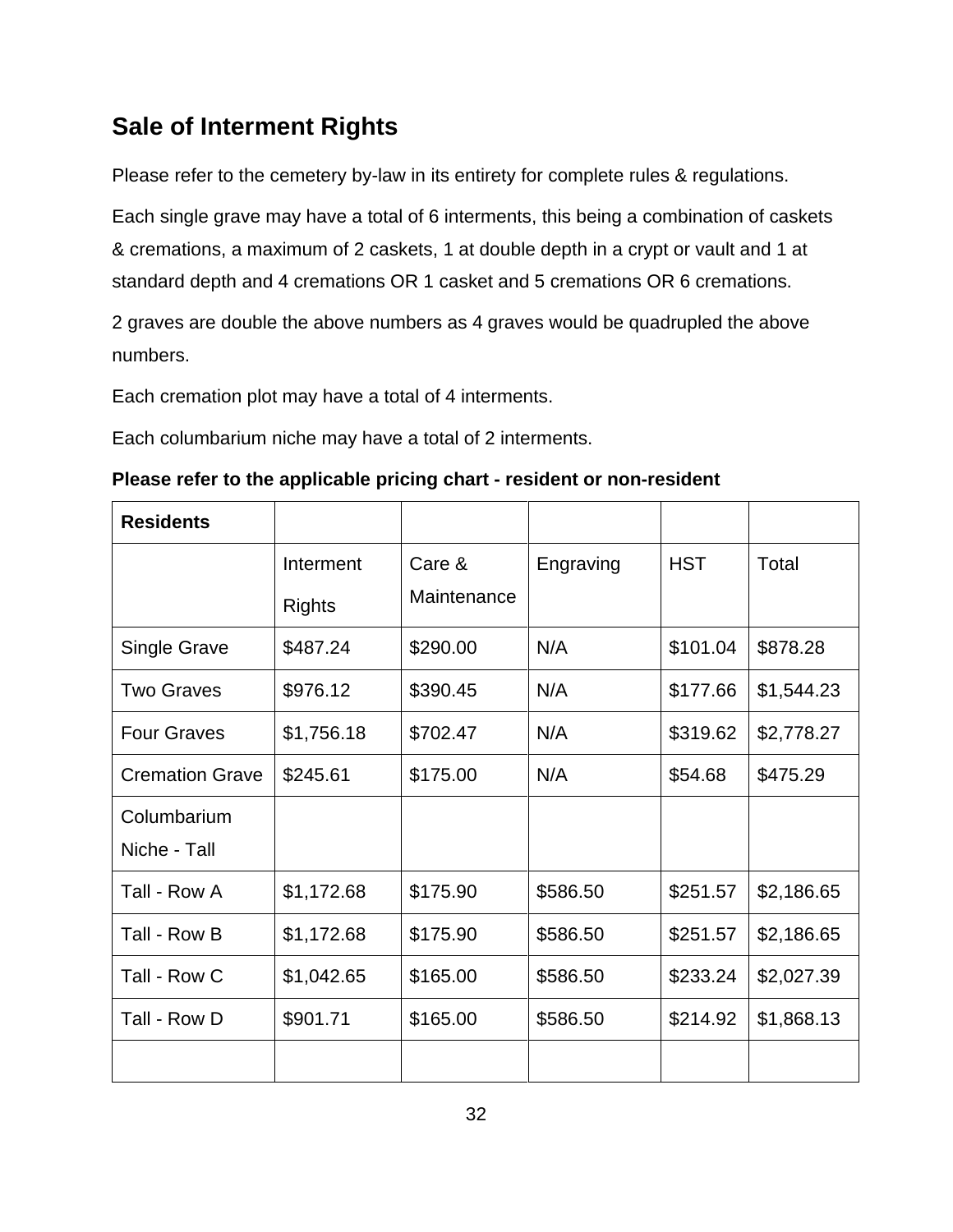| <b>Residents</b>             |                            |                       |           |            |            |
|------------------------------|----------------------------|-----------------------|-----------|------------|------------|
|                              | Interment<br><b>Rights</b> | Care &<br>Maintenance | Engraving | <b>HST</b> | Total      |
| Columbarium<br>Niche - Short |                            |                       |           |            |            |
| Short - Row C                | \$1,042.65                 | \$165.00              | \$586.50  | \$233.24   | \$2,027.39 |
| Short - Row D                | \$901.71                   | \$165.00              | \$586.50  | \$214.92   | \$1,868.13 |

### See below for Non – Resident chart

| <b>Non Residents</b>        |                            |                       |           |            |            |
|-----------------------------|----------------------------|-----------------------|-----------|------------|------------|
|                             | Interment<br><b>Rights</b> | Care &<br>Maintenance | Engraving | <b>HST</b> | Total      |
| <b>Single Grave</b>         | \$976.12                   | \$390.45              | N/A       | \$177.66   | \$1,544.23 |
| <b>Two Graves</b>           | \$1,976.02                 | \$790.41              | N/A       | \$359.63   | \$3,126.06 |
| <b>Four Graves</b>          | \$3,512.13                 | \$1,404.85            | N/A       | \$639.21   | \$5,556.19 |
| <b>Cremation Grave</b>      | \$487.24                   | \$194.89              | N/A       | \$888.68   | \$770.81   |
| Columbarium<br>Niche - Tall |                            |                       |           |            |            |
| Tall - Row A                | \$2,338.87                 | \$350.83              | \$586.50  | \$425.91   | \$3,702.11 |
| Tall - Row B                | \$2,338.87                 | \$350.83              | \$586.50  | \$425.91   | \$3,702.11 |
| Tall - Row C                | \$2,085.31                 | \$312.80              | \$586.50  | \$388.00   | \$3,372.61 |
| Tall - Row D                | \$1,824.77                 | \$273.72              | \$586.50  | \$349.05   | \$3,034.04 |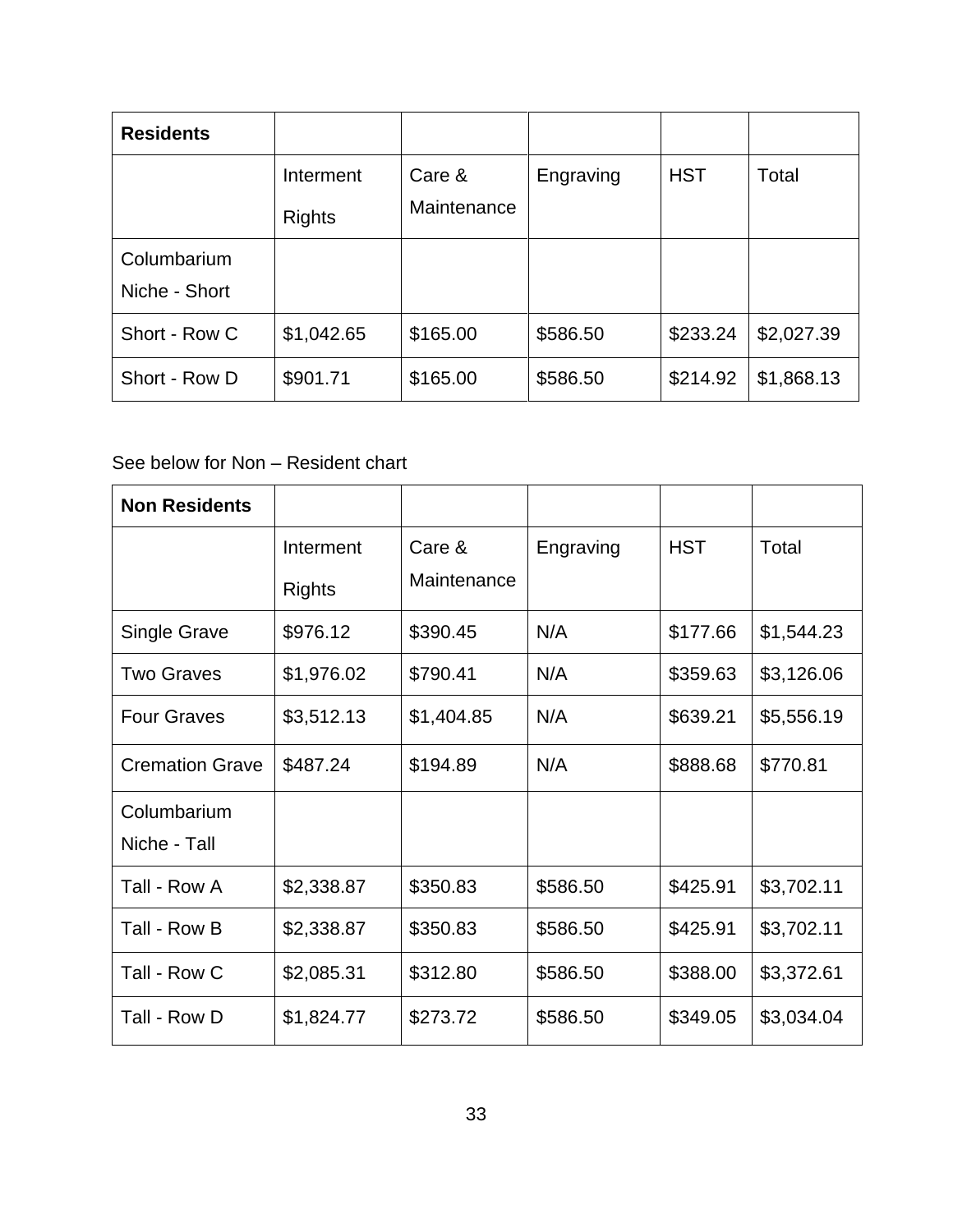| <b>Non Residents</b> |               |             |           |            |            |
|----------------------|---------------|-------------|-----------|------------|------------|
|                      | Interment     | Care &      | Engraving | <b>HST</b> | Total      |
|                      | <b>Rights</b> | Maintenance |           |            |            |
|                      |               |             |           |            |            |
| Columbarium          |               |             |           |            |            |
| Niche - Short        |               |             |           |            |            |
| Short - Row C        | \$2,085.31    | \$312.80    | \$586.50  | \$388.00   | \$3,372.61 |
| Short - Row D        | \$1,824.77    | \$273.72    | \$586.50  | \$349.05   | \$3,034.04 |

## Interment (Opening & Closing) Fees

1. All interments are subject to a licence fee of \$13.63 (hst exempt) which will be remitted to the Bereavement Authority of Ontario.

2. Winter Burials – see below

3. Interments will be performed - Monday to Friday 8:00am – 4:00pm and Saturday 8:00 am – 12noon, April 15th to November 15th; subject to extension, weather permitting.

4. Spring Interments will be performed Tuesday to Friday 8:00 am - 4:00 pm, after April 15th, weather permitting, and before May 15th, weather permitting.

5. Additional fees outlined below apply after 2:00 pm or 3:00pm weekdays & on Saturday mornings.

6. Vault charge = temporary entombment of caskets – November 15th –May15th.

7. Chapel at Hillcrest Cemetery is available for committal services.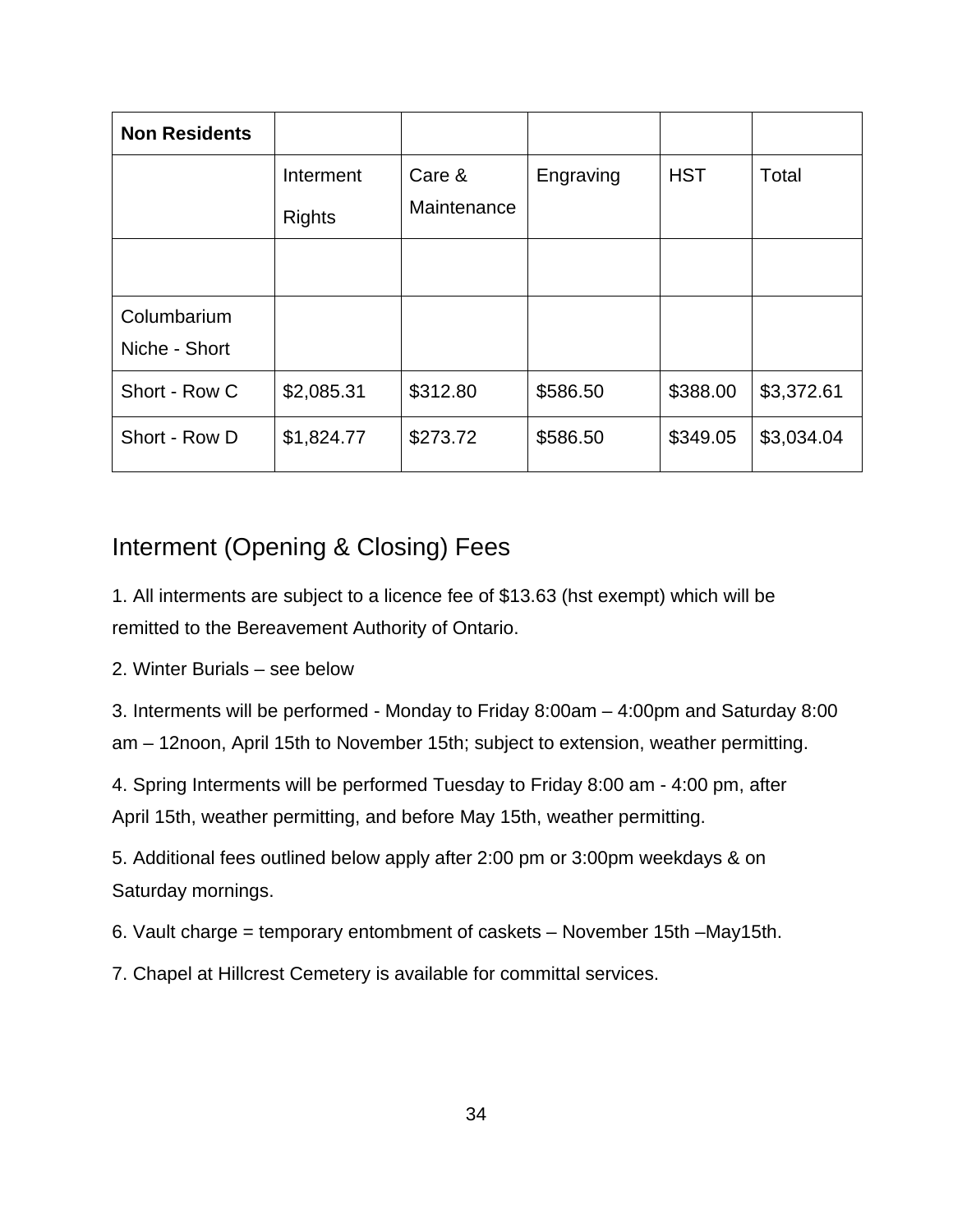### **Interment Fees**

| <b>Residents</b>                      |           |            |            |          |
|---------------------------------------|-----------|------------|------------|----------|
|                                       | Fee       | <b>HST</b> | <b>BAO</b> | Total    |
| Child to 5 Years                      | \$258.95  | \$33.66    | \$13.63    | \$306.24 |
| Stillborn Infant                      | \$236.81  | \$30.79    | \$13.63    | \$281.23 |
| Adult                                 | \$591.12  | \$76.85    | \$13.63    | \$681.60 |
| <b>Cremated Remains in Ground</b>     | \$236.81  | \$30.79    | \$13.63    | \$281.23 |
| <b>Cremated Remains in Niche</b>      | \$177.70  | \$23.10    | \$13.63    | \$214.43 |
| <b>Winter Burial</b>                  | See Below |            |            |          |
| Storage - Winter Only                 | \$216.30  | \$28.12    |            | \$244.42 |
| <b>Chapel Use</b>                     | \$89.14   | \$11.59    |            | \$100.73 |
| After 3:00 PM Surcharge for           | \$147.62  | \$19.19    |            | \$166.81 |
| cremation interments                  | per hour  | per hour   |            | per hour |
| OR After 2:00 PM Surcharge for        |           |            |            |          |
| casket interments                     |           |            |            |          |
| <b>Saturday Surcharge - Cremation</b> |           |            |            |          |
|                                       | \$317.85  | \$41.32    |            | \$359.17 |
| Saturday Surcharge - Casket           |           |            |            |          |
|                                       | \$635.69  | \$82.64    |            | \$718.33 |

Non Resident pricing – next page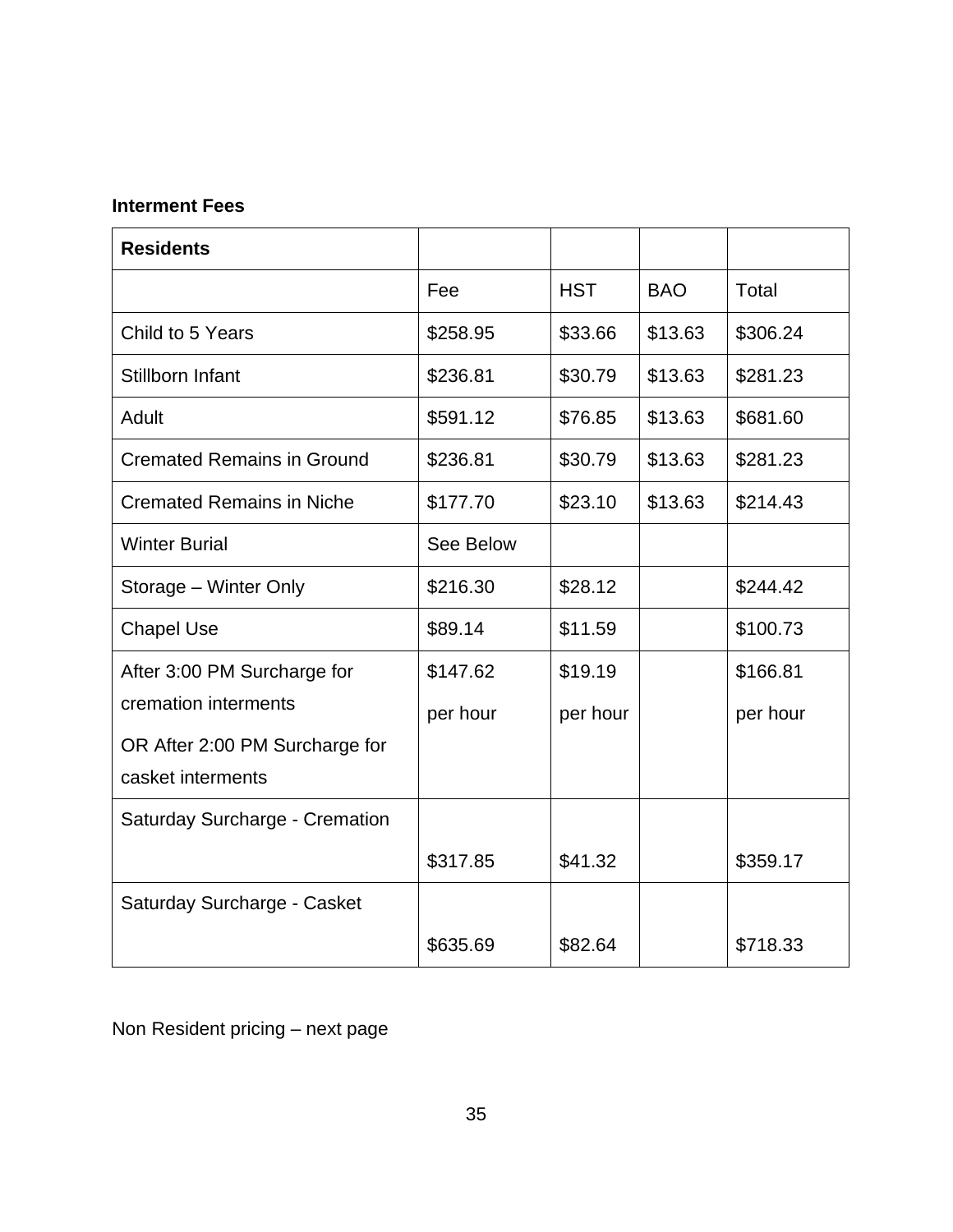### **Interment Fees**

| <b>Non Residents</b>                  |           |            |            |          |
|---------------------------------------|-----------|------------|------------|----------|
|                                       | Fee       | <b>HST</b> | <b>BAO</b> | Total    |
| Child to 5 Years                      | \$628.96  | \$81.76    | \$13.63    | \$724.35 |
| Stillborn Infant                      | \$442.93  | \$57.58    | \$13.63    | \$514.14 |
| Adult                                 | \$827.40  | \$107.56   | \$13.63    | \$948.59 |
| <b>Cremated Remains in Ground</b>     | \$442.93  | \$57.58    | \$13.63    | \$514.14 |
| <b>Cremated Remains in Niche</b>      | \$355.44  | \$46.21    | \$13.63    | \$415.28 |
| <b>Winter Burial</b>                  | See Below |            |            |          |
| Storage - Winter Only                 | \$280.52  | \$36.47    |            | \$316.99 |
| <b>Chapel Use</b>                     | \$89.14   | \$11.59    |            | \$100.73 |
| After 3:00 PM Surcharge for           | \$147.62  | \$19.19    |            | \$166.81 |
| cremation interments                  | per hour  | per hour   |            | per hour |
| OR After 2:00 PM Surcharge for        |           |            |            |          |
| casket interments                     |           |            |            |          |
| <b>Saturday Surcharge - Cremation</b> |           |            |            |          |
|                                       | \$317.85  | \$41.32    |            | \$359.17 |
| Saturday Surcharge - Casket           |           |            |            |          |
|                                       | \$635.69  | \$82.64    |            | \$718.33 |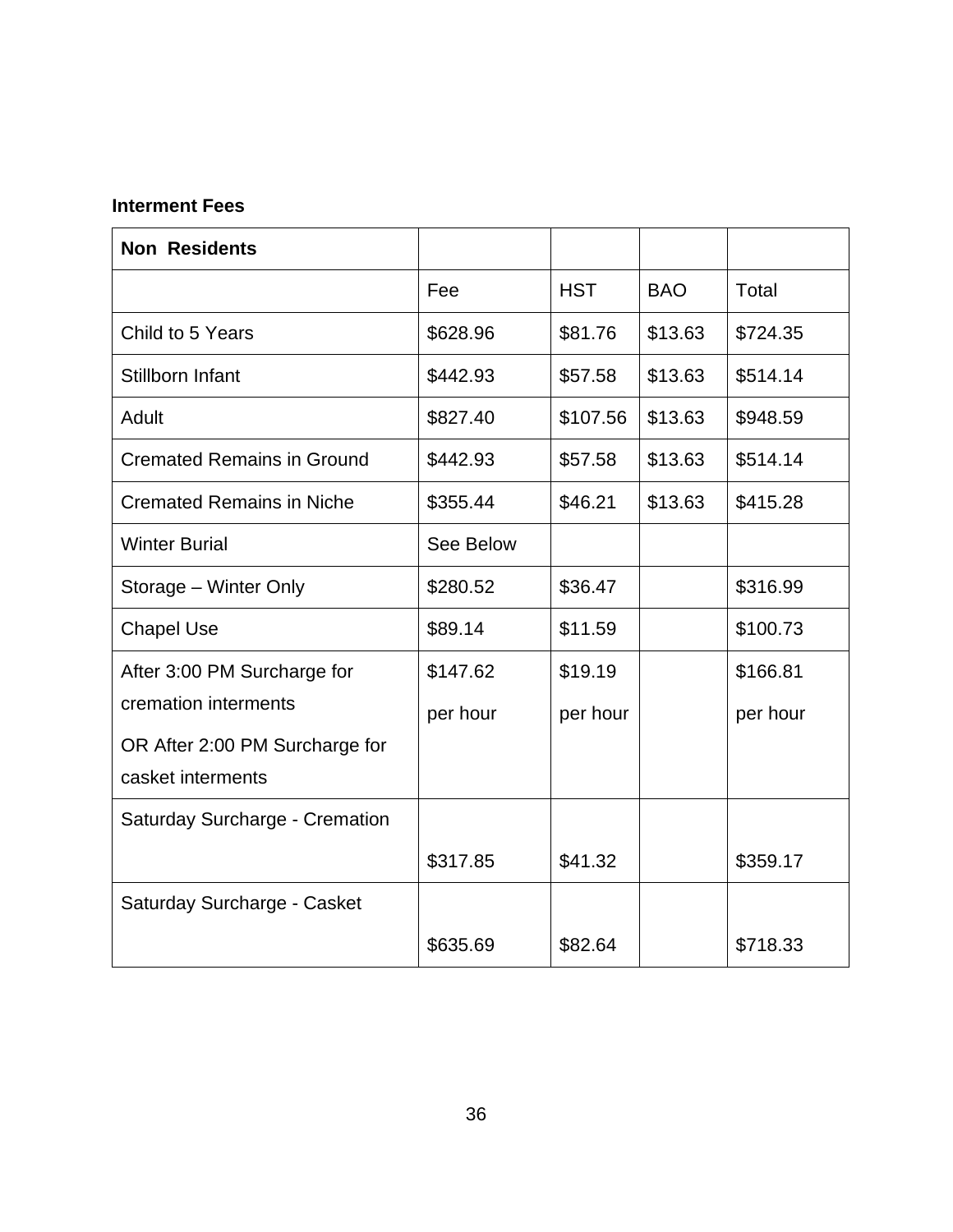### **Miscellaneous Fees for Service**

| <b>Supplies &amp; Services</b>                                                                                                                        |          |            |          |
|-------------------------------------------------------------------------------------------------------------------------------------------------------|----------|------------|----------|
|                                                                                                                                                       | Fee      | <b>HST</b> | Total    |
| Corner Posts (up to 4) Placing & Setting                                                                                                              | \$176.87 | \$22.99    | \$199.86 |
| Flat Marker Placement in conjunction with a<br>cremation interment                                                                                    | \$176.87 | \$22.99    | \$199.86 |
| Monument or Marker Staking Order Fee                                                                                                                  | \$89.65  | \$11.65    | \$101.30 |
| Transfer Fee - lot registration/ownership - plus<br>Difference between Resident and Non Resident<br>rate, if applicable, see Item 6 (4) of the by-law | \$74.37  | \$9.67     | \$84.04  |
| <b>Duplicate Certificate of Interment Rights</b>                                                                                                      | \$74.37  | \$9.67     | \$84.04  |

### **Contributions to Care and Maintenance Fund for Markers and Monuments**

As prescribed by the Funeral, Burial & Cremation Services Act, 2002 and Regulations.

|                                                                                                                     | Fee      | <b>HST</b> | Total    |
|---------------------------------------------------------------------------------------------------------------------|----------|------------|----------|
| Flat marker less than 1,116.13 square centimeters<br>(173 sq. in.) flush with ground                                | \$0      | \$0        | \$0      |
| Flat marker measuring at least 1,116.13 square<br>centimeters (173 sq. in.) flush with ground                       | \$100.00 | \$13.00    | \$113.00 |
| Pillow marker over 1,116.13 square centimeters (173 sq.<br>in.) on pad above ground, sloped or flat, including base | \$200.00 | \$26.00    | \$226.00 |
| Upright monument up to 1.22 metres (4 ft.) in width and<br>1.22 meters (4 ft.) in height, including base            | \$200.00 | \$26.00    | \$226.00 |
| Upright monument over 1.22 metres (4 ft. in) width and<br>1.22 meters $(4 \text{ ft.})$ in height                   | \$400.00 | \$52.00    | \$452.00 |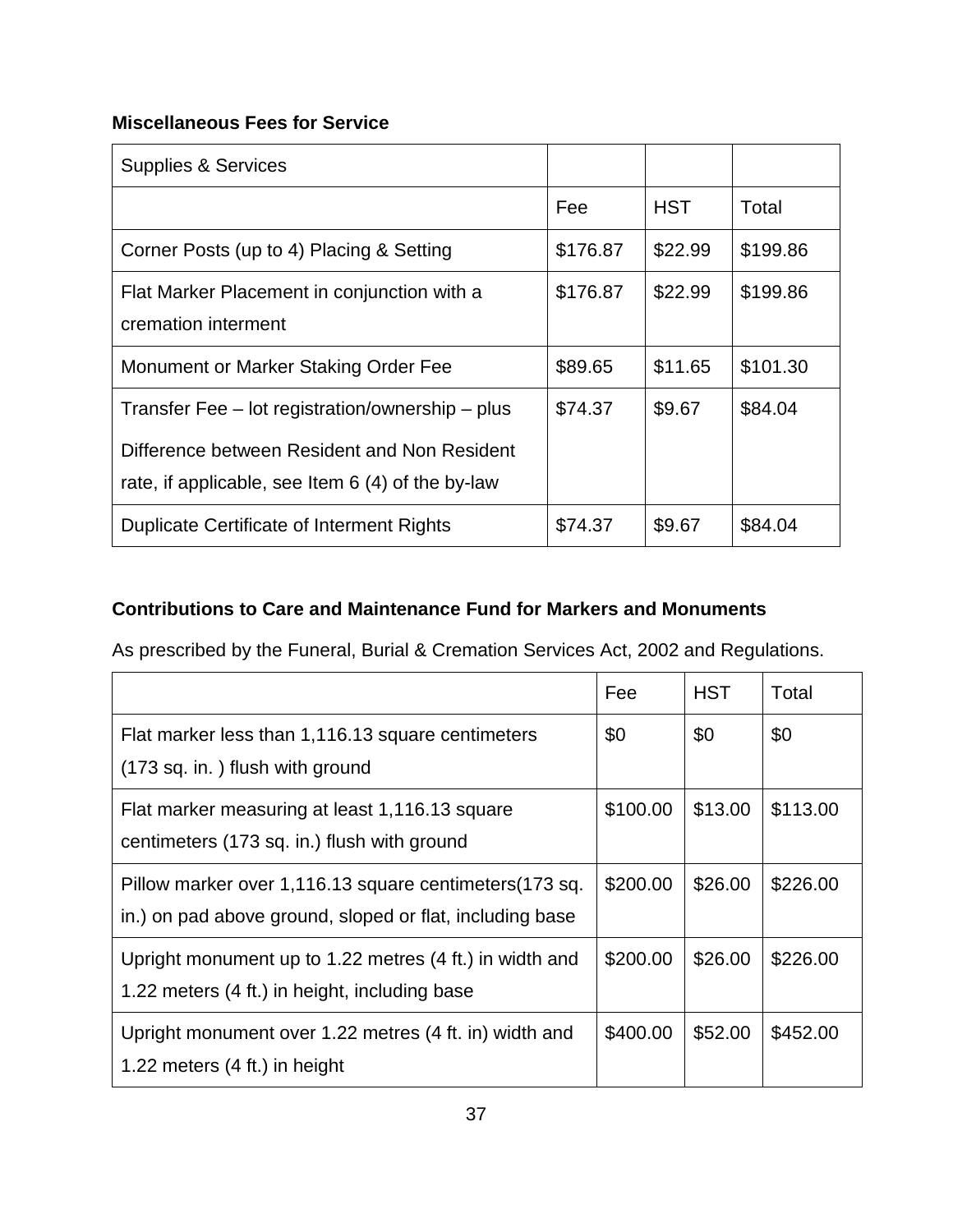#### **Winter Burials**

Winter Burials will not be performed as a regular service within the Cemeteries. Only by order of the Medical Officer of Health or under very extenuating circumstances will a winter burial be considered.

Fees for a winter burial will be at 2 times the regular applicable interment fee (according to the Resident or Non Resident fee schedule) and will also be subject to any additional costs incurred.

#### **Disinterment Fees**

Disinterment Fee - Cremated Remains

\$236.81+ HST \$30.79 + Permit fee \$13.63= \$ 281.23

Disinterment fees for casket burials will be charged at double the applicable interment rates shown above at the Resident rate. If re-interment is to take place within Corporation of the Town of Parry Sound cemeteries the interment rate will be as noted above, also at the Resident rate.

If an interment is to take place within the space immediately following a disinterment making it unnecessary to re-dig the grave the interment fee will be at the rate set out above dependant on whether the deceased was a Resident or a Non Resident at either the regular or Saturday rate whichever is applicable.

#### **Contact Information**

Corporation of the Town of Parry Sound 52 Seguin Street, Parry Sound, On P2A 1B4 www.parrysound.ca

Cemetery Administrator Ann Hurdman 705 746-2101 ext. 214 ahurdman@townofparrysound.com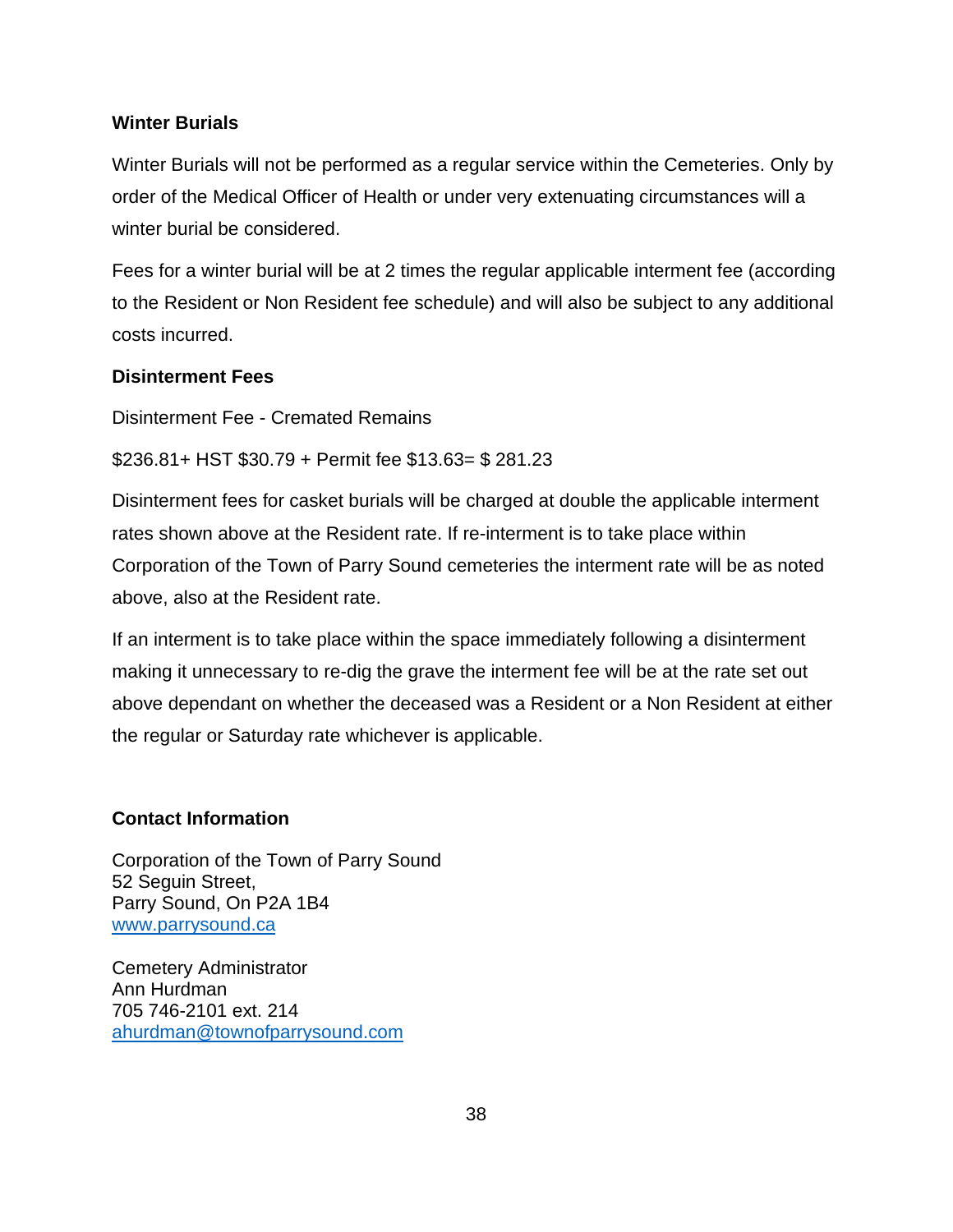TOWN OF PARRY SOUND

52 Seguin Street, Parry Sound, On P2A 1B4 705 746-2101

Administrative Clerk – extension 214

Cemetery Operator License # 3293733

HILLCREST CEMETERY (#03139) 110 William Street, Parry Sound

SYLVAN ACRES CEMETERY (#03114) 65 Hurdville Road, McDougall Twp.

## **Schedule "D"**

## **INTERMENT / SERVICES CONTRACT**

| <b>CEMETERY SERVICES CONTRACT#</b>  |  |
|-------------------------------------|--|
| DATE:                               |  |
| <b>NAME OF DECEASED:</b>            |  |
| <b>PLACE OF DEATH:</b>              |  |
| DATE OF DEATH:                      |  |
| STORAGE REQUIRED: yes/no            |  |
| <b>RESIDENT/NON RESIDENT:</b>       |  |
| <b>CASKET/CREMATION BURIAL:</b>     |  |
| <b>CEMETERY:</b>                    |  |
| PLOT DESCRIPTION:                   |  |
| <b>GRAVE NUMBER:</b>                |  |
| <b>DEPTH OR PLACEMENT IN GRAVE:</b> |  |
| <b>OUTER CONTAINER:</b>             |  |
| DATE OF INTERMENT:                  |  |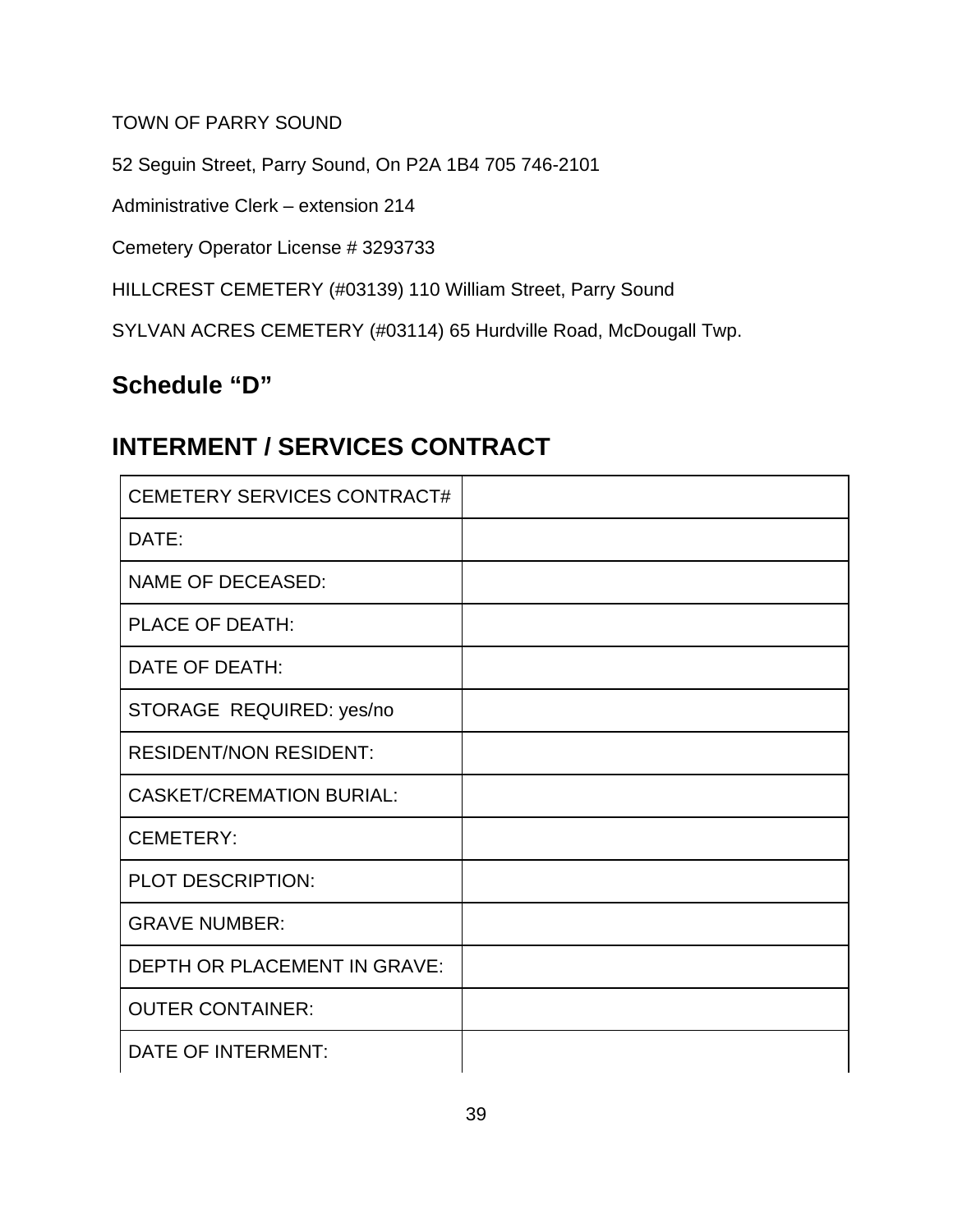| TIME OF INTERMENT:                             |            |            |            |
|------------------------------------------------|------------|------------|------------|
| <b>FUNERAL HOME:</b>                           |            |            |            |
| <b>INVOICE OR PAID:</b>                        |            |            |            |
| <b>INTERMENT RIGHTS HOLDER(S):</b>             |            |            |            |
| RESPONSIBLE PERSON, ADDRESS<br>& PHONE NUMBER: |            |            |            |
| <b>NOTES:</b>                                  |            |            |            |
| LETTER OF PERMISSION ON FILE?                  | <b>YES</b> | <b>NO</b>  |            |
|                                                |            |            |            |
| <b>INTERMENT COSTS:</b>                        |            | <b>FEE</b> | <b>HST</b> |
| <b>INTERMENT FEE: (INTER)</b>                  |            |            |            |
| <b>STORAGE CHARGE: (VAULT)</b>                 |            |            |            |
| <b>BURIAL PERMIT FEE: (BAO)</b>                |            |            |            |
| AFTER HOURS CHARGE: (INTER)                    |            |            |            |
| SATURDAY/HOLIDAY SURCHARGE: (INTER)            |            |            |            |
| SETTING OF MARKER OR CORNER STONES             |            |            |            |

It is agreed between the parties that this contract is subject to the by-laws of the Town of Parry Sound with respect to Hillcrest Cemetery & Sylvan Acres Cemetery and the Interment Rights Holder(s)/ Responsible Person(s) hereby acknowledged that the cemeteries are governed by these by-laws, a copy of which is available upon request and on [www.parrysound.ca](http://www.parrysound.ca/) and that the Conditions of Contract attached have been read and understood. It is further acknowledged that either a hard copy of, or a link to the electronic version of the document, "The Consumer Information Guide / A Guide to [Death Care in Ontario"](https://thebao.ca/for-professionals/order-consumer-information-guide/) found on the Bereavement Authority of Ontario's (BAO's) [website](https://thebao.us8.list-manage.com/track/click?u=e76b9d150bf1f80bbba039174&id=ac0e95d05c&e=41f27fc1b2) was provided.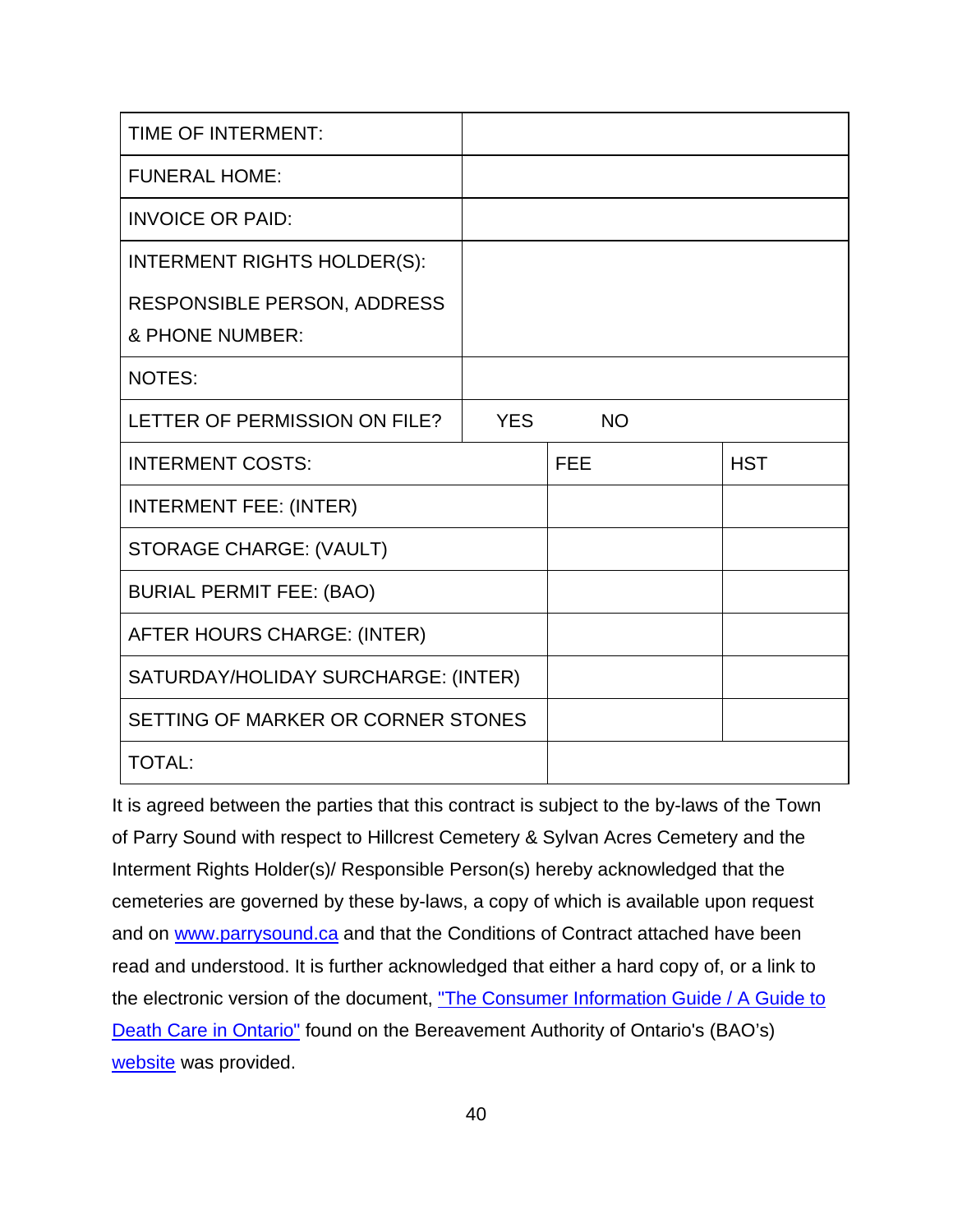ORDERED BY:  $\blacksquare$ 

Signature(s) of Interment Rights Holder(s)

CEMETERY REPRESENTATIVE: \_\_\_\_\_\_\_\_\_\_\_\_\_\_\_\_\_\_\_\_\_\_\_\_\_\_\_\_\_\_\_\_\_\_\_\_\_\_\_\_

Cemetery Administrative Clerk or her/his designate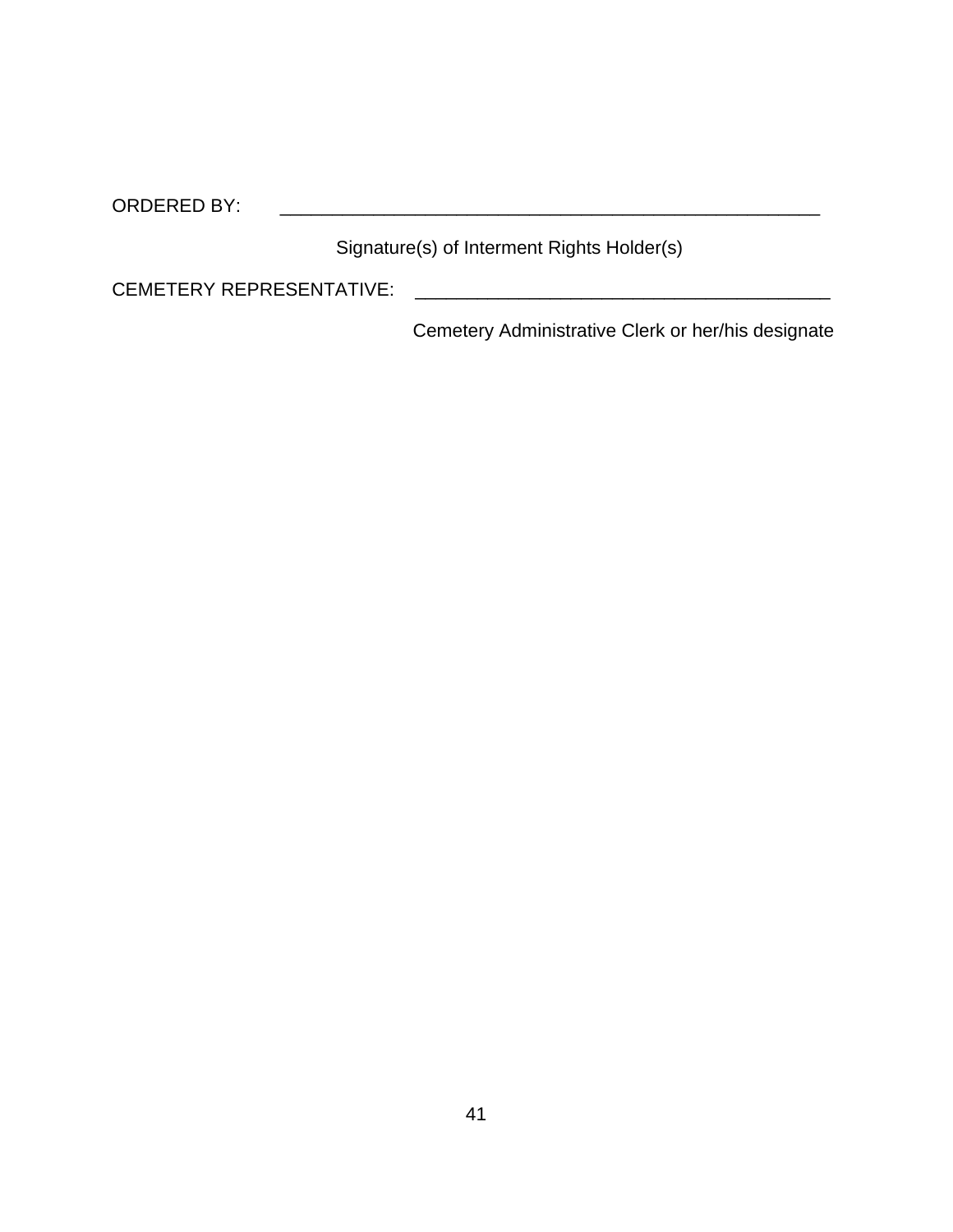#### **CONDITIONS OF INTERMENT / SERVICES CONTRACT**

A CONTRACT FOR INTERMENT FEES, STORAGE FEES, & THE SETTING OF MARKERS OR CORNER STONES INCLUDES:

In accordance with Ontario Regulation 30/11, Section 113. (1) of the Funeral Burial & Cremation Services Act the following information is provided for this contract:

□ The cemeteries are governed by the Town of Parry Sound Cemetery By-law and amendments thereto, a copy of which is provided along with a Consumer Information Guide made available by the Registrar.

 $\Box$  The service(s) contracted shall not be provided until the service has been paid in full.

 $\Box$  Written consent of the Interment Rights Holder(s) is required for the contracted services to be performed.

 $\Box$  Schedule C is the Price List for all services within the cemeteries.

 $\Box$  As per Section 43. (3) of the Funeral, Burial and Cremation Services Act a purchaser's right to cancel a contract does not apply to these services if a burial has taken place, temporary entombment has taken place in the storage facility or the marker or cornerstones have already been placed.

 $\Box$  In accordance with the By-Laws of the cemetery, the following restrictions on the exercising of the interment rights are outlined under Items 7. and 8. of the Cemetery Bylaw and amendments thereto.

 $\Box$  In exercising the interment rights contracted herein, the following documents are required: - see Item 7. (1) of the Cemetery By-law and amendments thereto.

 $\Box$  In accordance with the By-Laws of the cemeteries the following restrictions and requirements apply with respect to cemetery supplies and services purchased from a source other than the cemetery: - see Item 3. Rules and Regulations of the Cemetery By-law and amendments thereto.

Schedule E - next page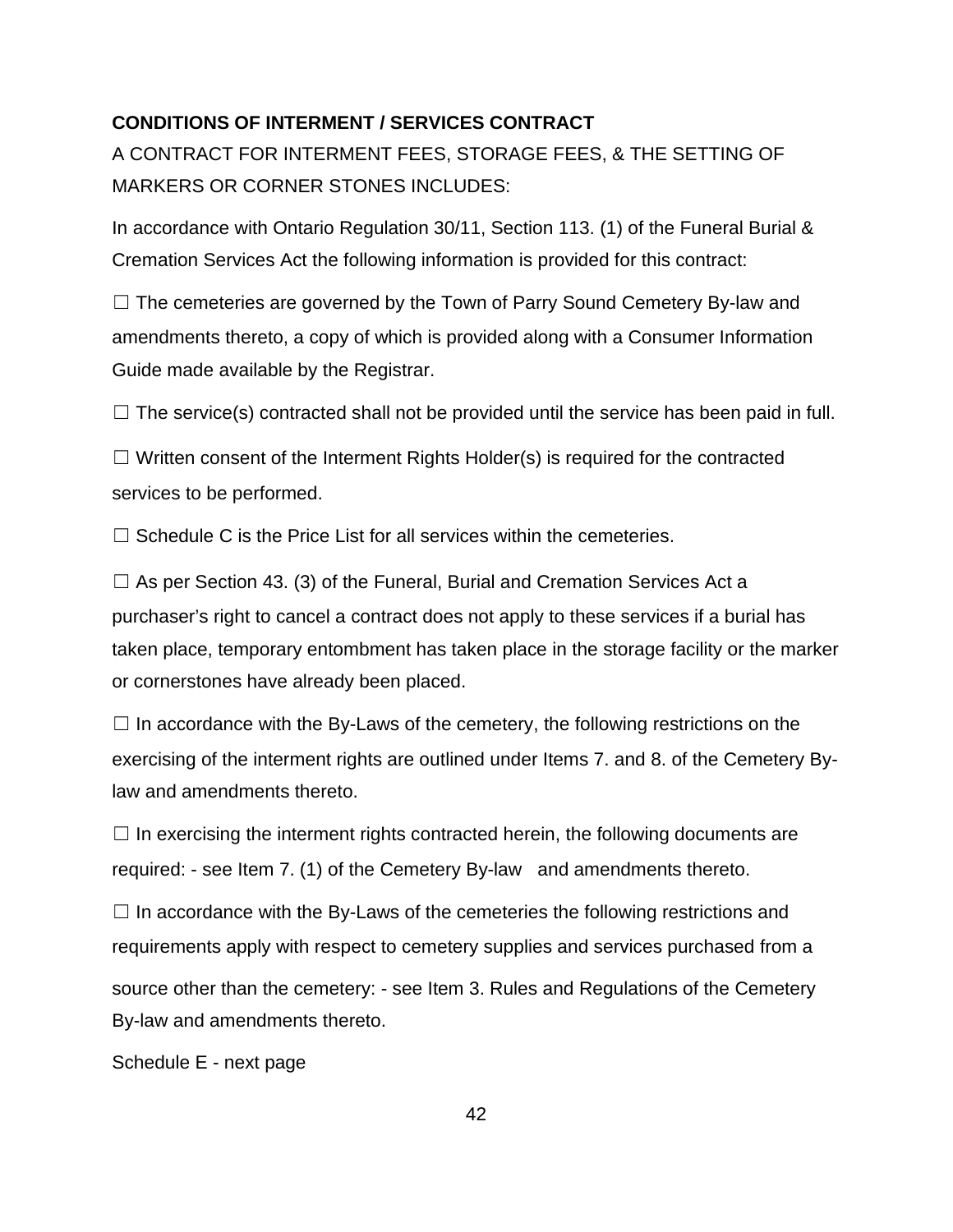#### TOWN OF PARRY SOUND

52 Seguin Street, Parry Sound, On P2A 1B4 705 746-2101 Administrative Clerk – extension 214 Cemetery Operator License # 3293733 HILLCREST CEMETERY (#03139) 110 William Street, Parry Sound SYLVAN ACRES CEMETERY (#03114) 65 Hurdville Road, McDougall Twp.

### **SCHEDULE "E"**

## **LETTER OF PERMISSION TO BURY**

This form is to be used jointly with Schedule "D" Interment / Services Contract when those financially responsible for interment / services costs are not the Interment Rights Holders. This Letter of Permission to Bury may be completed and held on file at the Town of Parry Sound to be matched with an Interment / Services Contract at the time of an interment / service request so interment / services may take place in an expeditious manner when needed.

| (I/we, the undersigned         | owner(s) of the Interment                             |
|--------------------------------|-------------------------------------------------------|
| Rights of the lot described as | ın                                                    |
|                                | Cemetery, Parry Sound, On do grant permission for the |
| burial of:                     |                                                       |

\_\_\_\_\_\_\_\_\_\_\_\_\_\_\_\_\_\_\_\_\_\_\_\_\_\_\_\_\_\_\_\_\_\_\_\_\_\_\_\_\_\_\_\_\_\_\_\_\_\_\_\_\_\_\_\_\_\_\_\_\_\_\_\_\_\_\_\_\_

\_\_\_\_\_\_\_\_\_\_\_\_\_\_\_\_\_\_\_\_\_\_\_\_\_\_\_\_\_\_\_\_\_\_\_\_\_\_\_\_\_\_\_\_\_\_\_\_\_\_\_\_\_\_\_\_\_\_\_\_\_\_\_\_\_\_\_\_\_\_

(Print Full Name and the Type of Burial - Casket or Cremation)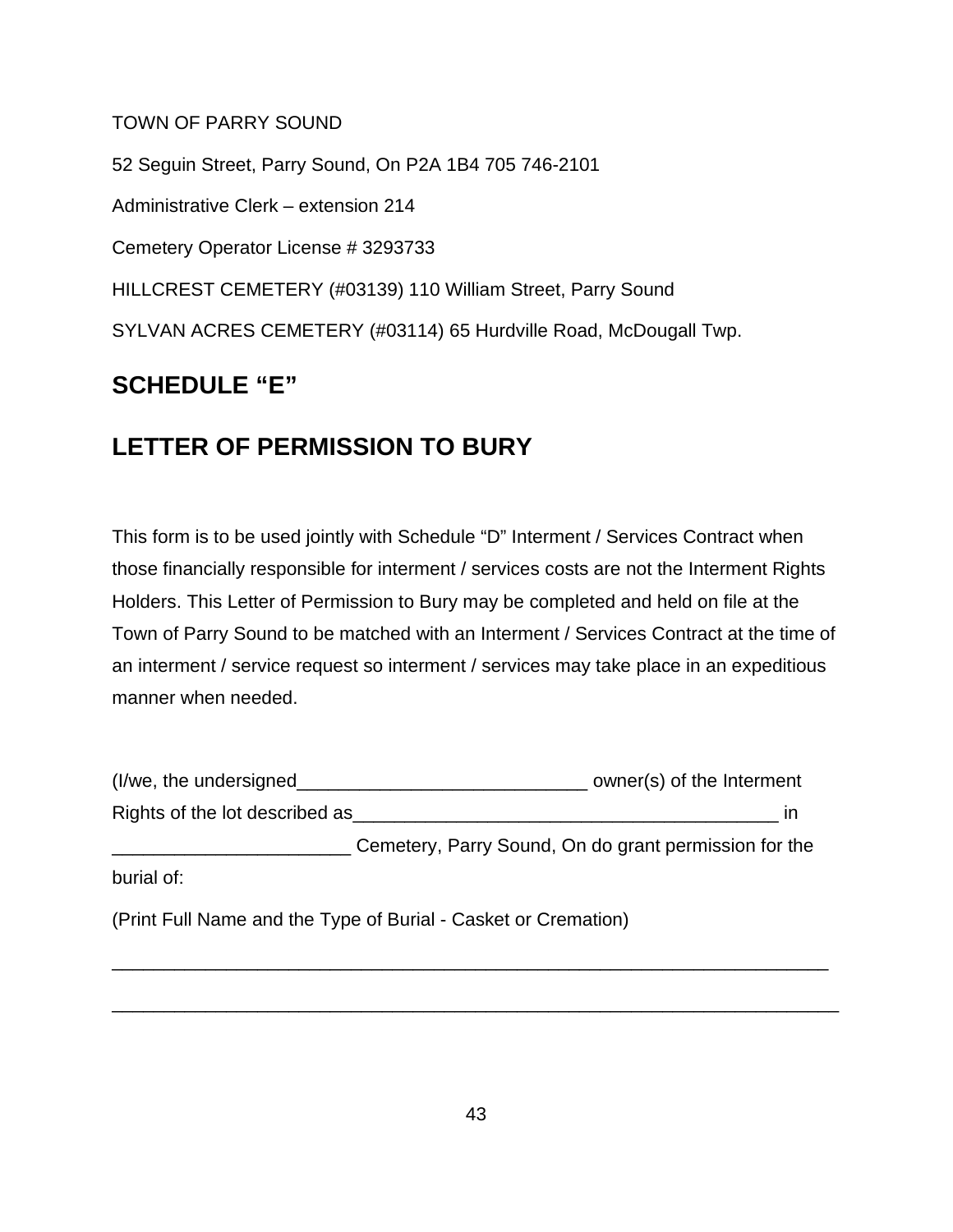| in the aforementioned cemetery lot.                                                          |               |
|----------------------------------------------------------------------------------------------|---------------|
| I/we certify that, to the best of my/our knowledge, I/we am/are the Certificate Rights       |               |
| Holder(s) / Rightful Heir(s) / appropriate legal representative(s) and have the authority to |               |
| authorize the above mentioned interment(s).                                                  |               |
| Please Print Name (s) of Interment Rights Holders                                            | Signature (s) |
|                                                                                              |               |

\_\_\_\_\_\_\_\_\_\_\_\_\_\_\_\_\_\_\_\_\_\_\_\_\_\_\_\_\_\_\_\_\_\_\_ \_\_\_\_\_\_\_\_\_\_\_\_\_\_\_\_\_\_\_\_\_\_\_\_\_\_\_\_\_\_

\_\_\_\_\_\_\_\_\_\_\_\_\_\_\_\_\_\_\_\_\_\_\_\_\_\_\_\_\_\_\_\_\_\_\_ \_\_\_\_\_\_\_\_\_\_\_\_\_\_\_\_\_\_\_\_\_\_\_\_\_\_\_\_\_\_

\_\_\_\_\_\_\_\_\_\_\_\_\_\_\_\_\_\_\_\_\_\_\_\_\_\_\_\_\_\_\_\_\_\_\_ \_\_\_\_\_\_\_\_\_\_\_\_\_\_\_\_\_\_\_\_\_\_\_\_\_\_\_\_\_\_\_

Date:\_\_\_\_\_\_\_\_\_\_\_\_\_\_\_\_\_\_\_\_\_\_\_\_\_\_\_\_\_\_\_

\_\_\_\_\_\_\_\_\_\_\_\_\_\_\_\_\_\_\_\_\_\_\_\_\_\_\_\_\_\_\_\_\_\_\_\_\_\_\_\_\_\_\_\_\_\_\_\_\_\_\_\_\_\_\_\_\_\_\_\_\_\_\_\_\_\_\_\_\_\_

No interment will take place unless the Burial Permit or the Certificate of Cremation, the Interment / Services Contract and this permission form are received from the Interment Rights Holder(s) or their representative(s) to either the Town of Parry Sound or its Agent along with the prescribed fee for the opening of the lot. Restrictions may apply, please consult the Cemetery by-law.

□ Permission is also granted for installation of a marker/monument subject to space (initial box) availability on the lot to be determined by cemetery staff and in compliance with the cemetery by-laws.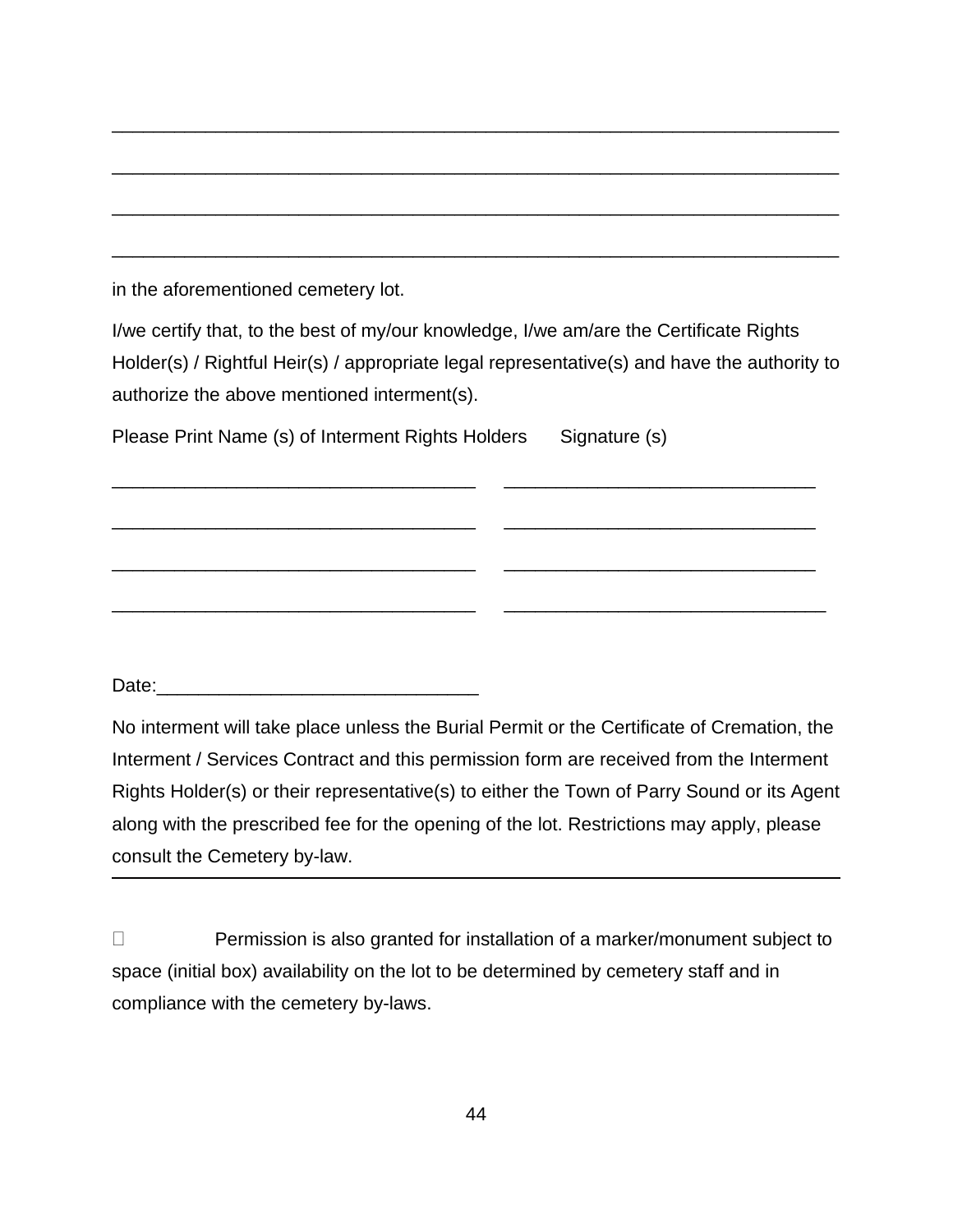### TOWN OF PARRY SOUND

52 Seguin Street, Parry Sound, On P2A 1B4 705 746-2101 Administrative Clerk – extension 214 Cemetery Operator License # 3293733 HILLCREST CEMETERY (#03139) 110 William Street, Parry Sound SYLVAN ACRES CEMETERY (#03114) 65 Hurdville Road, McDougall Twp.

## **SCHEDULE "F"**

# **BURIALS PERMITTED PER SINGLE GRAVE, CREMATION LOT & CREMATION NICHES**

SIX Burials are permitted in each single grave (3'6" X 10'), according to the following guidelines:



One casket at double depth - recommended to be enclosed in a crypt or vault to preserve the integrity of the deceased at the lower level, but this vault or crypt is not mandated as per the FBSCA Section 38.1 If a vault or a crypt is not chosen double depth interments will not be performed.  $\boxtimes$ **Plus** One casket at standard depth - no outer container required  $\Box$ **Plus** Four cremation burials  $(1)$   $(2)$   $(3)$   $(4)$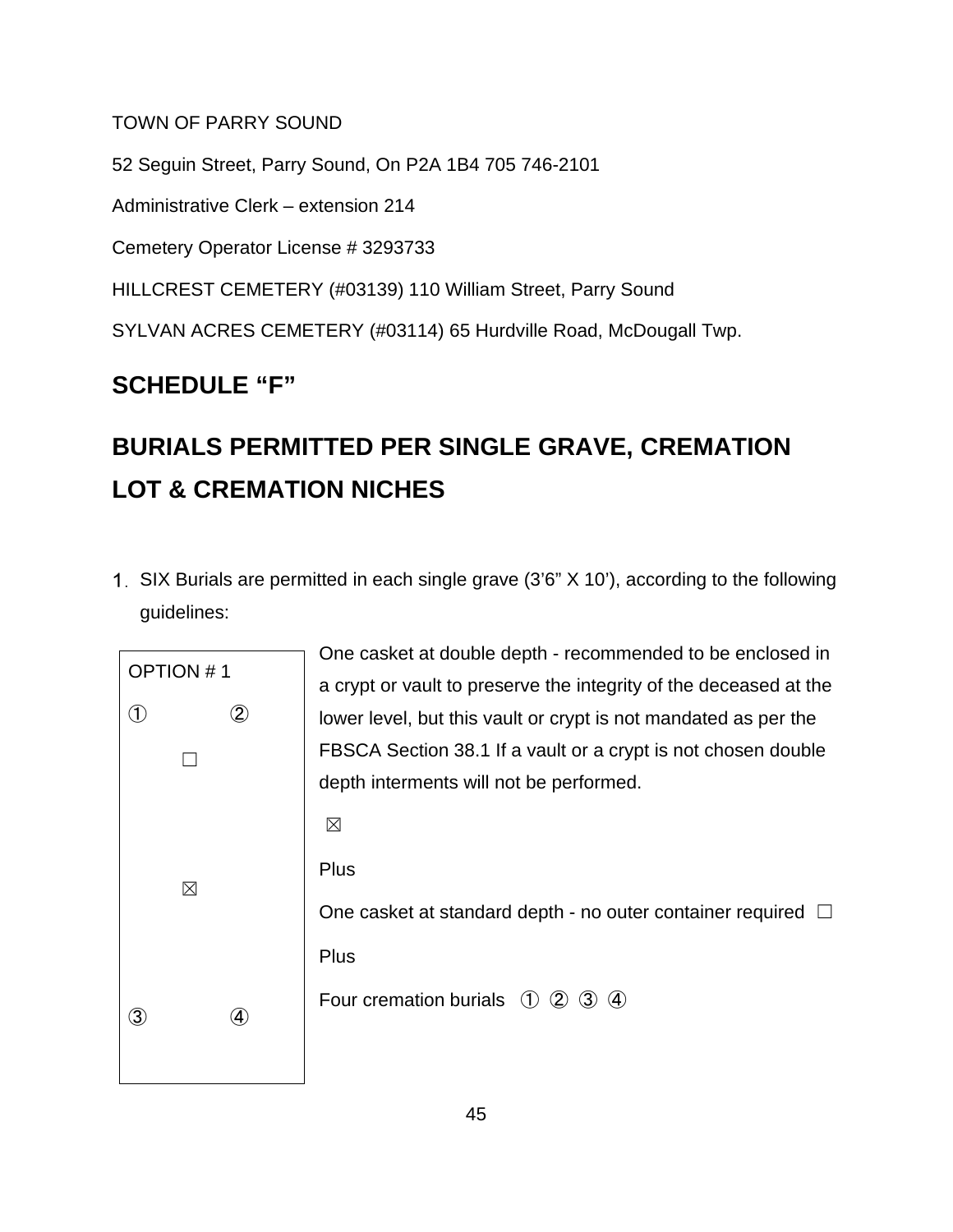